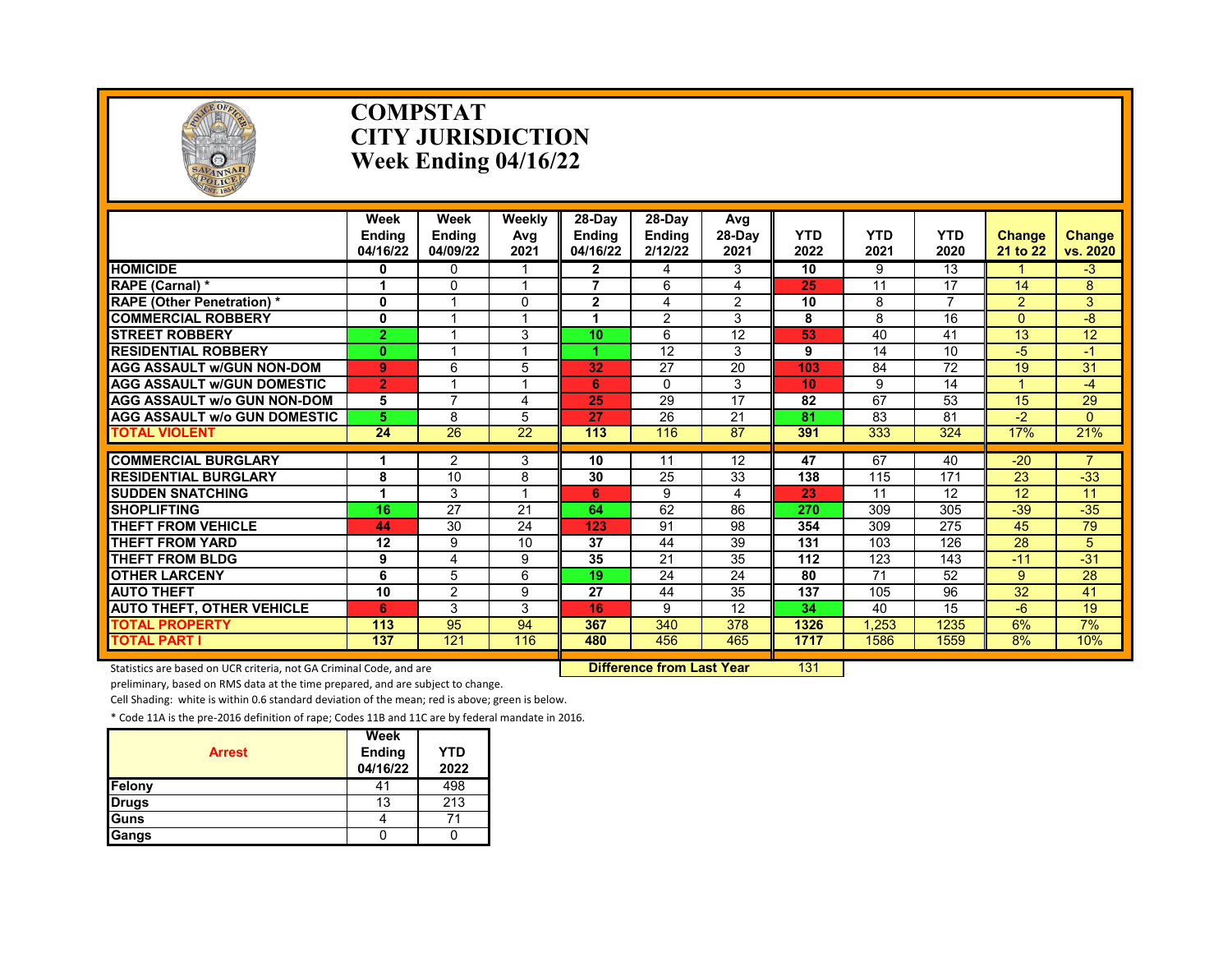

#### **COMPSTAT PRECINCT COMMANDER: NORTH PRECINCT CAPT. SHAMONICA BADIE Week Ending 04/16/22**



|                                     | Week           | Week          | Weekly          | 28-Day         | 28-Dav          | Avg                     |                 |                 |                          |                      |                |
|-------------------------------------|----------------|---------------|-----------------|----------------|-----------------|-------------------------|-----------------|-----------------|--------------------------|----------------------|----------------|
|                                     | <b>Endina</b>  | <b>Endina</b> | Avg             | <b>Endina</b>  | <b>Ending</b>   | 28-Day                  | <b>YTD</b>      | <b>YTD</b>      | <b>YTD</b>               | <b>Change</b>        | Change         |
|                                     | 04/16/22       | 04/09/22      | 2021            | 04/16/22       | 2/12/22         | 2021                    | 2022            | 2021            | 2021                     | 21 to 22             | vs. 2020       |
| <b>HOMICIDE</b>                     | 0              | 0             | 0               | 0              |                 |                         | 3               |                 | 3                        | $\overline{2}$       | 0              |
| RAPE (Carnal) *                     | $\bf{0}$       | $\Omega$      | $\Omega$        | $\overline{2}$ | $\overline{2}$  | $\overline{\mathbf{A}}$ | 6               | 2               | 6                        | 4                    | $\Omega$       |
| <b>RAPE (Other Penetration) *</b>   | $\bf{0}$       | $\Omega$      | $\Omega$        | $\mathbf{0}$   |                 |                         | $\overline{2}$  |                 | $\Omega$                 |                      | $\overline{2}$ |
| <b>COMMERCIAL ROBBERY</b>           | 0              | $\Omega$      | $\Omega$        | $\mathbf{0}$   | $\Omega$        | $\overline{ }$          | 0               | $\Omega$        | $\overline{2}$           | $\Omega$             | $-2$           |
| <b>STREET ROBBERY</b>               | 1              |               |                 | $\overline{2}$ | $\Omega$        | 5                       | 20              | 14              | 12                       | 6                    | 8              |
| <b>RESIDENTIAL ROBBERY</b>          | 0              | $\Omega$      | $\Omega$        | 0              | 10              | $\overline{ }$          | 1               |                 | 3                        | $\Omega$             | $-2$           |
| <b>AGG ASSAULT w/GUN NON-DOM</b>    | 1              | 2             |                 | $\overline{7}$ | 6               | 5                       | 25              | 14              | $\overline{22}$          | 11                   | 3              |
| <b>AGG ASSAULT w/GUN DOMESTIC</b>   | 4              | $\Omega$      | $\Omega$        | 4              | $\Omega$        | $\overline{ }$          | $\overline{2}$  | 3               | 4                        | $-1$                 | $-2$           |
| <b>AGG ASSAULT w/o GUN NON-DOM</b>  | 3              | 3             |                 | 8              | 11              | 6                       | 32              | 23              | 17                       | 9                    | 15             |
| <b>AGG ASSAULT w/o GUN DOMESTIC</b> | 3              | 2             |                 | 8              | 4               | 4                       | 15              | 15              | $\overline{12}$          | $\Omega$             | $\overline{3}$ |
| <b>TOTAL VIOLENT</b>                | 9              | 8             | 6               | 28             | $\overline{35}$ | $\overline{23}$         | 106             | $\overline{74}$ | 81                       | 43%                  | 31%            |
| <b>COMMERCIAL BURGLARY</b>          | 0              | 0             |                 | 2              |                 | 3                       | 9               | 20              | 9                        | $-11$                | 0              |
| <b>RESIDENTIAL BURGLARY</b>         | 3              | $\Omega$      | 2               | 3              | 5               | $\overline{ }$          | $\overline{22}$ | 18              | $\overline{38}$          | $\overline{4}$       | $-16$          |
| <b>SUDDEN SNATCHING</b>             | $\bf{0}$       |               |                 | $\overline{2}$ | 5               | $\overline{2}$          | 10              | 8               | $\overline{\phantom{a}}$ | $\overline{2}$       | 3              |
| <b>SHOPLIFTING</b>                  |                | 2             | 3               | 7              | 6               | 11                      | 31              | 30              | 39                       | $\blacktriangleleft$ | $-8$           |
| <b>THEFT FROM VEHICLE</b>           | 9              | 3             | 8               | 25             | 20              | 31                      | 84              | 119             | 36                       | $-35$                | 48             |
| <b>THEFT FROM YARD</b>              | 6              | 5             | 3               | 15             | 10              | 11                      | 36              | 26              | $\overline{31}$          | 10 <sup>°</sup>      | 5              |
| <b>THEFT FROM BLDG</b>              | $\bf{0}$       | ×,            | 3               | 8              | 8               | 10                      | 29              | 30              | $\overline{28}$          | $-1$                 | $\mathbf{1}$   |
| <b>OTHER LARCENY</b>                | $\overline{2}$ | $\Omega$      |                 | 3.             | 12              | 5                       | 20              | 12              | 11                       | 8                    | 9              |
| <b>AUTO THEFT</b>                   | $\mathbf{2}$   | 2             | 2               | 6              | 8               | 10                      | 29              | 35              | 23                       | $-6$                 | 6              |
| <b>AUTO THEFT, OTHER VEHICLE</b>    | $\overline{2}$ | $\Omega$      |                 | 7              |                 | 3                       | 7               | 12              | 5                        | -5                   | $\overline{2}$ |
| <b>TOTAL PROPERTY</b>               | 25             | 14            | 23              | 78             | 76              | 93                      | 277             | 310             | 227                      | $-11%$               | 22%            |
| <b>TOTAL PART I</b>                 | 34             | 22            | $\overline{29}$ | 106            | 111             | 116                     | 383             | 384             | 308                      | 0%                   | 24%            |

Statistics are based on UCR criteria, not GA Criminal Code, and are **Difference from Last Year** -1

preliminary, based on RMS data at the time prepared, and are subject to change.

Cell Shading: white is within 0.6 standard deviation of the mean; red is above; green is below.

| <b>Arrests</b> | Week<br><b>Ending</b><br>04/16/22 | <b>YTD</b><br>2021 |
|----------------|-----------------------------------|--------------------|
| Felony         |                                   | 108                |
| <b>Drugs</b>   |                                   | 5 <sup>7</sup>     |
| Guns           |                                   |                    |
| Gangs          |                                   |                    |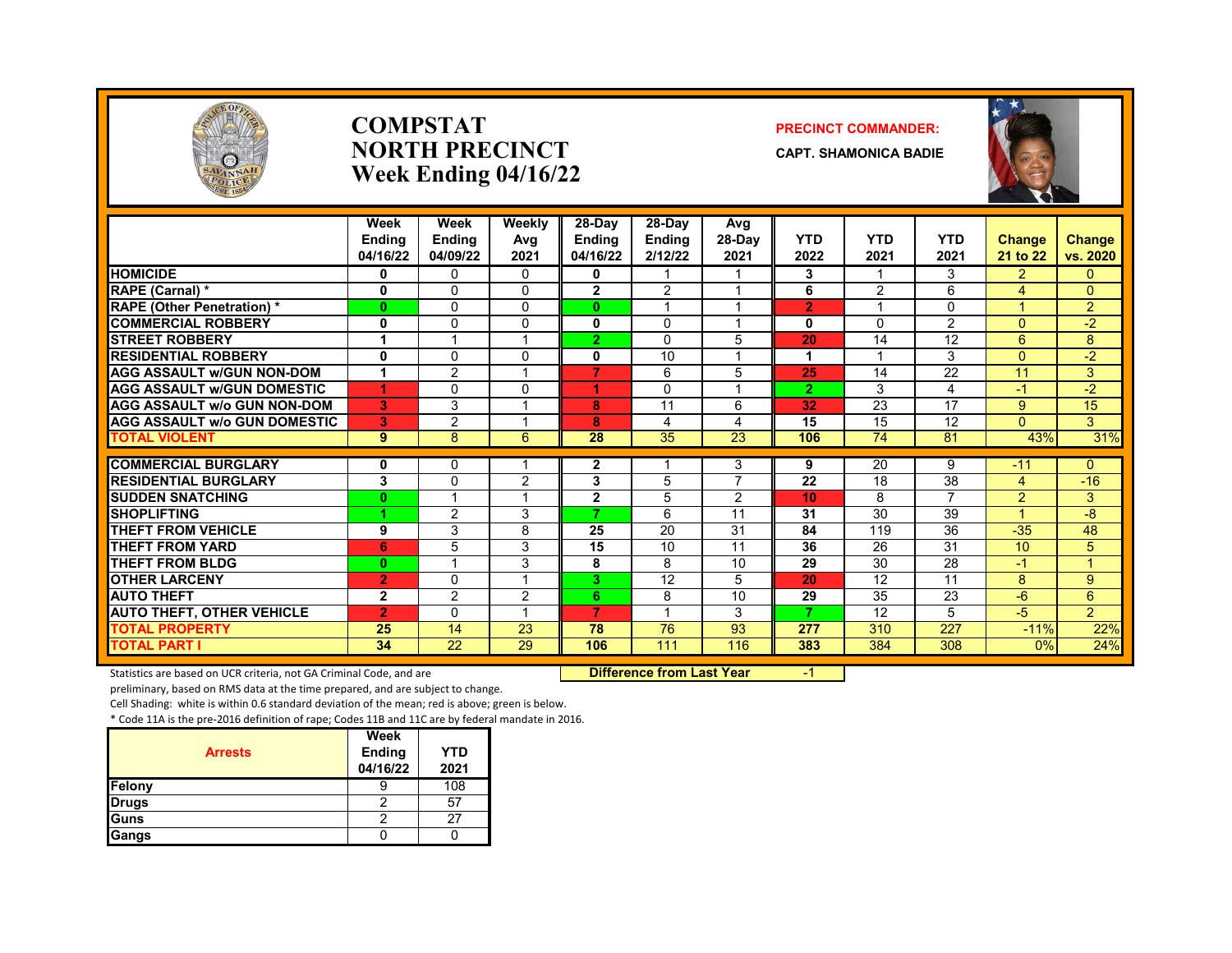

#### **COMPSTAT PRECINCT COMMANDER: CENTRAL PRECINCT** CAPT. TONYA REID **Week Ending 04/16/22**





|                                     | Week<br>Endina<br>04/16/22 | Week<br><b>Ending</b><br>04/09/22 | Weekly<br>Avg<br>2021 | 28-Day<br><b>Endina</b><br>04/16/22 | 28-Day<br><b>Ending</b><br>2/12/22 | Avg<br>28-Dav<br>2021 | <b>YTD</b><br>2022 | <b>YTD</b><br>2021 | <b>YTD</b><br>2020 | <b>Change</b><br>21 to 22 | <b>Change</b><br>vs. 2020 |
|-------------------------------------|----------------------------|-----------------------------------|-----------------------|-------------------------------------|------------------------------------|-----------------------|--------------------|--------------------|--------------------|---------------------------|---------------------------|
| <b>HOMICIDE</b>                     | 0                          | $\Omega$                          | 0                     |                                     | $\overline{2}$                     |                       | 3                  | 3                  | 8                  | $\mathbf{0}$              | -5                        |
| RAPE (Carnal) *                     | 0                          | 0                                 | 0                     |                                     |                                    |                       | 5                  | 4                  | 6                  |                           | $-1$                      |
| <b>RAPE (Other Penetration) *</b>   | 0                          | $\Omega$                          | 0                     | 1                                   |                                    | $\Omega$              | 3                  | 3                  |                    | $\Omega$                  | 2                         |
| <b>COMMERCIAL ROBBERY</b>           | $\mathbf{0}$               |                                   | 0                     | 4                                   |                                    |                       | $\overline{2}$     | 3                  | 2                  | $-1$                      | $\mathbf{0}$              |
| <b>STREET ROBBERY</b>               | $\bf{0}$                   | $\Omega$                          |                       | $\overline{2}$                      | 5                                  | 3                     | 14                 | 10                 | 12                 | 4                         | 2                         |
| <b>RESIDENTIAL ROBBERY</b>          | $\mathbf{0}$               |                                   | 0                     | 4                                   | $\overline{2}$                     | $\Omega$              | 8                  | 3                  | 3                  | 5                         | 5                         |
| <b>AGG ASSAULT w/GUN NON-DOM</b>    |                            |                                   |                       |                                     |                                    | $\overline{7}$        | 31                 | 30                 | 22                 |                           | 9                         |
|                                     | 4                          | 3                                 | $\overline{2}$        | 10                                  | 8                                  |                       |                    |                    |                    |                           |                           |
| <b>AGG ASSAULT W/GUN DOMESTIC</b>   | 1                          | $\Omega$                          | 0                     | 1                                   | $\mathbf{0}$                       |                       | 3                  |                    | 3                  | 2                         | $\mathbf{0}$              |
| <b>AGG ASSAULT w/o GUN NON-DOM</b>  | 1                          | 3                                 |                       | 7                                   | 8                                  | 4                     | 23                 | 9                  | 11                 | 14                        | 12                        |
| <b>AGG ASSAULT W/o GUN DOMESTIC</b> |                            |                                   |                       | 6                                   | 5                                  | 5                     | 20                 | 18                 | 26                 | 2                         | $-6$                      |
| <b>TOTAL VIOLENT</b>                | $\overline{7}$             | 9                                 | 6                     | 31                                  | $\overline{33}$                    | $\overline{24}$       | 112                | 84                 | 94                 | 33%                       | 19%                       |
| <b>COMMERCIAL BURGLARY</b>          | 1                          | $\Omega$                          |                       | $\mathbf{2}$                        | 1                                  | 4                     | 15                 | 15                 | 13                 | $\Omega$                  | 2                         |
| <b>RESIDENTIAL BURGLARY</b>         | $\mathbf{2}$               | 2                                 | 3                     | 9                                   | 8                                  | 10                    | 46                 | 43                 | 61                 | 3                         | $-15$                     |
| <b>SUDDEN SNATCHING</b>             | 1                          | 2                                 | 0                     | 3                                   |                                    |                       | 4                  |                    | 2                  | 3                         | 2                         |
| <b>SHOPLIFTING</b>                  | 3                          | $\overline{2}$                    | 3                     | 8                                   | 13                                 | 13                    | 39                 | 49                 | 55                 | $-10$                     | $-16$                     |
| <b>THEFT FROM VEHICLE</b>           | 11                         | 4                                 | 5                     | 25                                  | 14                                 | 21                    | 57                 | 64                 | 55                 | -7                        | 2                         |
| <b>THEFT FROM YARD</b>              | 3                          |                                   | 3                     | 6                                   | 16                                 | 11                    | 46                 | 33                 | 43                 | 13                        | 3                         |
| <b>THEFT FROM BLDG</b>              | 5                          | $\Omega$                          | $\overline{2}$        | 12                                  | 5                                  | $\overline{7}$        | 30                 | 21                 | 25                 | 9                         | 5                         |
| <b>OTHER LARCENY</b>                |                            | 3                                 | $\overline{2}$        | 11                                  | $\overline{2}$                     | $\overline{7}$        | 20                 | 26                 | 17                 | $-6$                      | 3                         |
| <b>AUTO THEFT</b>                   | 3                          | 0                                 | 2                     | 11                                  | 15                                 | 9                     | 40                 | 24                 | 35                 | 16                        | 5                         |
| <b>AUTO THEFT, OTHER VEHICLE</b>    | $\overline{2}$             | 2                                 |                       | 4                                   | 4                                  | 3                     | 11                 | 8                  | 3                  | 3                         | 8                         |
| <b>TOTAL PROPERTY</b>               | 32                         | 16                                | 22                    | 91                                  | 79                                 | 87                    | 308                | 284                | 309                | 8%                        | 0%                        |
| <b>TOTAL PART I</b>                 | 39                         | 25                                | 28                    | 122                                 | 112                                | 111                   | 420                | 368                | 403                | 14%                       | 4%                        |

Statistics are based on UCR criteria, not GA Criminal Code, and are **Difference from Last Year** 52

preliminary, based on RMS data at the time prepared, and are subject to change.

Cell Shading: white is within 0.6 standard deviation of the mean; red is above; green is below.

| <b>Arrests</b> | Week<br><b>Ending</b><br>04/16/22 | <b>YTD</b><br>2021 |
|----------------|-----------------------------------|--------------------|
| Felony         | 13                                | 152                |
| Drugs          |                                   | 59                 |
| Guns           |                                   | 17                 |
| Gangs          |                                   |                    |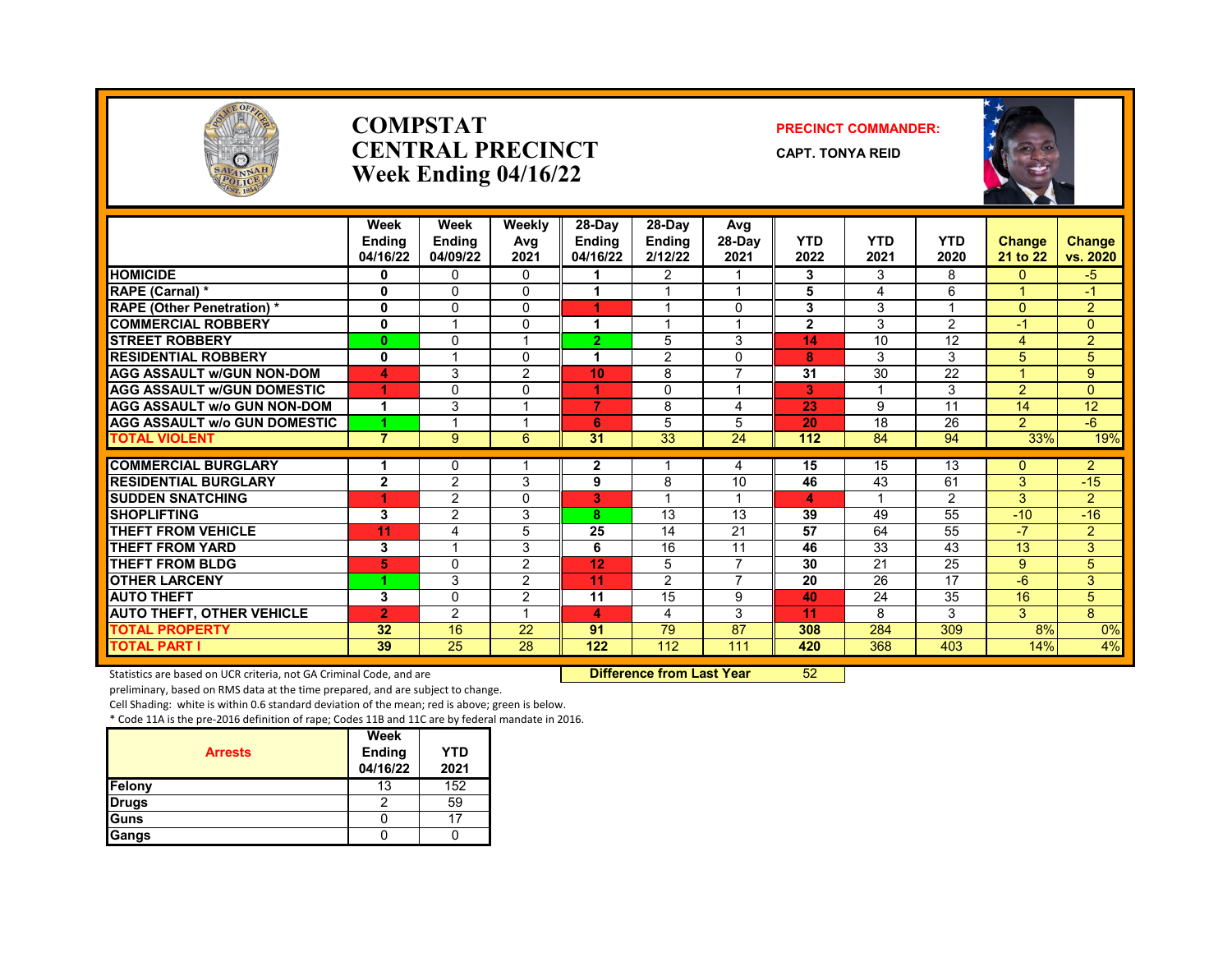

#### **COMPSTAT PRECINCT COMMANDER: SOUTH PRECINCT** CAPT. DAVID GAY **Week Ending 04/16/22**



|                                     | Week<br><b>Endina</b><br>04/16/22 | Week<br><b>Ending</b><br>04/09/22 | Weeklv<br>Avg<br>2021 | 28-Day<br>Endina<br>04/16/22 | 28-Day<br><b>Ending</b><br>2/12/22 | Avg<br>28-Day<br>2021   | <b>YTD</b><br>2022 | <b>YTD</b><br>2021 | <b>YTD</b><br>2020 | <b>Change</b><br>21 to 22 | Change<br>vs. 2020 |
|-------------------------------------|-----------------------------------|-----------------------------------|-----------------------|------------------------------|------------------------------------|-------------------------|--------------------|--------------------|--------------------|---------------------------|--------------------|
| <b>HOMICIDE</b>                     | 0                                 | $\Omega$                          | 0                     | 0                            | $\mathbf{0}$                       |                         | 0                  | 3                  | $\overline{2}$     | $-3$                      | $-2$               |
| RAPE (Carnal) *                     |                                   | $\Omega$                          | $\Omega$              | 1                            |                                    |                         | 6                  | 2                  | 5                  | 4                         |                    |
| <b>RAPE (Other Penetration) *</b>   | $\bf{0}$                          |                                   | $\Omega$              | 4                            | 2                                  | $\mathbf{0}$            | 5                  | 3                  | 4                  | $\overline{2}$            | и                  |
| <b>COMMERCIAL ROBBERY</b>           | 0                                 | $\Omega$                          | $\Omega$              | 0                            | 4                                  | $\overline{\mathbf{A}}$ | 1                  | 2                  | 9                  | $-1$                      | -8                 |
| <b>STREET ROBBERY</b>               | $\bf{0}$                          | $\Omega$                          | $\Omega$              |                              |                                    | 2                       | 8                  | 9                  | 10                 | $-1$                      | $-2$               |
| <b>RESIDENTIAL ROBBERY</b>          | $\bf{0}$                          | $\Omega$                          | $\Omega$              | $\mathbf{0}$                 | $\mathbf{0}$                       |                         | $\mathbf{0}$       | 6                  | 3                  | $-6$                      | $-3$               |
| <b>AGG ASSAULT W/GUN NON-DOM</b>    | $\mathbf{0}$                      | $\Omega$                          |                       | 2                            | 3                                  | 3                       | 10                 | 17                 | 14                 | $-7$                      | $-4$               |
| <b>AGG ASSAULT W/GUN DOMESTIC</b>   | $\bf{0}$                          | $\Omega$                          | $\Omega$              | 4                            | $\Omega$                           |                         | $\overline{2}$     | 2                  | 3                  | $\Omega$                  | $-1$               |
| <b>AGG ASSAULT w/o GUN NON-DOM</b>  | $\bf{0}$                          | $\Omega$                          |                       | $\mathbf{2}$                 | 2                                  | 3                       | 10                 | 15                 | 8                  | $-5$                      | $\overline{2}$     |
| <b>AGG ASSAULT W/o GUN DOMESTIC</b> |                                   | 3                                 | 2                     | 7                            | 8                                  | 6                       | 22                 | 28                 | 16                 | $-6$                      | 6                  |
| <b>TOTAL VIOLENT</b>                | $\overline{2}$                    | 4                                 | 5                     | 15                           | $\overline{18}$                    | $\overline{20}$         | 64                 | 87                 | $\overline{74}$    | $-26%$                    | $-14%$             |
| <b>COMMERCIAL BURGLARY</b>          | 0                                 | 2                                 |                       | 3                            | 6                                  | 3                       | 11                 | 25                 | 8                  | $-14$                     | 3                  |
| <b>RESIDENTIAL BURGLARY</b>         | 0                                 | 3                                 |                       | 7                            | 6                                  | 5                       | 25                 | 12                 | 28                 | 13                        | $-3$               |
| <b>SUDDEN SNATCHING</b>             | $\bf{0}$                          | $\Omega$                          | $\Omega$              | 1                            | 2                                  |                         | 6                  | 2                  |                    | 4                         | 5                  |
| <b>SHOPLIFTING</b>                  | 5                                 | 8                                 | 9                     | 24                           | 26                                 | 37                      | 123                | 145                | 112                | $-22$                     | 11                 |
| <b>THEFT FROM VEHICLE</b>           | 7                                 | 7                                 | 6                     | 28                           | 20                                 | 23                      | 97                 | 77                 | 93                 | 20                        | 4                  |
| <b>THEFT FROM YARD</b>              | $\bf{0}$                          |                                   | 2                     | 5.                           | 11                                 | 9                       | 22                 | 22                 | 19                 | $\Omega$                  | 3                  |
| <b>THEFT FROM BLDG</b>              | 1                                 | 2                                 | 2                     | 8                            | 3                                  | 9                       | 24                 | 39                 | 39                 | $-15$                     | $-15$              |
| <b>OTHER LARCENY</b>                |                                   | $\overline{2}$                    | 2                     | 3.                           | 7                                  | 7                       | 23                 | 17                 | 8                  | 6                         | 15                 |
| <b>AUTO THEFT</b>                   | $\mathbf{2}$                      | $\Omega$                          | 2                     | 3.                           | 9                                  | 8                       | 32                 | 24                 | 15                 | 8                         | 17                 |
| <b>AUTO THEFT, OTHER VEHICLE</b>    | $\bf{0}$                          |                                   |                       | $\overline{2}$               | $\mathbf{0}$                       | $\overline{2}$          | 5                  | 9                  | 5                  | $-4$                      | $\Omega$           |
| <b>TOTAL PROPERTY</b>               | 16                                | 26                                | 26                    | 84                           | 90                                 | 104                     | 368                | 372                | 328                | $-1%$                     | 12%                |
| <b>TOTAL PART I</b>                 | 18                                | $\overline{30}$                   | $\overline{31}$       | 99                           | 108                                | 123                     | 432                | 459                | 402                | $-6%$                     | 7%                 |

Statistics are based on UCR criteria, not GA Criminal Code, and are **Difference from Last Year** -27

preliminary, based on RMS data at the time prepared, and are subject to change.

Cell Shading: white is within 0.6 standard deviation of the mean; red is above; green is below. \* Code 11A is the pre-2016 definition of rape; Codes 11B and 11C are by federal mandate in 2016.

|                | Week          |      |
|----------------|---------------|------|
| <b>Arrests</b> | <b>Ending</b> | YTD  |
|                | 04/16/22      | 2021 |
| Felony         |               | 112  |
| <b>Drugs</b>   | 3             | 51   |
| Guns           |               | ŏ    |
| Gangs          |               |      |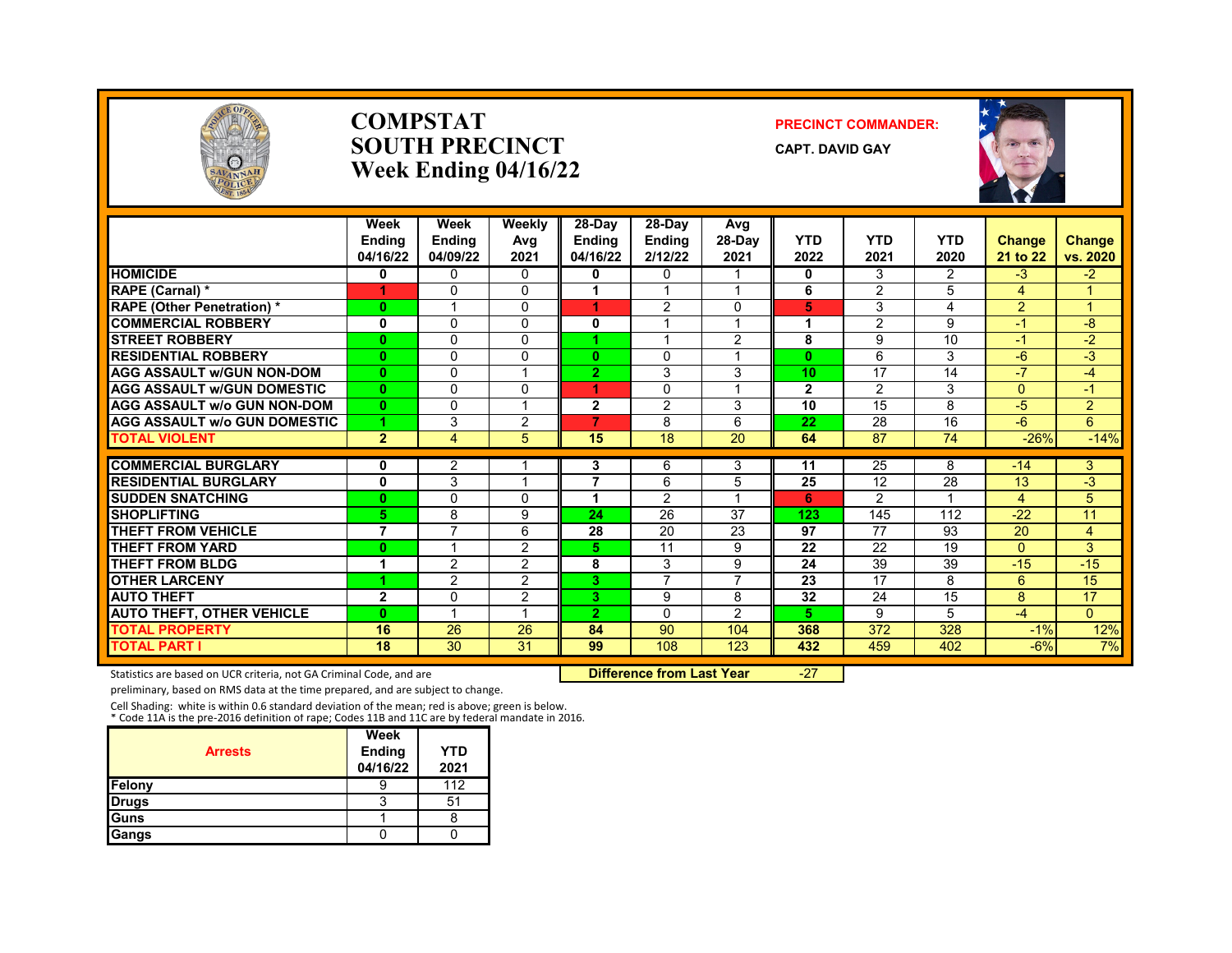

#### **COMPSTAT PRECINCT COMMANDER: EAST PRECINCT CAPT.** SHINITA YOUNG **Week Ending 04/16/22**



|                                     | Week<br><b>Endina</b><br>04/16/22 | Week<br><b>Endina</b><br>04/09/22 | Weekly<br>Avg<br>2021   | 28-Day<br>Endina<br>04/16/22 | 28-Dav<br><b>Endina</b><br>2/12/22 | Avg<br>$28-Dav$<br>2021 | <b>YTD</b><br>2022 | <b>YTD</b><br>2021 | <b>YTD</b><br>2020 | <b>Change</b><br>21 to 22 | <b>Change</b><br>vs. 2020 |
|-------------------------------------|-----------------------------------|-----------------------------------|-------------------------|------------------------------|------------------------------------|-------------------------|--------------------|--------------------|--------------------|---------------------------|---------------------------|
| <b>HOMICIDE</b>                     | 0                                 | $\Omega$                          | $\mathbf{0}$            |                              |                                    | 1                       | 4                  | 2                  | $\Omega$           | $\overline{2}$            | 4                         |
| RAPE (Carnal) *                     | $\mathbf{0}$                      | $\Omega$                          | $\Omega$                | 3                            | $\mathcal{P}$                      | 1                       | 8                  | 3                  | $\Omega$           | 5                         | 8                         |
| <b>RAPE</b> (Other Penetration) *   | $\mathbf{0}$                      | $\Omega$                          | $\Omega$                | 0                            | $\Omega$                           | 0                       | $\bf{0}$           |                    | $\overline{2}$     | $-1$                      | $-2$                      |
| <b>COMMERCIAL ROBBERY</b>           | $\mathbf{0}$                      | $\Omega$                          | $\Omega$                | 0                            | $\Omega$                           | 1                       | 5                  | 3                  | 3                  | 2                         | $\overline{2}$            |
| <b>STREET ROBBERY</b>               | 4                                 | $\Omega$                          | $\overline{\mathbf{A}}$ | 5                            | $\Omega$                           | 2                       | 11                 | $\overline{ }$     | $\overline{ }$     | 4                         | 4                         |
| <b>RESIDENTIAL ROBBERY</b>          | 0                                 | $\Omega$                          | 0                       | 0                            | $\Omega$                           | 1                       | $\mathbf{0}$       | 4                  |                    | -4                        | $-1$                      |
| <b>AGG ASSAULT w/GUN NON-DOM</b>    | 4                                 |                                   |                         | 13                           | 10                                 | 5                       | 37                 | 23                 | 14                 | 14                        | 23                        |
| <b>AGG ASSAULT w/GUN DOMESTIC</b>   | $\mathbf{0}$                      |                                   | $\Omega$                | 3                            | 0                                  | 1                       | 3                  | 3                  | 4                  | $\Omega$                  | $-1$                      |
| <b>AGG ASSAULT w/o GUN NON-DOM</b>  | 1                                 |                                   |                         | 8                            | 8                                  | 4                       | 17                 | 20                 | 17                 | $-3$                      | 0                         |
| <b>AGG ASSAULT w/o GUN DOMESTIC</b> | $\mathbf{0}$                      | $\overline{2}$                    |                         | 6                            | 9                                  | 5                       | 24                 | 22                 | 27                 | $\overline{2}$            | $-3$                      |
| <b>TOTAL VIOLENT</b>                | 6                                 | 5                                 | 5                       | 39                           | 30                                 | 20                      | 109                | 88                 | 75                 | 24%                       | 45%                       |
| <b>COMMERCIAL BURGLARY</b>          | 0                                 | $\Omega$                          | $\Omega$                | 3                            | 3                                  | 2                       | 12                 | 7                  | 10                 | 5                         | $\overline{2}$            |
| <b>RESIDENTIAL BURGLARY</b>         | 3                                 | 5                                 | 3                       | 11                           | 6                                  | 11                      | 45                 | 42                 | 44                 | 3                         |                           |
| <b>SUDDEN SNATCHING</b>             | $\bf{0}$                          | $\mathbf{0}$                      | $\Omega$                | 0                            |                                    | 1                       | 3                  | $\mathbf{0}$       | $\overline{2}$     | 3                         |                           |
| <b>SHOPLIFTING</b>                  | 7                                 | 15                                | 6                       | 25                           | 17                                 | 25                      | 77                 | 85                 | 99                 | -8                        | $-22$                     |
| <b>THEFT FROM VEHICLE</b>           | 17                                | 16                                | 6                       | 45                           | 37                                 | 23                      | 116                | 49                 | 91                 | 67                        | 25                        |
| <b>THEFT FROM YARD</b>              | 3                                 | $\overline{2}$                    | $\overline{2}$          | 11                           | $\overline{7}$                     | 8                       | 27                 | 22                 | 33                 | 5                         | $-6$                      |
| <b>THEFT FROM BLDG</b>              | 3                                 | $\overline{A}$                    | 2                       | 7                            | 5                                  | 8                       | 29                 | 33                 | 51                 | $-4$                      | $-22$                     |
| <b>OTHER LARCENY</b>                | $\overline{2}$                    | $\Omega$                          | 1                       | $\mathbf{2}$                 | 3                                  | 5                       | 17                 | 16                 | 16                 |                           |                           |
| <b>AUTO THEFT</b>                   | 3                                 | $\Omega$                          | 2                       | 7                            | 12                                 | 9                       | 36                 | 22                 | 23                 | 14                        | 13                        |
| <b>AUTO THEFT, OTHER VEHICLE</b>    | $\overline{2}$                    | $\mathbf{0}$                      |                         | 3                            | 4                                  | 3                       | 11                 | 11                 | $\overline{2}$     | $\Omega$                  | 9                         |
| <b>TOTAL PROPERTY</b>               | 40                                | 39                                | 24                      | 114                          | 95                                 | 94                      | 373                | 287                | 371                | 30%                       | 1%                        |
| <b>TOTAL PART I</b>                 | 46                                | 44                                | 29                      | 153                          | 125                                | 115                     | 482                | 375                | 446                | 29%                       | 8%                        |

Statistics are based on UCR criteria, not GA Criminal Code, and are **Difference from Last Year** 107

preliminary, based on RMS data at the time prepared, and are subject to change.

Cell Shading: white is within 0.6 standard deviation of the mean; red is above; green is below.

| <b>Arrests</b> | Week<br><b>Ending</b><br>04/16/22 | <b>YTD</b><br>2021 |
|----------------|-----------------------------------|--------------------|
| Felony         | ш                                 | 126                |
| <b>Drugs</b>   |                                   | 46                 |
| <b>I</b> Guns  |                                   | 19                 |
| Gangs          |                                   |                    |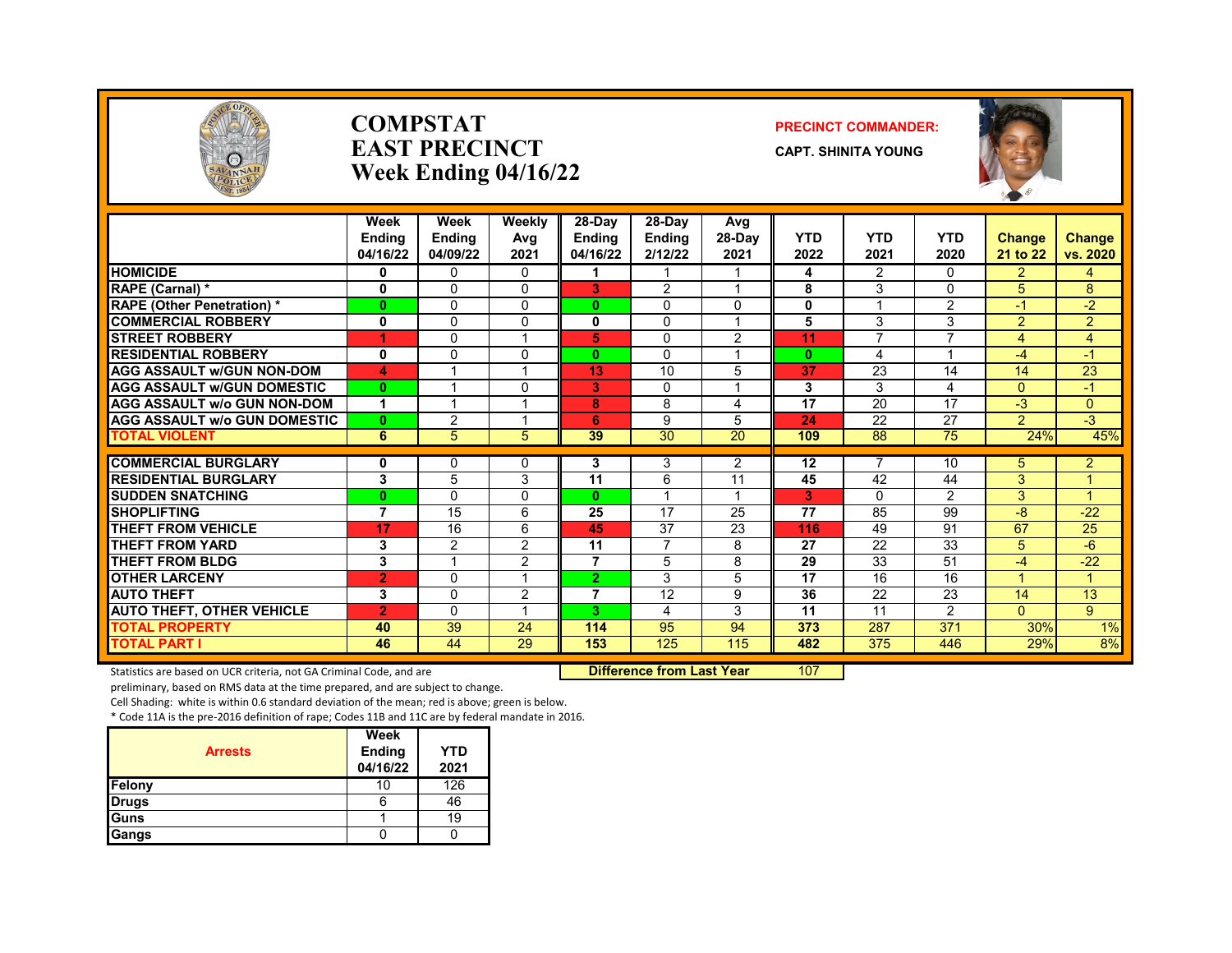# **BEAT 21 North Precinct Week Ending 04/16/22**

|                                     |                    | <b>Last 4 Weeks</b>              |                |               | 28 Days        | 28 Day  |                |                |                |                |                |
|-------------------------------------|--------------------|----------------------------------|----------------|---------------|----------------|---------|----------------|----------------|----------------|----------------|----------------|
|                                     | <b>Endina</b>      | <b>Endina</b>                    | <b>Endina</b>  | <b>Endina</b> | <b>Endina</b>  | Average | <b>YTD</b>     | <b>YTD</b>     | <b>YTD</b>     | <b>Change</b>  | <b>Change</b>  |
|                                     | 03/26/22           | 04/02/22                         | 04/09/22       | 04/16/22      | 04/16/22       | 2021    | 2022           | 2021           | 2020           | 21 to 22       | vs. 2020       |
| <b>HOMICIDE</b>                     | 0                  | 0                                | 0              | 0             | 0              | 0.0     | $\mathbf{0}$   | 0              | 0              | $\mathbf{0}$   | $\mathbf{0}$   |
| RAPE (Carnal) *                     | $\Omega$           | $\Omega$                         | $\Omega$       | 0             | $\Omega$       | 0.2     | $\Omega$       | $\mathbf{1}$   | $\mathbf{1}$   | $-1$           | $-1$           |
| <b>RAPE (Other Penetration) *</b>   | 0                  | $\Omega$                         | $\Omega$       | $\Omega$      | $\Omega$       | 0.1     | $\Omega$       | $\Omega$       | $\Omega$       | $\mathbf{0}$   | $\Omega$       |
| <b>COMMERCIAL ROBBERY</b>           | 0                  | $\Omega$                         | $\Omega$       | $\Omega$      | $\Omega$       | 0.0     | $\Omega$       | $\Omega$       | $\Omega$       | $\Omega$       | $\Omega$       |
| <b>STREET ROBBERY</b>               | 0                  | 0                                | $\Omega$       | 0             | 0              | 0.2     | $\mathbf{1}$   | $\Omega$       | $\overline{2}$ | 1              | $-1$           |
| <b>RESIDENTIAL ROBBERY</b>          | $\Omega$           | $\Omega$                         | $\Omega$       | $\Omega$      | $\Omega$       | 0.0     | $\Omega$       | $\Omega$       | $\Omega$       | $\Omega$       | $\Omega$       |
| <b>AGG ASSAULT w/GUN NON-DOM</b>    | $\Omega$           | $\Omega$                         | $\mathbf{1}$   | 0             | $\mathbf{1}$   | 0.1     | $\overline{2}$ | 0              | $\overline{2}$ | $\overline{2}$ | $\Omega$       |
| <b>AGG ASSAULT w/GUN DOMESTIC</b>   | 0                  | $\Omega$                         | 0              | $\mathbf{1}$  | $\mathbf{1}$   | 0.1     | $\overline{2}$ | $\Omega$       | $\Omega$       | $\overline{2}$ | $\overline{2}$ |
| <b>AGG ASSAULT w/o GUN NON-DOM</b>  | $\Omega$           | $\Omega$                         | $\Omega$       | $\Omega$      | $\Omega$       | 0.2     | $\Omega$       | $\Omega$       | $\Omega$       | $\Omega$       | $\Omega$       |
| <b>AGG ASSAULT w/o GUN DOMESTIC</b> | $\mathbf{1}$       | $\Omega$                         | $\mathbf{1}$   | 0             | $\overline{2}$ | 0.5     | 4              | 3              | 4              | $\mathbf{1}$   | $\Omega$       |
| <b>TOTAL VIOLENT</b>                | $\mathbf{1}$       | $\mathbf{0}$                     | $\overline{2}$ | $\mathbf{1}$  | 4              | 1.4     | 9              | 4              | 9              | 125%           | 0%             |
|                                     |                    |                                  |                |               |                |         |                |                |                |                |                |
| <b>COMMERCIAL BURGLARY</b>          | 0                  | 0                                | 0              | 0             | $\Omega$       | 0.2     | $\mathbf{1}$   | $\mathbf{1}$   | $\mathbf{1}$   | $\Omega$       | $\mathbf{0}$   |
| <b>RESIDENTIAL BURGLARY</b>         | $\Omega$           | $\Omega$                         | $\Omega$       | $\mathbf{1}$  | $\mathbf{1}$   | 0.8     | 4              | 3              | 3              | $\mathbf{1}$   | $\mathbf{1}$   |
| <b>SUDDEN SNATCHING</b>             | 0                  | $\Omega$                         | $\Omega$       | $\Omega$      | $\Omega$       | 0.1     | $\Omega$       | $\Omega$       | $\Omega$       | $\Omega$       | $\Omega$       |
| <b>SHOPLIFTING</b>                  | 0                  | 0                                | $\Omega$       | 0             | 0              | 0.2     | $\mathbf{1}$   | $\overline{2}$ | 1              | $-1$           | $\Omega$       |
| <b>THEFT FROM VEHICLE</b>           | 0                  | 0                                | 0              | 0             | $\Omega$       | 3.5     | 6              | 10             | 1              | $-4$           | 5              |
| <b>THEFT FROM YARD</b>              | 0                  | $\Omega$                         | $\mathbf{1}$   | $\Omega$      | $\mathbf{1}$   | 1.0     | 3              | $\mathbf{1}$   | $\Omega$       | $\overline{2}$ | 3              |
| <b>THEFT FROM BLDG</b>              | $\mathbf{1}$       | $\Omega$                         | $\Omega$       | $\Omega$      | $\mathbf{1}$   | 1.2     | 3              | 5              | $\overline{2}$ | $-2$           | $\overline{1}$ |
| <b>OTHER LARCENY</b>                | 0                  | $\Omega$                         | $\Omega$       | $\mathbf{1}$  | $\mathbf{1}$   | 0.8     | 5              | $\Omega$       | $\Omega$       | 5              | 5              |
| <b>AUTO THEFT</b>                   | $\Omega$           | $\Omega$                         | $\Omega$       | $\mathbf{1}$  | $\mathbf{1}$   | 0.9     | 3              | $\overline{2}$ | $\Omega$       | $\mathbf{1}$   | 3              |
| <b>AUTO THEFT, OTHER VEHICLE</b>    | 0                  | 0                                | 0              | 0             | 0              | 0.1     | 0              | 0              | 0              | $\mathbf{0}$   | $\Omega$       |
| <b>TOTAL PROPERTY</b>               | $\mathbf{1}$       | $\mathbf{0}$                     | $\mathbf{1}$   | 3             | 5              | 8.8     | 26             | 24             | 8              | 8%             | 225%           |
| <b>TOTAL PART I</b>                 | $\overline{2}$     | $\mathbf{0}$                     | 3              | 4             | 9              | 10.2    | 35             | 28             | 17             | 25%            | 106%           |
|                                     | <b>CARLO CARDS</b> | the Company of the search of the |                | $\sim$        |                |         |                |                |                |                |                |

**Difference from Last Year** 7

Statistics are based on UCR criteria, not GA Criminal Code.

\* Rape Code 11A is the historical definition of rape (aka Legacy Rape); Rape Codes 11B and 11C are those moved from Part II to Part I in 2017.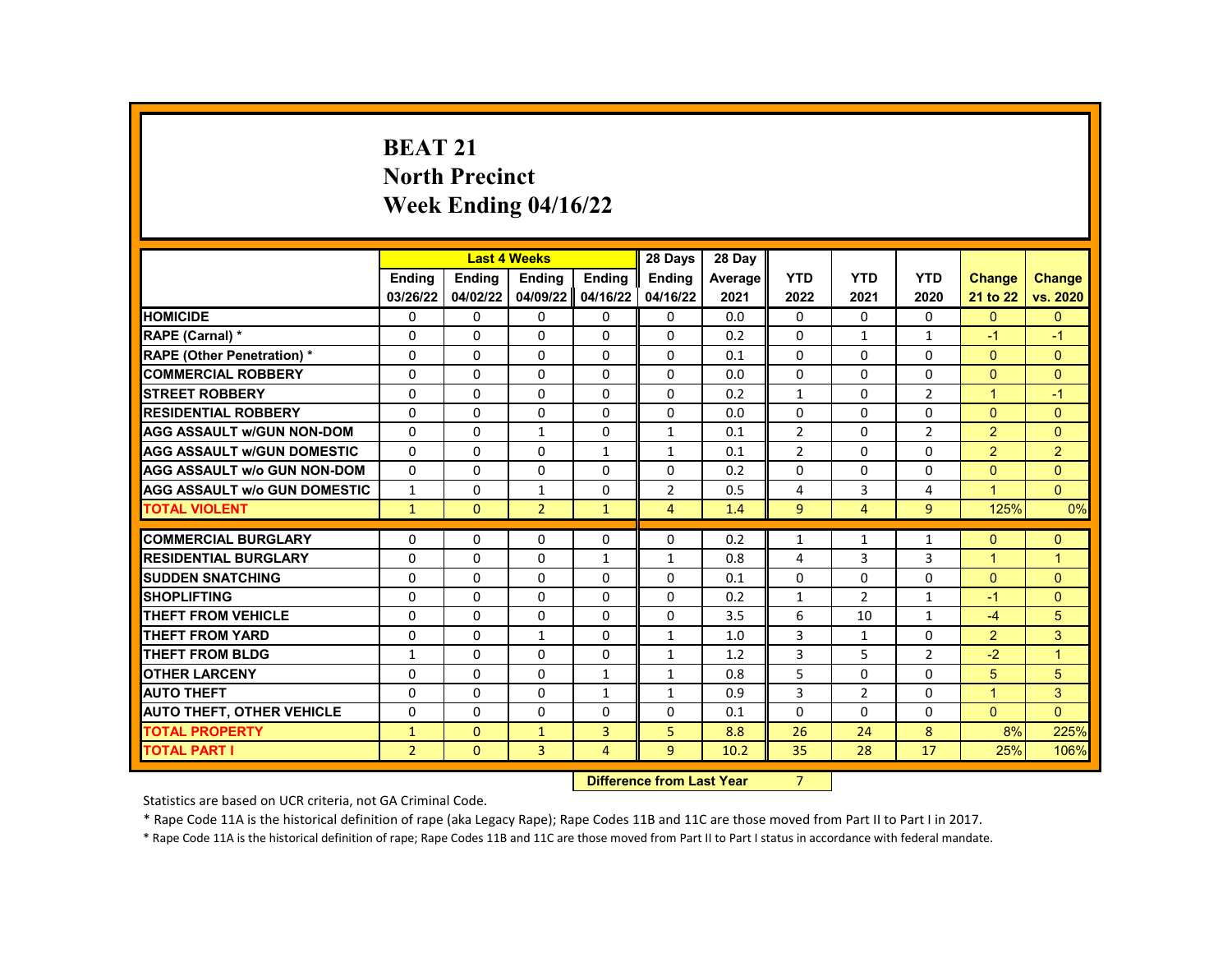# **BEAT 22 North Precinct Week Ending 04/16/22**

|                                     |                | <b>Last 4 Weeks</b> |               |                  | 28 Days                   | 28 Day  |                |                |                |                |               |
|-------------------------------------|----------------|---------------------|---------------|------------------|---------------------------|---------|----------------|----------------|----------------|----------------|---------------|
|                                     | <b>Endina</b>  | <b>Ending</b>       | <b>Ending</b> | Ending           | <b>Endina</b>             | Average | <b>YTD</b>     | <b>YTD</b>     | <b>YTD</b>     | <b>Change</b>  | <b>Change</b> |
|                                     | 03/26/22       | 04/02/22            | 04/09/22      | 04/16/22         | 04/16/22                  | 2021    | 2022           | 2021           | 2020           | 21 to 22       | vs. 2020      |
| <b>HOMICIDE</b>                     | 0              | 0                   | $\mathbf{0}$  | $\mathbf{0}$     | 0                         | 0.1     | 2              | $\mathbf{0}$   | $\mathbf{1}$   | $\overline{2}$ | $\mathbf{1}$  |
| RAPE (Carnal) *                     | 0              | 0                   | 0             | $\Omega$         | $\Omega$                  | 0.1     | $\Omega$       | 0              | $\mathbf{1}$   | $\Omega$       | $-1$          |
| <b>RAPE (Other Penetration) *</b>   | $\Omega$       | $\Omega$            | $\Omega$      | $\Omega$         | $\Omega$                  | 0.1     | $\Omega$       | $\Omega$       | $\Omega$       | $\Omega$       | $\Omega$      |
| <b>COMMERCIAL ROBBERY</b>           | 0              | 0                   | $\mathbf{0}$  | 0                | 0                         | 0.1     | 0              | 0              | 0              | $\mathbf{0}$   | $\mathbf{0}$  |
| <b>STREET ROBBERY</b>               | $\Omega$       | $\Omega$            | $\Omega$      | $\Omega$         | $\Omega$                  | 0.3     | 3              | $\Omega$       | $\Omega$       | 3              | 3             |
| <b>RESIDENTIAL ROBBERY</b>          | $\Omega$       | $\Omega$            | $\Omega$      | $\Omega$         | $\Omega$                  | 0.1     | $\Omega$       | $\Omega$       | $\mathbf{1}$   | $\Omega$       | $-1$          |
| <b>AGG ASSAULT w/GUN NON-DOM</b>    | $\Omega$       | $\Omega$            | 0             | $\Omega$         | $\Omega$                  | 1.8     | 5              | 5              | 11             | $\Omega$       | $-6$          |
| <b>AGG ASSAULT W/GUN DOMESTIC</b>   | $\Omega$       | $\Omega$            | $\Omega$      | $\Omega$         | $\Omega$                  | 0.2     | $\Omega$       | $\overline{2}$ | $\mathbf{1}$   | $-2$           | $-1$          |
| AGG ASSAULT w/o GUN NON-DOM         | $\Omega$       | $\Omega$            | $\Omega$      | $\overline{2}$   | $\overline{2}$            | 0.8     | 9              | $\overline{2}$ | $\mathbf{1}$   | $\overline{7}$ | 8             |
| <b>AGG ASSAULT w/o GUN DOMESTIC</b> | $\mathbf{1}$   | 0                   | 0             | $\mathbf{1}$     | 2                         | 0.7     | 5              | 3              | 2              | $\overline{2}$ | 3             |
| <b>TOTAL VIOLENT</b>                | $\mathbf{1}$   | $\Omega$            | $\Omega$      | $\overline{3}$   | $\overline{4}$            | 4.2     | 24             | 12             | 18             | 100%           | 33%           |
| <b>COMMERCIAL BURGLARY</b>          |                |                     |               |                  |                           |         |                | 7              |                | $-6$           |               |
|                                     | 0              | 0                   | 0             | 0                | 0                         | 0.9     | $\mathbf{1}$   |                | $\mathbf{1}$   |                | $\mathbf{0}$  |
| <b>RESIDENTIAL BURGLARY</b>         | 0              | 0                   | 0             | 0                | 0                         | 2.1     | $\overline{2}$ | $\overline{2}$ | 18             | $\mathbf{0}$   | $-16$         |
| <b>SUDDEN SNATCHING</b>             | $\Omega$       | $\Omega$            | $\Omega$      | $\Omega$         | $\Omega$                  | 0.0     | $\Omega$       | $\Omega$       | $\Omega$       | $\Omega$       | $\Omega$      |
| <b>SHOPLIFTING</b>                  | $\Omega$       | $\mathbf{1}$        | 0             | $\Omega$         | 1                         | 1.0     | 4              | $\overline{2}$ | 4              | $\overline{2}$ | $\Omega$      |
| <b>THEFT FROM VEHICLE</b>           | $\mathbf{1}$   | $\mathbf{1}$        | $\Omega$      | $\Omega$         | $\overline{2}$            | 3.2     | 6              | 15             | 11             | $-9$           | $-5$          |
| <b>THEFT FROM YARD</b>              | $\Omega$       | $\mathbf{1}$        | $\Omega$      | $\mathbf{1}$     | $\overline{2}$            | 1.5     | 3              | 4              | 5              | $-1$           | $-2$          |
| THEFT FROM BLDG                     | $\Omega$       | $\Omega$            | $\mathbf{1}$  | $\Omega$         | $\mathbf{1}$              | 1.4     | 3              | $\overline{7}$ | 5              | $-4$           | $-2$          |
| <b>OTHER LARCENY</b>                | $\Omega$       | $\Omega$            | $\Omega$      | $\Omega$         | $\Omega$                  | 0.3     | $\overline{2}$ | $\overline{2}$ | $\overline{2}$ | $\Omega$       | $\Omega$      |
| <b>AUTO THEFT</b>                   | $\Omega$       | $\Omega$            | $\Omega$      | $\mathbf{1}$     | $\mathbf{1}$              | 1.6     | 3              | 9              | $\overline{7}$ | $-6$           | $-4$          |
| <b>AUTO THEFT, OTHER VEHICLE</b>    | 0              | $\Omega$            | 0             | $\Omega$         | $\Omega$                  | 0.0     | 0              | 0              | 0              | $\mathbf{0}$   | $\Omega$      |
| <b>TOTAL PROPERTY</b>               | $\mathbf{1}$   | 3                   | $\mathbf{1}$  | $\overline{2}$   | $\overline{7}$            | 12.0    | 24             | 48             | 53             | $-50%$         | $-55%$        |
| <b>TOTAL PART I</b>                 | $\overline{2}$ | 3                   | $\mathbf{1}$  | 5                | 11                        | 16.3    | 48             | 60             | 71             | $-20%$         | $-32%$        |
|                                     |                |                     |               | <b>INSECTION</b> | a a Balance I a a t-Malan |         | $\sim$         |                |                |                |               |

**Difference from Last Year** -12

Statistics are based on UCR criteria, not GA Criminal Code.

\* Rape Code 11A is the historical definition of rape (aka Legacy Rape); Rape Codes 11B and 11C are those moved from Part II to Part I in 2017.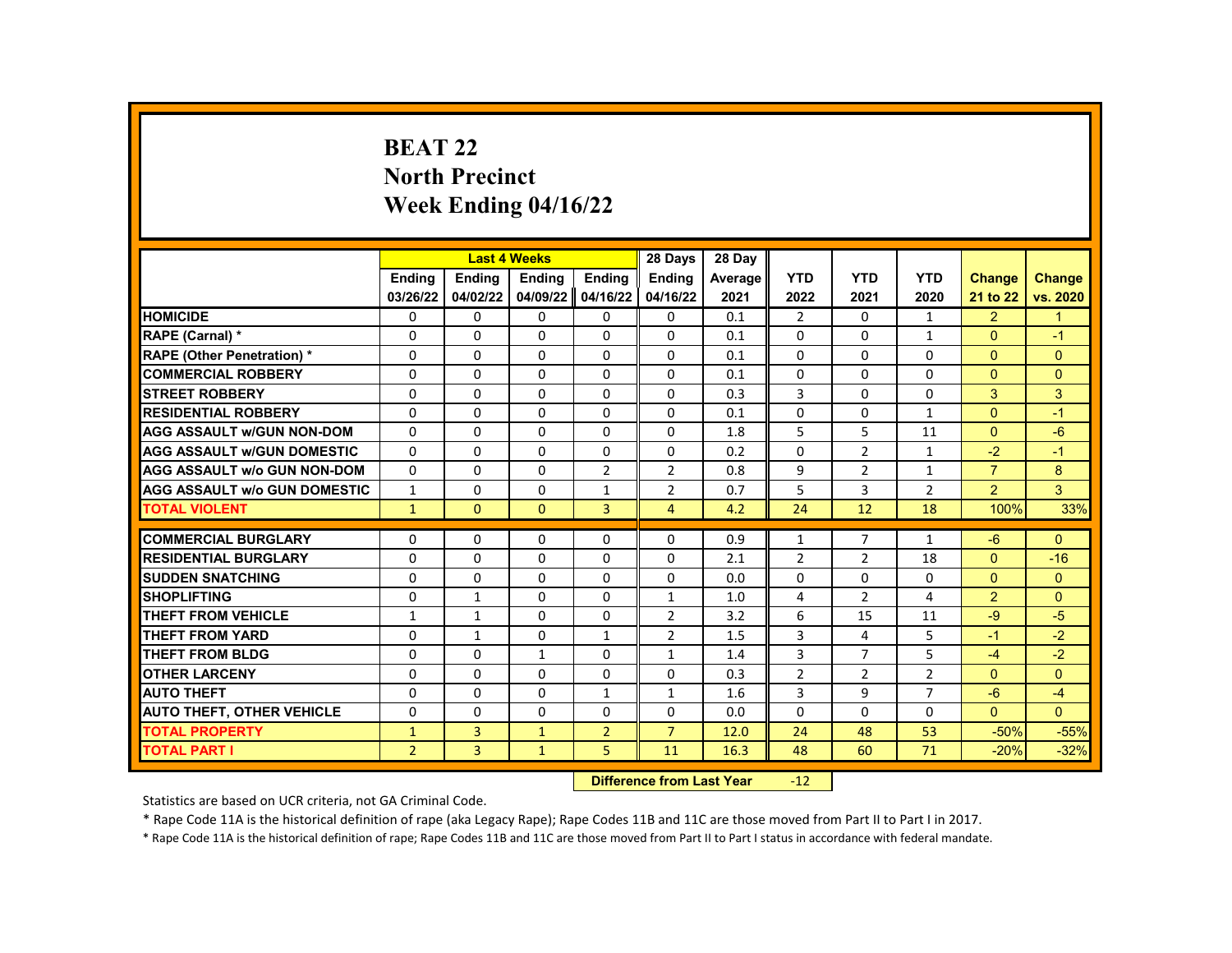# **BEAT 23 North Precinct Week Ending 04/16/22**

|                                     |                |                | <b>Last 4 Weeks</b> |                | 28 Days                   | 28 Day  |                 |                |                |                |                |
|-------------------------------------|----------------|----------------|---------------------|----------------|---------------------------|---------|-----------------|----------------|----------------|----------------|----------------|
|                                     | <b>Endina</b>  | <b>Ending</b>  | Ending              | Ending         | <b>Ending</b>             | Average | <b>YTD</b>      | <b>YTD</b>     | <b>YTD</b>     | <b>Change</b>  | <b>Change</b>  |
|                                     | 03/26/22       | 04/02/22       | 04/09/22            | 04/16/22       | 04/16/22                  | 2021    | 2022            | 2021           | 2020           | 21 to 22       | vs. 2020       |
| <b>HOMICIDE</b>                     | 0              | 0              | 0                   | 0              | 0                         | 0.2     | 0               | $\Omega$       | $\mathbf{1}$   | $\mathbf{0}$   | $-1$           |
| RAPE (Carnal) *                     | $\Omega$       | $\mathbf{1}$   | $\Omega$            | $\Omega$       | $\mathbf{1}$              | 0.2     | $\mathbf{1}$    | $\Omega$       | $\Omega$       | $\mathbf{1}$   | $\mathbf{1}$   |
| <b>RAPE (Other Penetration) *</b>   | $\Omega$       | $\Omega$       | $\Omega$            | $\Omega$       | $\Omega$                  | 0.1     | $\Omega$        | $\Omega$       | $\Omega$       | $\Omega$       | $\Omega$       |
| <b>COMMERCIAL ROBBERY</b>           | 0              | 0              | $\mathbf{0}$        | 0              | 0                         | 0.0     | $\mathbf{0}$    | 0              | 0              | $\Omega$       | $\mathbf{0}$   |
| <b>STREET ROBBERY</b>               | $\Omega$       | $\Omega$       | $\Omega$            | $\Omega$       | $\Omega$                  | 0.6     | 3               | 6              | 5              | $-3$           | $-2$           |
| <b>RESIDENTIAL ROBBERY</b>          | $\Omega$       | $\Omega$       | 0                   | $\Omega$       | $\Omega$                  | 0.2     | $\Omega$        | $\Omega$       | $\mathbf{1}$   | $\Omega$       | $-1$           |
| <b>AGG ASSAULT w/GUN NON-DOM</b>    | $\mathbf{1}$   | $\mathbf{1}$   | 0                   | 0              | $\overline{2}$            | 1.2     | 9               | $\overline{2}$ | $\mathbf{1}$   | $\overline{7}$ | 8              |
| <b>AGG ASSAULT W/GUN DOMESTIC</b>   | $\Omega$       | $\Omega$       | 0                   | $\Omega$       | $\Omega$                  | 0.1     | 0               | $\Omega$       | $\overline{2}$ | $\Omega$       | $-2$           |
| <b>AGG ASSAULT w/o GUN NON-DOM</b>  | $\Omega$       | $\Omega$       | 0                   | $\Omega$       | $\Omega$                  | 0.9     | 5               | $\overline{2}$ | $\mathbf{1}$   | 3              | $\overline{4}$ |
| <b>AGG ASSAULT W/o GUN DOMESTIC</b> | 0              | 0              | 0                   | $\mathbf{1}$   | 1                         | 1.0     | 3               | 3              | 1              | $\Omega$       | $\overline{2}$ |
| <b>TOTAL VIOLENT</b>                | $\mathbf{1}$   | $\overline{2}$ | $\mathbf{0}$        | $\mathbf{1}$   | $\overline{4}$            | 4.3     | 21              | 13             | 12             | 62%            | 75%            |
| <b>COMMERCIAL BURGLARY</b>          |                |                |                     |                |                           |         |                 |                |                |                |                |
| <b>RESIDENTIAL BURGLARY</b>         | 1              | 0              | 0                   | 0              | 1                         | 0.8     | $\overline{2}$  | 6              | 2<br>6         | $-4$           | $\Omega$       |
|                                     | 0              | $\Omega$       | $\Omega$            | $\Omega$       | $\Omega$                  | 1.2     | 4               | 3              |                | $\mathbf{1}$   | $-2$           |
| <b>SUDDEN SNATCHING</b>             | 0              | 0              | $\Omega$            | 0              | $\Omega$                  | 0.2     | $\Omega$        | 3              | $\overline{2}$ | $-3$           | $-2$           |
| <b>SHOPLIFTING</b>                  | $\mathbf{1}$   | $\mathbf{1}$   | $\mathbf{1}$        | $\Omega$       | 3                         | 1.2     | 5               | $\Omega$       | 4              | 5              | $\overline{1}$ |
| <b>THEFT FROM VEHICLE</b>           | $\Omega$       | $\overline{2}$ | $\overline{2}$      | $\Omega$       | 4                         | 3.3     | 11              | 12             | 6              | $-1$           | 5              |
| <b>THEFT FROM YARD</b>              | 0              | $\Omega$       | $\mathbf{1}$        | $\overline{2}$ | 3                         | 1.4     | 6               | 3              | $\overline{7}$ | 3              | $-1$           |
| <b>THEFT FROM BLDG</b>              | 0              | $\Omega$       | $\Omega$            | $\Omega$       | $\Omega$                  | 1.0     | $\mathbf{1}$    | $\overline{2}$ | $\overline{2}$ | $-1$           | $-1$           |
| <b>OTHER LARCENY</b>                | $\Omega$       | $\Omega$       | $\Omega$            | $\mathbf{1}$   | $\mathbf{1}$              | 0.6     | 3               | $\overline{2}$ | $\mathbf{1}$   | $\mathbf{1}$   | 2              |
| <b>AUTO THEFT</b>                   | 0              | 0              | $\Omega$            | $\Omega$       | $\Omega$                  | 1.6     | 4               | 4              | 3              | $\Omega$       | $\mathbf{1}$   |
| <b>AUTO THEFT, OTHER VEHICLE</b>    | $\mathbf{1}$   | $\Omega$       | $\Omega$            | $\Omega$       | $\mathbf{1}$              | 0.3     | $\overline{2}$  | $\mathbf{1}$   | $\Omega$       | $\overline{1}$ | $\overline{2}$ |
| <b>TOTAL PROPERTY</b>               | $\overline{3}$ | 3              | $\overline{4}$      | 3              | 13                        | 11.5    | 38              | 36             | 33             | 6%             | 15%            |
| <b>TOTAL PART I</b>                 | $\overline{4}$ | 5              | $\overline{4}$      | $\overline{4}$ | 17                        | 15.8    | 59              | 49             | 45             | 20%            | 31%            |
|                                     |                |                |                     |                | Difference from Lost Voor |         | 10 <sub>1</sub> |                |                |                |                |

**Difference from Last Year** 10

Statistics are based on UCR criteria, not GA Criminal Code.

\* Rape Code 11A is the historical definition of rape (aka Legacy Rape); Rape Codes 11B and 11C are those moved from Part II to Part I in 2017.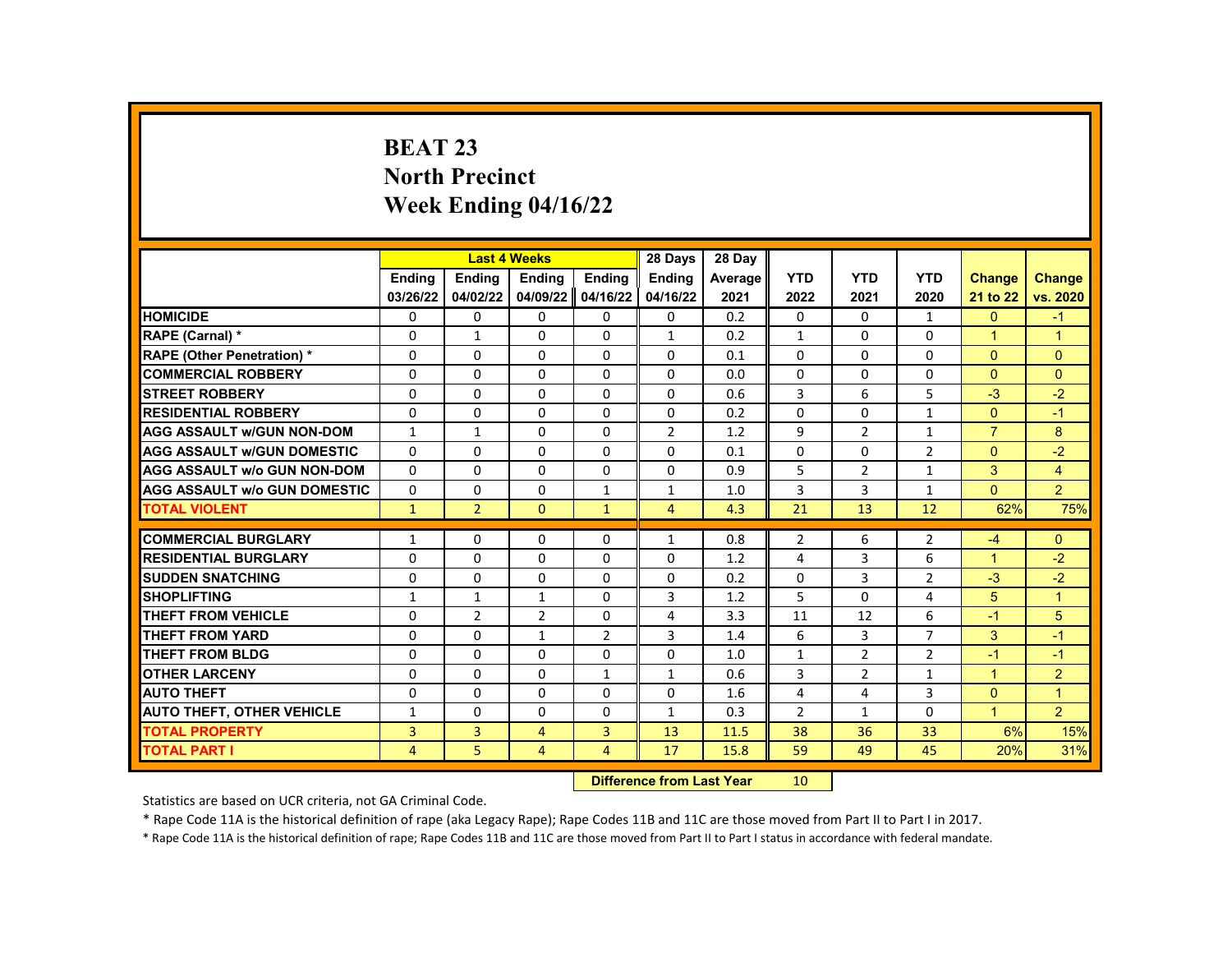# **BEAT 24 North Precinct Week Ending 04/16/22**

|                                     |                | <b>Last 4 Weeks</b> |                |                | 28 Days        | 28 Day                            |                |                |                |                |                |
|-------------------------------------|----------------|---------------------|----------------|----------------|----------------|-----------------------------------|----------------|----------------|----------------|----------------|----------------|
|                                     | <b>Endina</b>  | <b>Ending</b>       | Ending         | Ending         | <b>Ending</b>  | Average                           | <b>YTD</b>     | <b>YTD</b>     | <b>YTD</b>     | <b>Change</b>  | <b>Change</b>  |
|                                     | 03/26/22       | 04/02/22            | 04/09/22       | 04/16/22       | 04/16/22       | 2021                              | 2022           | 2021           | 2020           | 21 to 22       | vs. 2020       |
| <b>HOMICIDE</b>                     | 0              | 0                   | $\mathbf{0}$   | $\mathbf{0}$   | 0              | 0.1                               | $\mathbf{0}$   | $\Omega$       | $\mathbf{1}$   | $\mathbf{0}$   | $-1$           |
| RAPE (Carnal) *                     | 0              | $\Omega$            | 0              | $\Omega$       | $\Omega$       | 0.1                               | $\Omega$       | $\Omega$       | $\Omega$       | $\Omega$       | $\Omega$       |
| <b>RAPE (Other Penetration) *</b>   | $\Omega$       | $\Omega$            | $\Omega$       | $\Omega$       | $\Omega$       | 0.0                               | $\Omega$       | $\Omega$       | $\Omega$       | $\Omega$       | $\Omega$       |
| <b>COMMERCIAL ROBBERY</b>           | $\Omega$       | $\Omega$            | $\Omega$       | $\Omega$       | $\Omega$       | 0.0                               | $\Omega$       | $\Omega$       | 1              | $\Omega$       | $-1$           |
| <b>STREET ROBBERY</b>               | $\Omega$       | $\Omega$            | $\Omega$       | $\Omega$       | $\Omega$       | 0.7                               | $\Omega$       | 3              | $\mathbf{1}$   | $-3$           | $-1$           |
| <b>RESIDENTIAL ROBBERY</b>          | $\Omega$       | $\Omega$            | $\Omega$       | $\Omega$       | $\Omega$       | 0.2                               | $\mathbf{1}$   | $\Omega$       | $\Omega$       | $\mathbf{1}$   | $\mathbf{1}$   |
| <b>AGG ASSAULT w/GUN NON-DOM</b>    | 0              | $\mathbf{1}$        | $\mathbf{1}$   | $\mathbf{1}$   | 3              | 0.3                               | 5              | $\overline{2}$ | 2              | 3              | 3              |
| <b>AGG ASSAULT W/GUN DOMESTIC</b>   | $\Omega$       | $\Omega$            | 0              | $\Omega$       | $\Omega$       | 0.0                               | 0              | $\Omega$       | $\Omega$       | $\Omega$       | $\Omega$       |
| <b>AGG ASSAULT w/o GUN NON-DOM</b>  | $\Omega$       | $\Omega$            | $\Omega$       | $\Omega$       | $\Omega$       | 0.5                               | $\overline{2}$ | $\mathbf{1}$   | $\overline{2}$ | $\mathbf{1}$   | $\Omega$       |
| <b>AGG ASSAULT W/o GUN DOMESTIC</b> | 0              | 0                   | $\mathbf{1}$   | 0              | $\mathbf{1}$   | 0.2                               | $\mathbf{1}$   | $\mathbf{1}$   | $\mathbf{1}$   | $\mathbf{0}$   | $\Omega$       |
| <b>TOTAL VIOLENT</b>                | $\Omega$       | $\mathbf{1}$        | $\overline{2}$ | $\mathbf{1}$   | $\overline{4}$ | 2.1                               | $\overline{9}$ | $\overline{7}$ | 8              | 29%            | 13%            |
|                                     |                |                     |                |                |                |                                   |                |                |                |                |                |
| <b>COMMERCIAL BURGLARY</b>          | 0              | $\mathbf{1}$        | 0              | 0              | $\mathbf{1}$   | 0.2                               | $\mathbf{1}$   | 0              | $\mathbf{1}$   | 1              | $\mathbf{0}$   |
| <b>RESIDENTIAL BURGLARY</b>         | 0              | 0                   | 0              | $\Omega$       | 0              | 1.2                               | 5              | $\overline{7}$ | 3              | $-2$           | $\overline{2}$ |
| <b>SUDDEN SNATCHING</b>             | $\Omega$       | $\Omega$            | $\Omega$       | $\Omega$       | $\Omega$       | 0.2                               | 3              | $\Omega$       | $\mathbf{1}$   | 3              | 2              |
| <b>SHOPLIFTING</b>                  | $\mathbf{1}$   | $\Omega$            | 0              | $\mathbf{1}$   | $\overline{2}$ | 2.5                               | 3              | $\overline{7}$ | $\overline{7}$ | $-4$           | $-4$           |
| <b>THEFT FROM VEHICLE</b>           | $\mathbf{1}$   | 0                   | 0              | $\overline{2}$ | 3              | 2.5                               | $\overline{7}$ | 10             | 4              | $-3$           | 3              |
| THEFT FROM YARD                     | $\Omega$       | $\mathbf{1}$        | $\Omega$       | $\Omega$       | $\mathbf{1}$   | 2.0                               | $\overline{7}$ | $\overline{3}$ | 6              | $\overline{4}$ | $\mathbf{1}$   |
| <b>THEFT FROM BLDG</b>              | $\Omega$       | $\Omega$            | 0              | $\Omega$       | $\Omega$       | 0.6                               | $\overline{2}$ | $\mathbf{1}$   | 5              | $\mathbf{1}$   | $-3$           |
| <b>OTHER LARCENY</b>                | $\Omega$       | $\Omega$            | $\Omega$       | $\Omega$       | $\Omega$       | 1.4                               | $\Omega$       | 5              | 5              | $-5$           | $-5$           |
| <b>AUTO THEFT</b>                   | $\Omega$       | $\Omega$            | $\Omega$       | $\Omega$       | $\Omega$       | 0.6                               | $\overline{7}$ | $\mathbf{1}$   | $\overline{2}$ | 6              | 5              |
| <b>AUTO THEFT, OTHER VEHICLE</b>    | 0              | $\overline{2}$      | 0              | $\mathbf{1}$   | 3              | 1.0                               | 3              | 5              | $\overline{2}$ | $-2$           | $\mathbf{1}$   |
| <b>TOTAL PROPERTY</b>               | $\overline{2}$ | $\overline{4}$      | $\mathbf{0}$   | $\overline{4}$ | 10             | 12.1                              | 38             | 39             | 36             | $-3%$          | 6%             |
| <b>TOTAL PART I</b>                 | $\overline{2}$ | 5                   | $\overline{2}$ | 5              | 14             | 14.2                              | 47             | 46             | 44             | 2%             | 7%             |
|                                     |                |                     |                |                |                | <b>Difference from Look Vance</b> | $\sim$         |                |                |                |                |

**Difference from Last Year** 1

Statistics are based on UCR criteria, not GA Criminal Code.

\* Rape Code 11A is the historical definition of rape (aka Legacy Rape); Rape Codes 11B and 11C are those moved from Part II to Part I in 2017.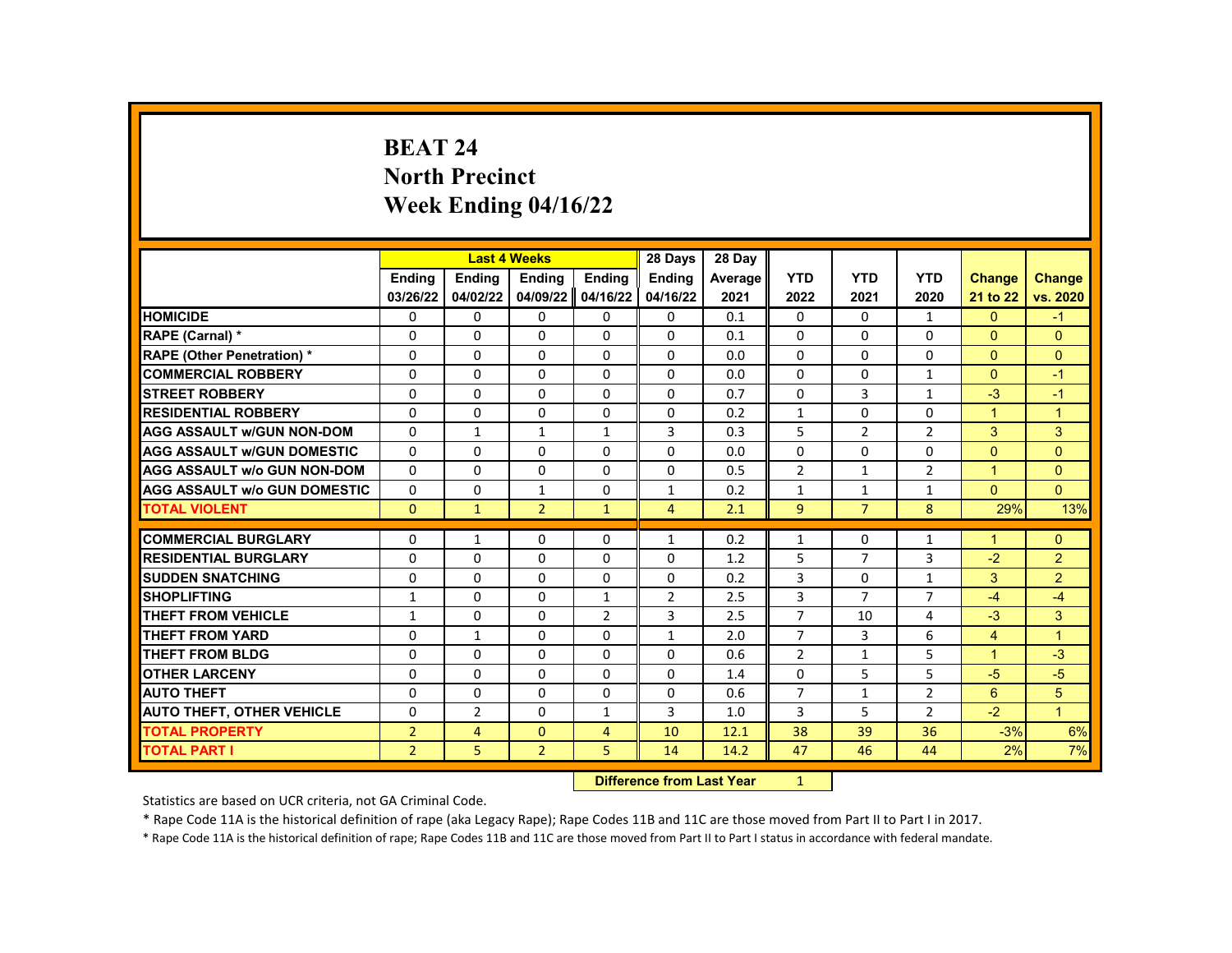# **BEAT 25 North Precinct Week Ending 04/16/22**

|                                     |                |                           | <b>Last 4 Weeks</b> |                | 28 Days        | 28 Day  |                |                |                |                      |                      |
|-------------------------------------|----------------|---------------------------|---------------------|----------------|----------------|---------|----------------|----------------|----------------|----------------------|----------------------|
|                                     | <b>Endina</b>  | <b>Endina</b>             | <b>Endina</b>       | <b>Endina</b>  | <b>Endina</b>  | Average | <b>YTD</b>     | <b>YTD</b>     | <b>YTD</b>     | <b>Change</b>        | <b>Change</b>        |
|                                     | 03/26/22       | 04/02/22                  | 04/09/22            | 04/16/22       | 04/16/22       | 2021    | 2022           | 2021           | 2020           | 21 to 22             | vs. 2020             |
| <b>HOMICIDE</b>                     | 0              | $\Omega$                  | $\Omega$            | 0              | 0              | 0.0     | $\Omega$       | $\Omega$       | $\Omega$       | $\Omega$             | $\mathbf{0}$         |
| <b>RAPE (Carnal) *</b>              | 0              | $\Omega$                  | 0                   | $\Omega$       | 0              | 0.1     | 3              | $\mathbf{1}$   | $\mathbf{1}$   | $\overline{2}$       | $\overline{2}$       |
| <b>RAPE (Other Penetration) *</b>   | 0              | $\Omega$                  | $\Omega$            | $\Omega$       | $\Omega$       | 0.0     | $\mathbf{1}$   | $\Omega$       | $\Omega$       | $\overline{1}$       | $\blacktriangleleft$ |
| <b>COMMERCIAL ROBBERY</b>           | 0              | $\Omega$                  | $\Omega$            | $\Omega$       | $\Omega$       | 0.2     | $\Omega$       | $\Omega$       | $\Omega$       | $\Omega$             | $\Omega$             |
| <b>STREET ROBBERY</b>               | 0              | $\Omega$                  | $\Omega$            | $\Omega$       | $\Omega$       | 0.4     | $\mathbf{1}$   | $\overline{2}$ | $\Omega$       | $-1$                 | $\blacktriangleleft$ |
| <b>RESIDENTIAL ROBBERY</b>          | 0              | $\Omega$                  | $\Omega$            | $\Omega$       | $\Omega$       | 0.1     | $\Omega$       | $\mathbf{1}$   | $\mathbf{1}$   | $-1$                 | $-1$                 |
| <b>AGG ASSAULT w/GUN NON-DOM</b>    | $\Omega$       | $\Omega$                  | $\Omega$            | 0              | 0              | 0.3     | $\Omega$       | 3              | $\Omega$       | $-3$                 | $\overline{0}$       |
| <b>AGG ASSAULT W/GUN DOMESTIC</b>   | 0              | $\Omega$                  | $\Omega$            | $\Omega$       | $\Omega$       | 0.0     | $\Omega$       | $\Omega$       | $\Omega$       | $\Omega$             | $\Omega$             |
| <b>AGG ASSAULT w/o GUN NON-DOM</b>  | 0              | $\Omega$                  | $\mathbf{1}$        | $\Omega$       | $\mathbf{1}$   | 0.3     | 3              | $\mathbf{1}$   | 3              | 2                    | $\Omega$             |
| <b>AGG ASSAULT W/o GUN DOMESTIC</b> | $\Omega$       | $\Omega$                  | $\Omega$            | $\mathbf{1}$   | $\mathbf{1}$   | 0.1     | $\mathbf{1}$   | $\mathbf{0}$   | $\overline{2}$ | $\blacktriangleleft$ | $-1$                 |
| <b>TOTAL VIOLENT</b>                | $\Omega$       | $\Omega$                  | $\mathbf{1}$        | $\mathbf{1}$   | $\overline{2}$ | 1.5     | $\overline{9}$ | 8              | $\overline{7}$ | 13%                  | 29%                  |
|                                     |                |                           |                     |                |                |         |                |                |                |                      |                      |
| <b>COMMERCIAL BURGLARY</b>          | 0              | $\Omega$                  | $\Omega$            | 0              | 0              | 0.2     | $\Omega$       | $\overline{2}$ | $\overline{2}$ | $-2$                 | $-2$                 |
| <b>RESIDENTIAL BURGLARY</b>         | 0              | 0                         | 0                   | $\overline{2}$ | 2              | 0.5     | 5              | 3              | 4              | $\overline{2}$       | $\overline{1}$       |
| <b>SUDDEN SNATCHING</b>             | $\Omega$       | $\Omega$                  | $\mathbf{1}$        | $\Omega$       | $\mathbf{1}$   | 0.4     | $\mathbf{1}$   | $\mathbf{1}$   | $\mathbf{1}$   | $\Omega$             | $\Omega$             |
| <b>SHOPLIFTING</b>                  | 0              | $\Omega$                  | $\Omega$            | 0              | $\Omega$       | 2.8     | $\overline{2}$ | 8              | 6              | $-6$                 | $-4$                 |
| <b>THEFT FROM VEHICLE</b>           | $\mathbf{1}$   | $\mathbf{1}$              | $\mathbf{1}$        | 4              | $\overline{7}$ | 5.1     | 22             | 19             | 3              | 3                    | 19                   |
| <b>THEFT FROM YARD</b>              | $\mathbf{1}$   | $\Omega$                  | $\overline{2}$      | $\mathbf{1}$   | 4              | 2.4     | 10             | $\overline{7}$ | 4              | $\mathbf{3}$         | 6                    |
| <b>THEFT FROM BLDG</b>              | $\overline{2}$ | $\Omega$                  | $\Omega$            | $\Omega$       | $\overline{2}$ | 2.5     | 4              | 8              | 4              | $-4$                 | $\mathbf{0}$         |
| <b>OTHER LARCENY</b>                | 0              | $\Omega$                  | $\Omega$            | $\Omega$       | 0              | 1.2     | 4              | $\overline{2}$ | 3              | 2                    | $\overline{1}$       |
| <b>AUTO THEFT</b>                   | $\mathbf{1}$   | $\Omega$                  | $\Omega$            | $\Omega$       | $\mathbf{1}$   | 1.1     | 3              | 6              | 4              | $-3$                 | $-1$                 |
| <b>AUTO THEFT, OTHER VEHICLE</b>    | 0              | $\Omega$                  | $\Omega$            | $\mathbf{1}$   | $\mathbf{1}$   | 0.7     | $\Omega$       | 3              | $\mathbf{1}$   | $-3$                 | $-1$                 |
| <b>TOTAL PROPERTY</b>               | 5              | $\mathbf{1}$              | 4                   | 8              | 18             | 16.6    | 51             | 59             | 32             | $-14%$               | 59%                  |
| <b>TOTAL PART I</b>                 | 5              | $\mathbf{1}$              | 5                   | $\overline{9}$ | 20             | 18.1    | 60             | 67             | 39             | $-10%$               | 54%                  |
|                                     |                | Difference from Loot Voor |                     | $\overline{ }$ |                |         |                |                |                |                      |                      |

**Difference from Last Year** 

Statistics are based on UCR criteria, not GA Criminal Code.

\* Rape Code 11A is the historical definition of rape (aka Legacy Rape); Rape Codes 11B and 11C are those moved from Part II to Part I in 2017.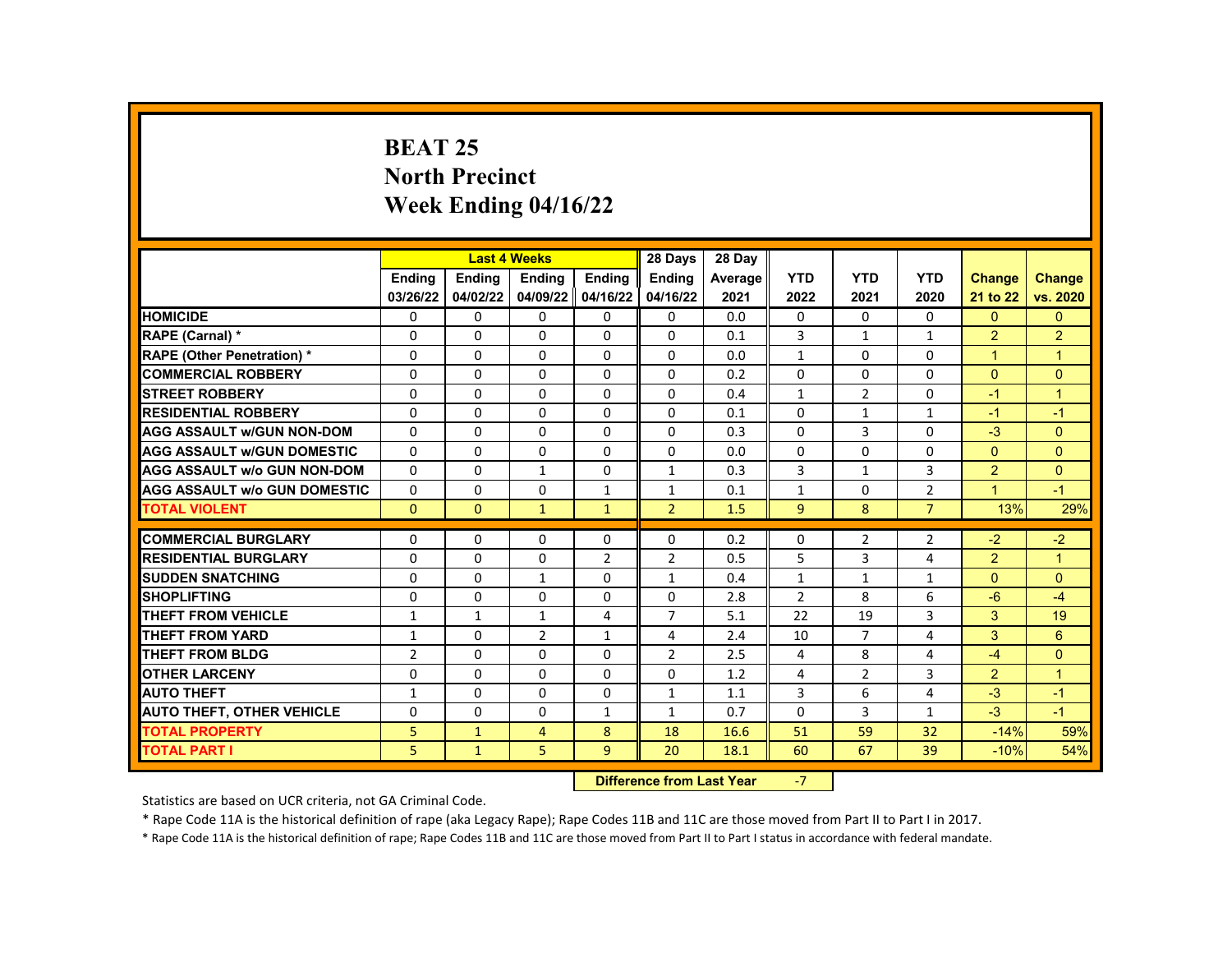# **BEAT 26 North Precinct Week Ending 04/16/22**

|                                     |                |                | <b>Last 4 Weeks</b> |                | 28 Days        | 28 Day  |                |                |                |               |                |
|-------------------------------------|----------------|----------------|---------------------|----------------|----------------|---------|----------------|----------------|----------------|---------------|----------------|
|                                     | Ending         | <b>Ending</b>  | <b>Ending</b>       | Ending         | <b>Ending</b>  | Average | <b>YTD</b>     | <b>YTD</b>     | <b>YTD</b>     | <b>Change</b> | <b>Change</b>  |
|                                     | 03/26/22       | 04/02/22       | 04/09/22            | 04/16/22       | 04/16/22       | 2021    | 2022           | 2021           | 2020           | 21 to 22      | vs. 2020       |
| <b>HOMICIDE</b>                     | 0              | 0              | 0                   | 0              | 0              | 0.0     | $\mathbf{1}$   | $\Omega$       | 0              | $\mathbf{1}$  | $\mathbf{1}$   |
| RAPE (Carnal) *                     | 0              | $\Omega$       | $\Omega$            | $\Omega$       | $\Omega$       | 0.1     | $\mathbf{1}$   | $\Omega$       | $\overline{2}$ | $\mathbf{1}$  | $-1$           |
| <b>RAPE (Other Penetration)*</b>    | $\Omega$       | $\Omega$       | $\Omega$            | $\Omega$       | $\Omega$       | 0.2     | $\mathbf{1}$   | $\Omega$       | $\Omega$       | $\mathbf{1}$  | $\mathbf{1}$   |
| <b>COMMERCIAL ROBBERY</b>           | $\Omega$       | 0              | $\Omega$            | 0              | $\Omega$       | 0.3     | $\Omega$       | 0              | 1              | $\Omega$      | $-1$           |
| <b>STREET ROBBERY</b>               | 0              | $\Omega$       | $\mathbf{1}$        | $\Omega$       | $\mathbf{1}$   | 0.7     | 8              | $\Omega$       | 3              | 8             | 5              |
| <b>RESIDENTIAL ROBBERY</b>          | $\Omega$       | $\Omega$       | $\Omega$            | $\Omega$       | $\Omega$       | 0.0     | $\Omega$       | $\Omega$       | $\Omega$       | $\Omega$      | $\Omega$       |
| <b>AGG ASSAULT w/GUN NON-DOM</b>    | $\mathbf{1}$   | $\Omega$       | $\Omega$            | $\Omega$       | $\mathbf{1}$   | 0.3     | $\overline{2}$ | $\Omega$       | $\Omega$       | 2             | $\overline{2}$ |
| <b>AGG ASSAULT w/GUN DOMESTIC</b>   | 0              | 0              | 0                   | 0              | 0              | 0.0     | 0              | 0              | 0              | $\Omega$      | $\mathbf{0}$   |
| <b>AGG ASSAULT w/o GUN NON-DOM</b>  | $\Omega$       | $\Omega$       | $\Omega$            | $\mathbf{1}$   | 1              | 1.6     | 6              | 6              | 6              | $\Omega$      | $\mathbf{0}$   |
| <b>AGG ASSAULT w/o GUN DOMESTIC</b> | $\Omega$       | 0              | $\Omega$            | 0              | 0              | 0.3     | $\Omega$       | $\mathbf{1}$   | $\Omega$       | $-1$          | $\Omega$       |
| <b>TOTAL VIOLENT</b>                | $\mathbf{1}$   | $\mathbf{0}$   | $\mathbf{1}$        | $\mathbf{1}$   | 3              | 3.5     | 19             | $\overline{7}$ | 12             | 171%          | 58%            |
|                                     |                |                |                     |                |                |         |                |                |                |               |                |
| <b>COMMERCIAL BURGLARY</b>          | 0              | 0              | 0                   | 0              | 0              | 0.2     | 3              | $\overline{2}$ | $\overline{2}$ | $\mathbf{1}$  | $\mathbf 1$    |
| <b>RESIDENTIAL BURGLARY</b>         | $\Omega$       | $\Omega$       | $\Omega$            | $\Omega$       | $\Omega$       | 0.2     | $\Omega$       | $\Omega$       | $\Omega$       | $\Omega$      | $\mathbf{0}$   |
| <b>SUDDEN SNATCHING</b>             | $\Omega$       | $\mathbf{1}$   | $\Omega$            | $\Omega$       | $\mathbf{1}$   | 0.7     | 4              | 3              | $\mathbf{1}$   | $\mathbf{1}$  | 3              |
| <b>SHOPLIFTING</b>                  | 0              | 0              | $\mathbf{1}$        | 0              | $\mathbf{1}$   | 2.0     | $\overline{7}$ | 8              | 11             | $-1$          | $-4$           |
| <b>THEFT FROM VEHICLE</b>           | $\Omega$       | $\overline{2}$ | $\Omega$            | $\overline{2}$ | $\overline{4}$ | 6.6     | 18             | 30             | $\overline{7}$ | $-12$         | 11             |
| <b>THEFT FROM YARD</b>              | $\Omega$       | $\Omega$       | $\Omega$            | $\mathbf{1}$   | $\mathbf{1}$   | 1.5     | 3              | 4              | 6              | $-1$          | $-3$           |
| <b>THEFT FROM BLDG</b>              | 1              | 0              | 0                   | 0              | 1              | 2.5     | 4              | 6              | 3              | $-2$          | $\mathbf{1}$   |
| <b>OTHER LARCENY</b>                | $\Omega$       | $\mathbf{1}$   | $\Omega$            | $\Omega$       | $\mathbf{1}$   | 0.3     | 4              | $\mathbf{1}$   | $\Omega$       | 3             | $\overline{4}$ |
| <b>AUTO THEFT</b>                   | $\Omega$       | $\Omega$       | $\Omega$            | $\Omega$       | $\Omega$       | 2.1     | $\overline{2}$ | $\overline{7}$ | $\overline{2}$ | $-5$          | $\Omega$       |
| <b>AUTO THEFT, OTHER VEHICLE</b>    | $\mathbf{1}$   | 1              | 0                   | 0              | $\overline{2}$ | 0.8     | $\overline{2}$ | $\overline{2}$ | 0              | $\Omega$      | $\overline{2}$ |
| <b>TOTAL PROPERTY</b>               | $\overline{2}$ | 5              | $\mathbf{1}$        | 3              | 11             | 17.0    | 47             | 63             | 32             | $-25%$        | 47%            |
| <b>TOTAL PART I</b>                 | 3              | 5              | $\overline{2}$      | $\overline{4}$ | 14             | 20.4    | 66             | 70             | 44             | $-6%$         | 50%            |
|                                     |                |                |                     | <b>INSECUL</b> |                |         |                |                |                |               |                |

**Difference from Last Year** -4

Statistics are based on UCR criteria, not GA Criminal Code.

\* Rape Code 11A is the historical definition of rape (aka Legacy Rape); Rape Codes 11B and 11C are those moved from Part II to Part I in 2017.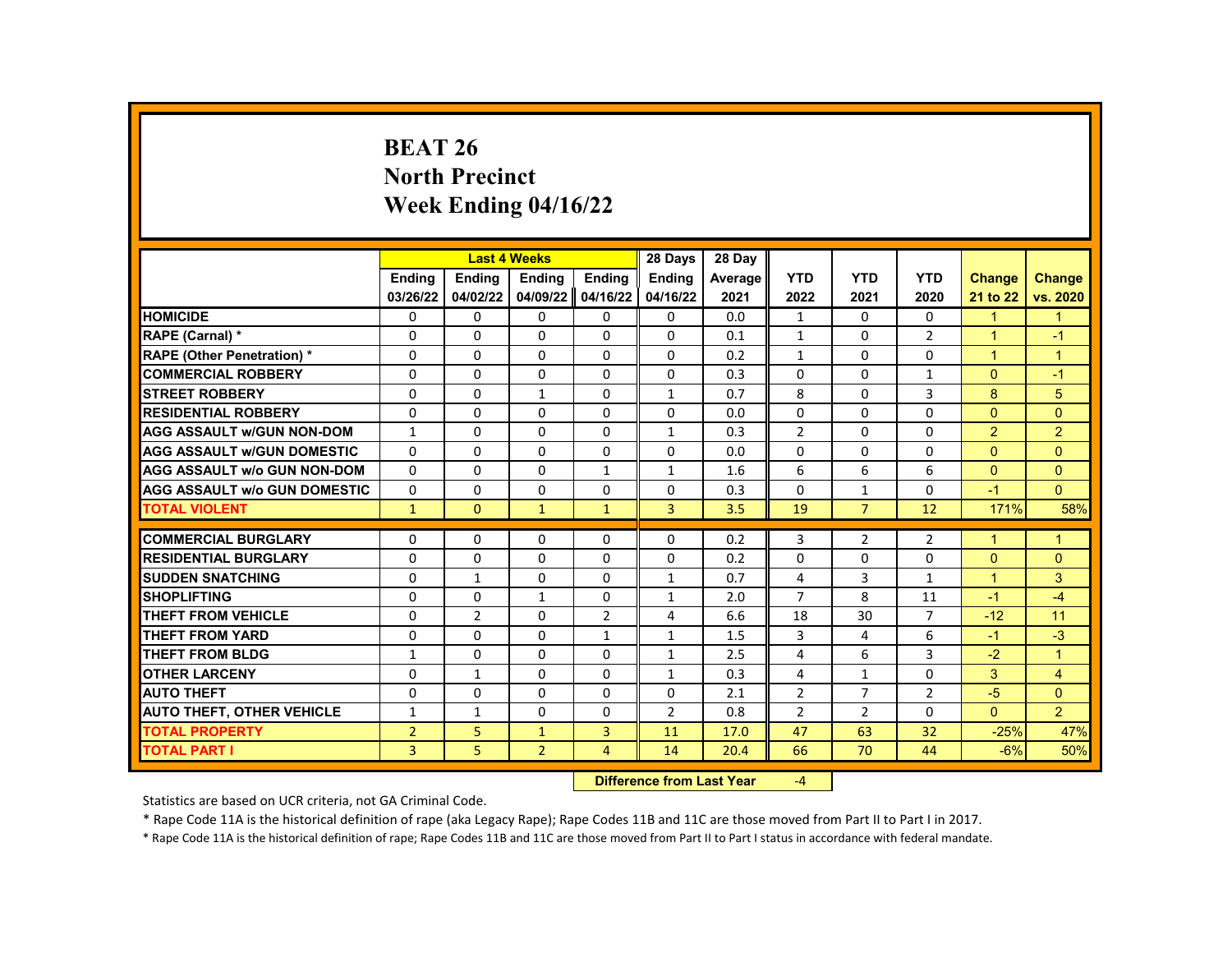# **BEAT 27 North Precinct Week Ending 04/16/22**

|                                     |                | <b>Last 4 Weeks</b> |                |                | 28 Days                      | 28 Day  |                |                |                |                |                 |
|-------------------------------------|----------------|---------------------|----------------|----------------|------------------------------|---------|----------------|----------------|----------------|----------------|-----------------|
|                                     | <b>Endina</b>  | <b>Ending</b>       | Ending         | Ending         | <b>Ending</b>                | Average | <b>YTD</b>     | <b>YTD</b>     | <b>YTD</b>     | <b>Change</b>  | <b>Change</b>   |
|                                     | 03/26/22       | 04/02/22            | 04/09/22       | 04/16/22       | 04/16/22                     | 2021    | 2022           | 2021           | 2020           | 21 to 22       | vs. 2020        |
| <b>HOMICIDE</b>                     | 0              | 0                   | 0              | $\mathbf{0}$   | 0                            | 0.2     | $\mathbf{0}$   | $\mathbf{1}$   | 0              | $-1$           | $\mathbf{0}$    |
| RAPE (Carnal) *                     | $\mathbf{1}$   | $\Omega$            | 0              | 0              | $\mathbf{1}$                 | 0.5     | $\mathbf{1}$   | $\Omega$       | $\mathbf{1}$   | $\mathbf{1}$   | $\Omega$        |
| <b>RAPE (Other Penetration) *</b>   | 0              | $\Omega$            | $\Omega$       | $\Omega$       | $\Omega$                     | 0.2     | $\Omega$       | $\mathbf{1}$   | $\Omega$       | $-1$           | $\Omega$        |
| <b>COMMERCIAL ROBBERY</b>           | 0              | 0                   | 0              | 0              | 0                            | 0.0     | $\Omega$       | 0              | 0              | $\Omega$       | $\mathbf{0}$    |
| <b>STREET ROBBERY</b>               | 0              | $\Omega$            | 0              | $\mathbf{1}$   | $\mathbf{1}$                 | 1.7     | 4              | $\overline{3}$ | $\mathbf{1}$   | $\mathbf{1}$   | 3               |
| <b>RESIDENTIAL ROBBERY</b>          | $\Omega$       | $\Omega$            | $\Omega$       | $\Omega$       | $\Omega$                     | 0.0     | $\Omega$       | $\Omega$       | $\Omega$       | $\Omega$       | $\Omega$        |
| <b>AGG ASSAULT w/GUN NON-GUN</b>    | $\Omega$       | $\Omega$            | 0              | 0              | $\Omega$                     | 1.0     | $\overline{2}$ | $\overline{2}$ | 6              | $\Omega$       | $-4$            |
| <b>AGG ASSAULT w/GUN DOMESTIC</b>   | 0              | 0                   | 0              | 0              | 0                            | 0.2     | 0              | $\mathbf{1}$   | 1              | $-1$           | $-1$            |
| <b>AGG ASSAULT w/o GUN NON-DOM</b>  | $\mathbf{1}$   | $\mathbf{1}$        | $\overline{2}$ | $\Omega$       | $\overline{4}$               | 1.5     | $\overline{7}$ | 11             | 4              | $-4$           | 3               |
| <b>AGG ASSAULT w/o GUN DOMESTIC</b> | $\Omega$       | 1                   | 0              | 0              | $\mathbf 1$                  | 1.2     | $\mathbf{1}$   | 4              | $\overline{2}$ | $-3$           | $-1$            |
| <b>TOTAL VIOLENT</b>                | $\overline{2}$ | $\overline{2}$      | $\overline{2}$ | $\mathbf{1}$   | $\overline{7}$               | 6.5     | 15             | 23             | 15             | $-35%$         | 0%              |
|                                     |                |                     |                |                |                              |         |                |                |                |                |                 |
| <b>COMMERCIAL BURGLARY</b>          | 0              | $\Omega$            | 0              | 0              | 0                            | 0.4     | $\mathbf{1}$   | $\overline{2}$ | 0              | $-1$           | 1               |
| <b>RESIDENTIAL BURGLARY</b>         | $\Omega$       | $\Omega$            | $\Omega$       | $\Omega$       | $\Omega$                     | 0.7     | $\overline{2}$ | $\Omega$       | 4              | $\overline{2}$ | $-2$            |
| <b>SUDDEN SNATCHING</b>             | 0              | $\Omega$            | $\Omega$       | 0              | $\Omega$                     | 0.6     | $\overline{2}$ | $\mathbf{1}$   | $\overline{2}$ | $\mathbf{1}$   | $\Omega$        |
| <b>SHOPLIFTING</b>                  | 0              | $\Omega$            | 0              | 0              | 0                            | 1.5     | 9              | 3              | 6              | 6              | 3               |
| <b>THEFT FROM VEHICLE</b>           | 3              | $\mathbf{1}$        | $\Omega$       | 1              | 5                            | 6.8     | 14             | 23             | 4              | $-9$           | 10 <sup>1</sup> |
| <b>THEFT FROM YARD</b>              | $\mathbf{1}$   | $\Omega$            | $\mathbf{1}$   | $\mathbf{1}$   | $\overline{3}$               | 1.1     | 4              | 4              | 3              | $\Omega$       | $\overline{1}$  |
| <b>THEFT FROM BLDG</b>              | $\mathbf{1}$   | $\overline{2}$      | $\Omega$       | 0              | 3                            | 1.2     | 12             | $\mathbf{1}$   | 7              | 11             | 5               |
| <b>OTHER LARCENY</b>                | $\Omega$       | $\Omega$            | $\Omega$       | $\Omega$       | $\Omega$                     | 0.1     | $\overline{2}$ | $\Omega$       | $\Omega$       | 2              | $\overline{2}$  |
| <b>AUTO THEFT</b>                   | $\mathbf{1}$   | $\Omega$            | $\overline{2}$ | $\Omega$       | $\overline{3}$               | 1.8     | $\overline{7}$ | 6              | 5              | $\mathbf{1}$   | 2               |
| <b>AUTO THEFT, OTHER VEHICLE</b>    | 0              | 0                   | $\Omega$       | 0              | $\Omega$                     | 0.5     | $\mathbf{0}$   | $\mathbf{1}$   | $\overline{2}$ | $-1$           | $-2$            |
| <b>TOTAL PROPERTY</b>               | 6              | $\overline{3}$      | 3              | $\overline{2}$ | 14                           | 14.6    | 53             | 41             | 33             | 29%            | 61%             |
| <b>TOTAL PART I</b>                 | 8              | 5                   | 5              | 3              | 21                           | 21.1    | 68             | 64             | 48             | 6%             | 42%             |
|                                     |                |                     |                | <b>INSECUL</b> | a a dheanna 1 an a 17 Main 1 |         |                |                |                |                |                 |

**Difference from Last Year** 4

Statistics are based on UCR criteria, not GA Criminal Code.

\* Rape Code 11A is the historical definition of rape (aka Legacy Rape); Rape Codes 11B and 11C are those moved from Part II to Part I in 2017.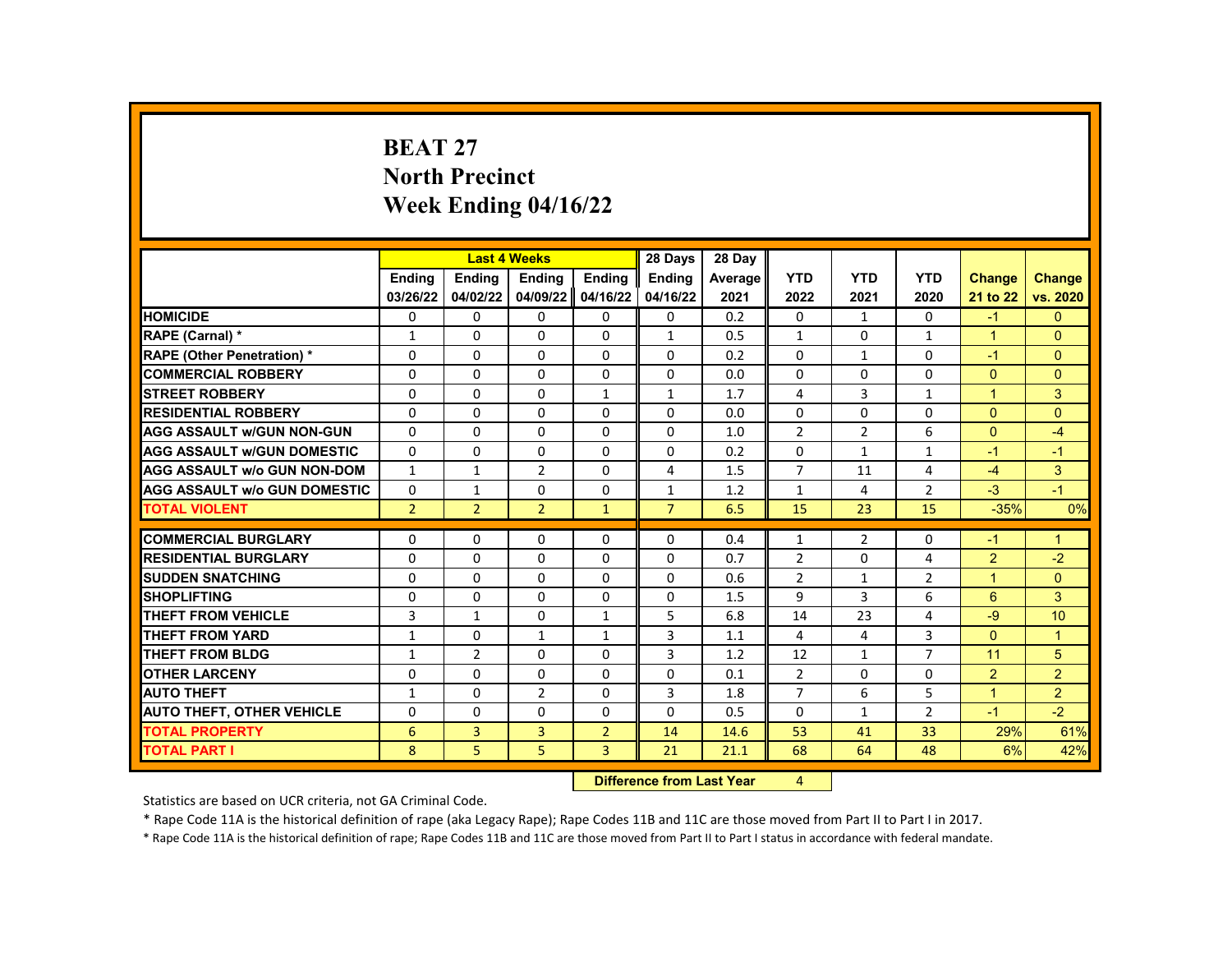# **BEAT 31 Central Precinct Week Ending 04/16/22**

|                                     |               | <b>Last 4 Weeks</b> |                |                | 28 Days                  | 28 Day  |                |                |              |                |                |
|-------------------------------------|---------------|---------------------|----------------|----------------|--------------------------|---------|----------------|----------------|--------------|----------------|----------------|
|                                     | <b>Endina</b> | <b>Endina</b>       | <b>Ending</b>  | <b>Ending</b>  | Ending                   | Average | <b>YTD</b>     | <b>YTD</b>     | <b>YTD</b>   | <b>Change</b>  | <b>Change</b>  |
|                                     | 03/26/22      | 04/02/22            | 04/09/22       | 04/16/22       | 04/16/22                 | 2021    | 2022           | 2021           | 2020         | 21 to 22       | vs. 2020       |
| <b>HOMICIDE</b>                     | 0             | $\mathbf{0}$        | $\Omega$       | $\mathbf{0}$   | 0                        | 0.0     | 0              | 0              | $\mathbf{1}$ | $\mathbf{0}$   | $-1$           |
| RAPE (Carnal) *                     | $\Omega$      | $\mathbf{1}$        | $\Omega$       | $\Omega$       | $\mathbf{1}$             | 0.2     | $\overline{2}$ | $\overline{2}$ | 3            | $\mathbf{0}$   | $-1$           |
| <b>RAPE (Other Penetration) *</b>   | $\Omega$      | $\Omega$            | $\Omega$       | $\Omega$       | $\Omega$                 | 0.0     | $\Omega$       | $\Omega$       | $\Omega$     | $\Omega$       | $\Omega$       |
| <b>COMMERCIAL ROBBERY</b>           | 0             | 0                   | 0              | 0              | 0                        | 0.0     | 0              | 0              | 0            | $\Omega$       | $\mathbf{0}$   |
| <b>STREET ROBBERY</b>               | $\Omega$      | 0                   | $\Omega$       | $\Omega$       | $\Omega$                 | 0.5     | $\mathbf{1}$   | 3              | 3            | $-2$           | $-2$           |
| <b>RESIDENTIAL ROBBERY</b>          | $\Omega$      | $\Omega$            | $\Omega$       | $\Omega$       | $\Omega$                 | 0.1     | $\mathbf{1}$   | $\Omega$       | $\Omega$     | $\mathbf{1}$   | $\overline{1}$ |
| <b>AGG ASSAULT w/GUN NON-DOM</b>    | $\mathbf{1}$  | $\Omega$            | $\Omega$       | $\Omega$       | $\mathbf{1}$             | 2.0     | 5              | 6              | 6            | $-1$           | $-1$           |
| <b>AGG ASSAULT w/GUN DOMESTIC</b>   | $\Omega$      | $\Omega$            | $\Omega$       | $\Omega$       | 0                        | 0.0     | 0              | $\Omega$       | $\Omega$     | $\Omega$       | $\Omega$       |
| <b>AGG ASSAULT w/o GUN NON-DOM</b>  | $\Omega$      | $\Omega$            | $\Omega$       | $\Omega$       | 0                        | 0.5     | 3              | $\Omega$       | $\mathbf{1}$ | 3              | 2              |
| <b>AGG ASSAULT w/o GUN DOMESTIC</b> | 0             | 0                   | 0              | 0              | 0                        | 0.6     | $\mathbf{1}$   | $\overline{2}$ | 4            | $-1$           | $-3$           |
| <b>TOTAL VIOLENT</b>                | $\mathbf{1}$  | $\mathbf{1}$        | $\Omega$       | $\mathbf{0}$   | $\overline{2}$           | 3.9     | 13             | 13             | 18           | 0%             | $-28%$         |
|                                     |               |                     |                |                |                          |         |                |                |              |                |                |
| <b>COMMERCIAL BURGLARY</b>          | 0             | 0                   | 0              | $\Omega$       | 0                        | 0.5     | 1              | $\mathbf{1}$   | 3            | $\Omega$       | $-2$           |
| <b>RESIDENTIAL BURGLARY</b>         | 0             | 0                   | 0              | 0              | 0                        | 2.0     | 8              | 9              | 17           | $-1$           | $-9$           |
| <b>SUDDEN SNATCHING</b>             | $\Omega$      | $\Omega$            | $\mathbf{1}$   | $\Omega$       | $\mathbf{1}$             | 0.2     | $\mathbf{1}$   | $\Omega$       | $\Omega$     | $\mathbf{1}$   | $\mathbf{1}$   |
| <b>SHOPLIFTING</b>                  | $\Omega$      | 0                   | $\Omega$       | 0              | 0                        | 0.2     | $\mathbf{1}$   | $\Omega$       | 3            | $\mathbf{1}$   | $-2$           |
| <b>THEFT FROM VEHICLE</b>           | $\mathbf{1}$  | 4                   | $\overline{2}$ | 3              | 10                       | 4.2     | 16             | 16             | 9            | $\Omega$       | $\overline{7}$ |
| <b>THEFT FROM YARD</b>              | $\Omega$      | $\Omega$            | $\Omega$       | $\Omega$       | $\Omega$                 | 2.0     | 11             | 4              | 14           | $\overline{7}$ | $-3$           |
| <b>THEFT FROM BLDG</b>              | $\Omega$      | $\Omega$            | $\Omega$       | $\mathbf{1}$   | $\mathbf{1}$             | 1.1     | $\overline{2}$ | 4              | 3            | $-2$           | $-1$           |
| <b>OTHER LARCENY</b>                | $\mathbf{1}$  | $\Omega$            | $\overline{2}$ | $\Omega$       | 3                        | 1.9     | 5              | 8              | 4            | $-3$           | $\mathbf{1}$   |
| <b>AUTO THEFT</b>                   | 3             | $\Omega$            | $\Omega$       | $\mathbf{1}$   | 4                        | 1.2     | $\overline{7}$ | 3              | 6            | 4              | $\overline{1}$ |
| <b>AUTO THEFT, OTHER VEHICLE</b>    | $\Omega$      | 0                   | $\Omega$       | 0              | 0                        | 1.2     | 0              | $\overline{2}$ | 1            | $-2$           | $-1$           |
| <b>TOTAL PROPERTY</b>               | 5             | 4                   | 5              | 5              | 19                       | 14.3    | 52             | 47             | 60           | 11%            | $-13%$         |
| <b>TOTAL PART I</b>                 | 6             | 5                   | 5              | 5              | 21                       | 18.3    | 65             | 60             | 78           | 8%             | $-17%$         |
|                                     |               |                     |                | <b>INSECUL</b> | a a dheanna 1 anns 17ann |         | $\mathbf{r}$   |                |              |                |                |

**Difference from Last Year** 5

Statistics are based on UCR criteria, not GA Criminal Code.

\* Rape Code 11A is the historical definition of rape (aka Legacy Rape); Rape Codes 11B and 11C are those moved from Part II to Part I in 2017.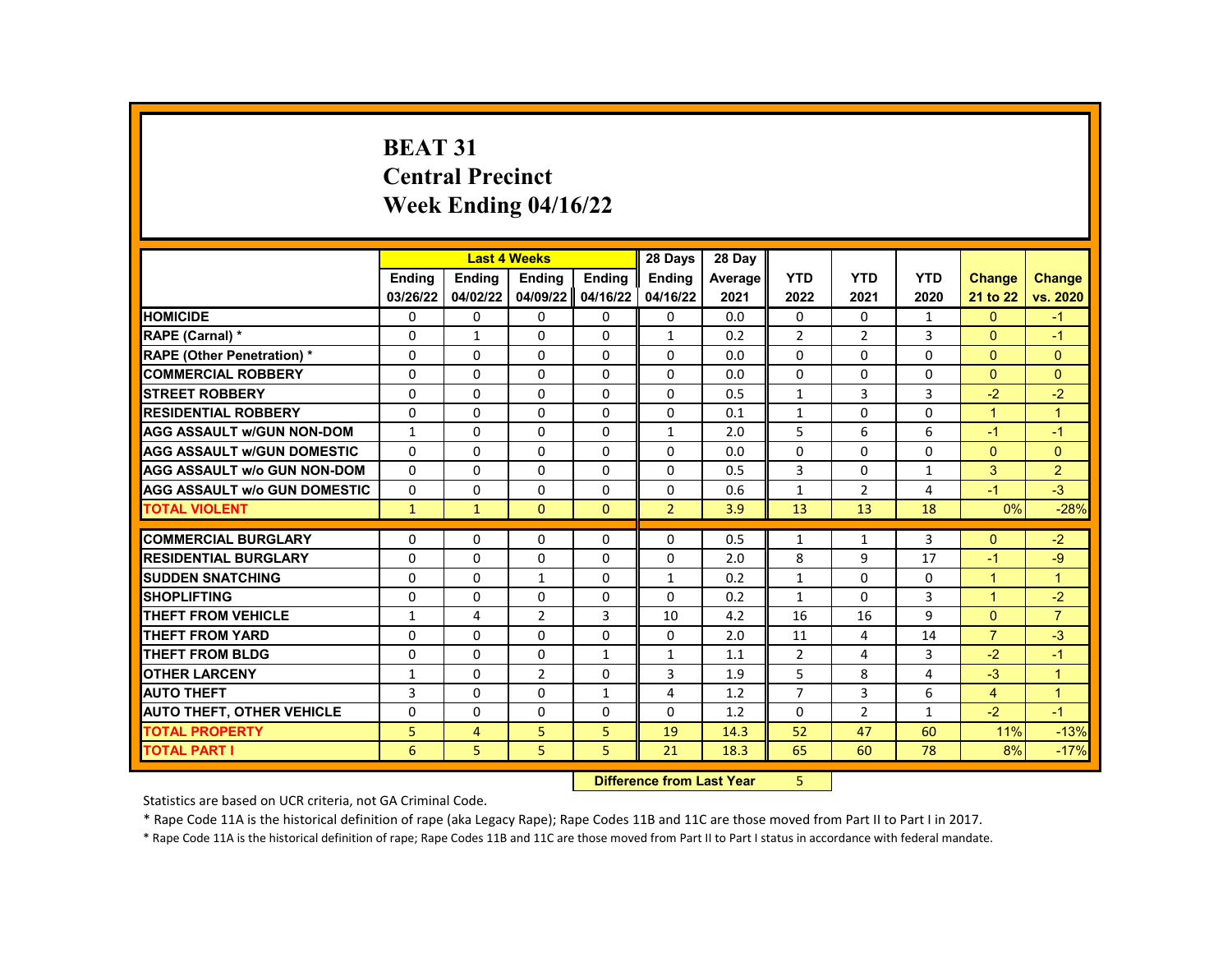# **BEAT 32 Central Precinct Week Ending 04/16/22**

|                                     |                |               | <b>Last 4 Weeks</b> |                | 28 Days                   | 28 Day  |                |                |                |                      |                |
|-------------------------------------|----------------|---------------|---------------------|----------------|---------------------------|---------|----------------|----------------|----------------|----------------------|----------------|
|                                     | <b>Endina</b>  | <b>Ending</b> | Ending              | Ending         | <b>Ending</b>             | Average | <b>YTD</b>     | <b>YTD</b>     | <b>YTD</b>     | <b>Change</b>        | <b>Change</b>  |
|                                     | 03/26/22       | 04/02/22      | 04/09/22            | 04/16/22       | 04/16/22                  | 2021    | 2022           | 2021           | 2020           | 21 to 22             | vs. 2020       |
| <b>HOMICIDE</b>                     | 0              | 0             | 0                   | 0              | 0                         | 0.1     | 0              | $\Omega$       | 0              | $\mathbf{0}$         | $\mathbf{0}$   |
| RAPE (Carnal) *                     | $\Omega$       | $\Omega$      | $\Omega$            | $\Omega$       | $\Omega$                  | 0.0     | $\mathbf{1}$   | $\Omega$       | $\Omega$       | $\mathbf{1}$         | $\mathbf{1}$   |
| RAPE (Other Penetration) *          | 0              | $\Omega$      | $\Omega$            | $\Omega$       | $\Omega$                  | 0.2     | $\Omega$       | $\overline{2}$ | $\Omega$       | $-2$                 | $\Omega$       |
| <b>COMMERCIAL ROBBERY</b>           | $\Omega$       | $\Omega$      | $\Omega$            | $\Omega$       | $\Omega$                  | 0.2     | $\mathbf{1}$   | $\Omega$       | $\overline{2}$ | $\mathbf{1}$         | $-1$           |
| <b>STREET ROBBERY</b>               | $\Omega$       | $\Omega$      | $\Omega$            | $\Omega$       | $\Omega$                  | 0.2     | $\Omega$       | $\Omega$       | $\Omega$       | $\Omega$             | $\Omega$       |
| <b>RESIDENTIAL ROBBERY</b>          | $\Omega$       | $\Omega$      | $\Omega$            | $\Omega$       | $\Omega$                  | 0.1     | $\mathbf{1}$   | $\mathbf{1}$   | $\Omega$       | $\Omega$             | $\overline{1}$ |
| <b>AGG ASSAULT w/GUN NON-DOM</b>    | $\Omega$       | 0             | $\mathbf{1}$        | 0              | 1                         | 0.4     | $\mathbf{1}$   | $\overline{2}$ | 2              | $-1$                 | $-1$           |
| <b>AGG ASSAULT w/GUN DOMESTIC</b>   | 0              | 0             | 0                   | 0              | 0                         | 0.0     | $\Omega$       | $\Omega$       | 1              | $\Omega$             | $-1$           |
| <b>AGG ASSAULT w/o GUN NON-DOM</b>  | $\mathbf{1}$   | $\Omega$      | $\mathbf{1}$        | $\Omega$       | $\overline{2}$            | 0.6     | 4              | $\mathbf{1}$   | $\Omega$       | 3                    | $\overline{4}$ |
| <b>AGG ASSAULT w/o GUN DOMESTIC</b> | $\Omega$       | 0             | $\Omega$            | 0              | 0                         | 0.3     | $\mathbf{1}$   | $\mathbf{1}$   | 0              | $\Omega$             | $\mathbf{1}$   |
| <b>TOTAL VIOLENT</b>                | $\mathbf{1}$   | $\mathbf{0}$  | $\overline{2}$      | $\mathbf{0}$   | 3                         | 2.0     | 9              | $\overline{7}$ | 5              | 29%                  | 80%            |
|                                     |                |               |                     |                |                           |         |                |                |                |                      |                |
| <b>COMMERCIAL BURGLARY</b>          | 0              | 0             | 0                   | 0              | 0                         | 0.5     | 4              | 2              | 3              | $\overline{2}$       | 1              |
| <b>RESIDENTIAL BURGLARY</b>         | $\overline{2}$ | $\Omega$      | $\Omega$            | $\Omega$       | $\overline{2}$            | 2.1     | 11             | $\overline{7}$ | 8              | $\overline{4}$       | 3              |
| <b>SUDDEN SNATCHING</b>             | $\Omega$       | 0             | $\Omega$            | 0              | $\Omega$                  | 0.0     | $\Omega$       | $\Omega$       | $\Omega$       | $\Omega$             | $\Omega$       |
| <b>SHOPLIFTING</b>                  | 1              | $\mathbf{1}$  | $\Omega$            | $\Omega$       | $\overline{2}$            | 3.2     | 12             | 11             | 10             | $\blacktriangleleft$ | $\overline{2}$ |
| <b>THEFT FROM VEHICLE</b>           | $\Omega$       | $\Omega$      | $\mathbf{1}$        | $\mathbf{1}$   | $\overline{2}$            | 4.2     | $\overline{7}$ | 12             | 11             | $-5$                 | $-4$           |
| <b>THEFT FROM YARD</b>              | $\Omega$       | $\Omega$      | $\Omega$            | $\Omega$       | $\Omega$                  | 2.1     | $\overline{7}$ | 6              | 5              | $\mathbf{1}$         | 2              |
| <b>THEFT FROM BLDG</b>              | $\mathbf{1}$   | $\mathbf{1}$  | $\Omega$            | 1              | 3                         | 0.8     | 6              | 4              | 6              | $\overline{2}$       | $\Omega$       |
| <b>OTHER LARCENY</b>                | $\Omega$       | $\Omega$      | $\Omega$            | $\Omega$       | $\Omega$                  | 1.5     | $\overline{2}$ | 3              | 9              | $-1$                 | $-7$           |
| <b>AUTO THEFT</b>                   | 0              | $\mathbf{1}$  | 0                   | $\mathbf{1}$   | 2                         | 1.5     | 8              | 5              | $\overline{2}$ | 3                    | 6              |
| <b>AUTO THEFT, OTHER VEHICLE</b>    | 0              | $\Omega$      | $\overline{2}$      | $\mathbf{1}$   | 3                         | 0.8     | $\overline{7}$ | 3              | 0              | 4                    | $\overline{7}$ |
| <b>TOTAL PROPERTY</b>               | 4              | 3             | 3                   | $\overline{4}$ | 14                        | 16.6    | 64             | 53             | 54             | 21%                  | 19%            |
| <b>TOTAL PART I</b>                 | 5              | 3             | 5                   | $\overline{4}$ | 17                        | 18.6    | 73             | 60             | 59             | 22%                  | 24%            |
|                                     |                |               |                     |                | Difference from Loot Voor |         | 12             |                |                |                      |                |

**Difference from Last Year** 13

Statistics are based on UCR criteria, not GA Criminal Code.

\* Rape Code 11A is the historical definition of rape (aka Legacy Rape); Rape Codes 11B and 11C are those moved from Part II to Part I in 2017.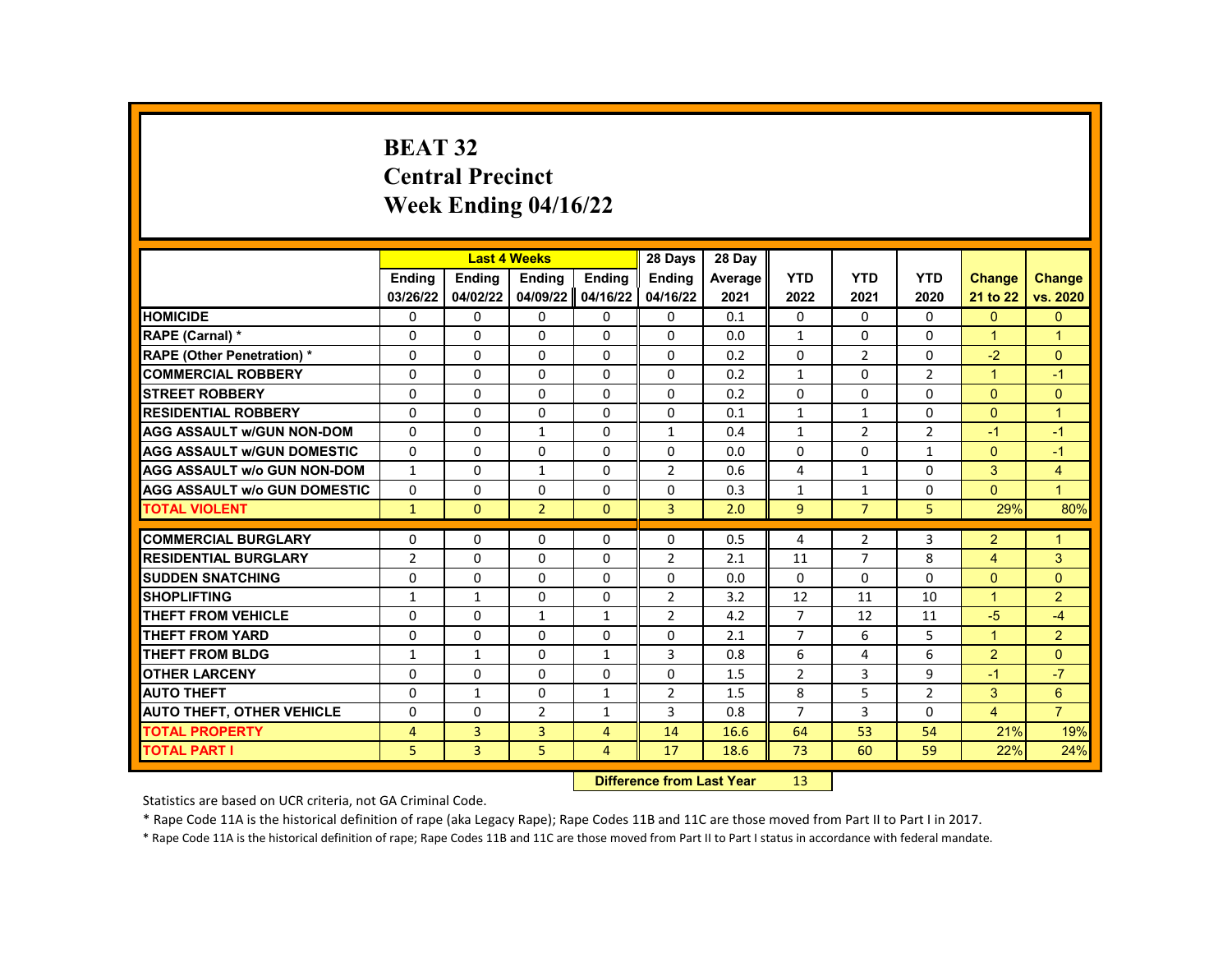# **BEAT 33 Central Precinct Week Ending 04/16/22**

|                                     |              | <b>Last 4 Weeks</b> |                   |                  | 28 Days                   | 28 Day         |                |                |                |                      |                      |
|-------------------------------------|--------------|---------------------|-------------------|------------------|---------------------------|----------------|----------------|----------------|----------------|----------------------|----------------------|
|                                     | Ending       | <b>Ending</b>       | Ending            | Ending           | <b>Ending</b>             | <b>Average</b> | <b>YTD</b>     | <b>YTD</b>     | <b>YTD</b>     | <b>Change</b>        | <b>Change</b>        |
|                                     | 03/26/22     | 04/02/22            | 04/09/22 04/16/22 |                  | 04/16/22                  | 2021           | 2022           | 2021           | 2020           | 21 to 22             | vs. 2020             |
| <b>HOMICIDE</b>                     | 0            | $\mathbf{0}$        | 0                 | 0                | $\mathbf{0}$              | 0.1            | 0              | $\Omega$       | $\mathbf{1}$   | $\Omega$             | $-1$                 |
| RAPE (Carnal) *                     | $\Omega$     | $\Omega$            | 0                 | $\Omega$         | $\Omega$                  | 0.2            | $\Omega$       | $\Omega$       | $\Omega$       | $\mathbf{0}$         | $\Omega$             |
| <b>RAPE (Other Penetration) *</b>   | $\Omega$     | $\Omega$            | $\Omega$          | $\Omega$         | $\Omega$                  | 0.2            | $\Omega$       | $\Omega$       | $\Omega$       | $\Omega$             | $\Omega$             |
| <b>COMMERCIAL ROBBERY</b>           | 0            | 0                   | 0                 | $\mathbf{0}$     | 0                         | 0.2            | 0              | 0              | 0              | $\overline{0}$       | $\mathbf{0}$         |
| <b>STREET ROBBERY</b>               | $\mathbf{1}$ | $\Omega$            | 0                 | $\Omega$         | $\mathbf{1}$              | 0.8            | 4              | $\overline{2}$ | 3              | 2                    | $\overline{1}$       |
| <b>RESIDENTIAL ROBBERY</b>          | $\Omega$     | $\Omega$            | $\Omega$          | $\Omega$         | $\Omega$                  | 0.0            | $\Omega$       | $\Omega$       | $\Omega$       | $\Omega$             | $\Omega$             |
| <b>AGG ASSAULT w/GUN NON-DOM</b>    | $\Omega$     | $\Omega$            | $\Omega$          | $\mathbf{0}$     | $\Omega$                  | 0.8            | 3              | 5              | 3              | $-2$                 | $\Omega$             |
| <b>AGG ASSAULT w/GUN DOMESTIC</b>   | $\Omega$     | $\mathbf 0$         | 0                 | 0                | 0                         | 0.3            | $\Omega$       | $\mathbf{1}$   | $\Omega$       | $-1$                 | $\Omega$             |
| <b>AGG ASSAULT w/o GUN NON-DOM</b>  | $\Omega$     | $\mathbf{1}$        | $\mathbf{0}$      | $\Omega$         | $\mathbf{1}$              | 0.8            | 4              | $\mathbf{1}$   | $\overline{2}$ | 3                    | $\overline{2}$       |
| <b>AGG ASSAULT W/o GUN DOMESTIC</b> | $\Omega$     | 0                   | 0                 | 0                | $\Omega$                  | 0.2            | $\Omega$       | $\Omega$       | 4              | $\Omega$             | $-4$                 |
| <b>TOTAL VIOLENT</b>                | $\mathbf{1}$ | $\mathbf{1}$        | $\Omega$          | $\Omega$         | $\overline{2}$            | 3.5            | 11             | 9              | 13             | 22%                  | $-15%$               |
|                                     |              |                     |                   |                  |                           |                |                |                |                |                      |                      |
| <b>COMMERCIAL BURGLARY</b>          | 0            | 0                   | $\Omega$          | $\mathbf{0}$     | 0                         | 1.1            | $\overline{2}$ | 4              | 5              | $-2$                 | $-3$                 |
| <b>RESIDENTIAL BURGLARY</b>         | $\mathbf{1}$ | 0                   | $\Omega$          | $\Omega$         | $\mathbf{1}$              | 1.4            | $\overline{2}$ | 5              | 3              | $-3$                 | $-1$                 |
| <b>SUDDEN SNATCHING</b>             | $\Omega$     | $\Omega$            | $\Omega$          | $\mathbf{1}$     | $\mathbf{1}$              | 0.0            | $\overline{2}$ | $\Omega$       | $\Omega$       | $\overline{2}$       | 2                    |
| <b>SHOPLIFTING</b>                  | $\mathbf{1}$ | 0                   | $\overline{2}$    | $\mathbf{1}$     | 4                         | 3.1            | 9              | 9              | 13             | $\Omega$             | $-4$                 |
| <b>THEFT FROM VEHICLE</b>           | 0            | 0                   | 0                 | $\overline{2}$   | $\overline{2}$            | 2.4            | 6              | 8              | 11             | $-2$                 | $-5$                 |
| <b>THEFT FROM YARD</b>              | $\Omega$     | $\Omega$            | $\Omega$          | $\Omega$         | $\Omega$                  | 2.5            | 11             | $\overline{7}$ | 13             | $\overline{4}$       | $-2$                 |
| <b>THEFT FROM BLDG</b>              | $\mathbf{1}$ | $\Omega$            | $\Omega$          | $\mathbf{0}$     | $\mathbf{1}$              | 1.2            | 3              | $\overline{2}$ | 2              | $\blacktriangleleft$ | $\blacktriangleleft$ |
| <b>OTHER LARCENY</b>                | $\Omega$     | $\Omega$            | $\Omega$          | $\mathbf{1}$     | $\mathbf{1}$              | 1.5            | $\overline{2}$ | 5              | $\Omega$       | $-3$                 | 2                    |
| <b>AUTO THEFT</b>                   | $\Omega$     | $\Omega$            | $\Omega$          | $\Omega$         | $\Omega$                  | 0.8            | 4              | 6              | 5              | $-2$                 | $-1$                 |
| <b>AUTO THEFT, OTHER VEHICLE</b>    | $\Omega$     | $\Omega$            | 0                 | $\mathbf{1}$     | $\mathbf{1}$              | 0.8            | $\overline{2}$ | $\overline{2}$ | 1              | $\Omega$             | $\blacktriangleleft$ |
| <b>TOTAL PROPERTY</b>               | 3            | $\mathbf{0}$        | $\overline{2}$    | 6                | 11                        | 14.7           | 43             | 48             | 53             | $-10%$               | $-19%$               |
| <b>TOTAL PART I</b>                 | 4            | $\mathbf{1}$        | $\overline{2}$    | 6                | 13                        | 18.2           | 54             | 57             | 66             | $-5%$                | $-18%$               |
|                                     |              |                     |                   | <b>INSECTION</b> | a a dheanna 1 anns 17an a |                | $\sim$         |                |                |                      |                      |

**Difference from Last Year** -3

Statistics are based on UCR criteria, not GA Criminal Code.

\* Rape Code 11A is the historical definition of rape (aka Legacy Rape); Rape Codes 11B and 11C are those moved from Part II to Part I in 2017.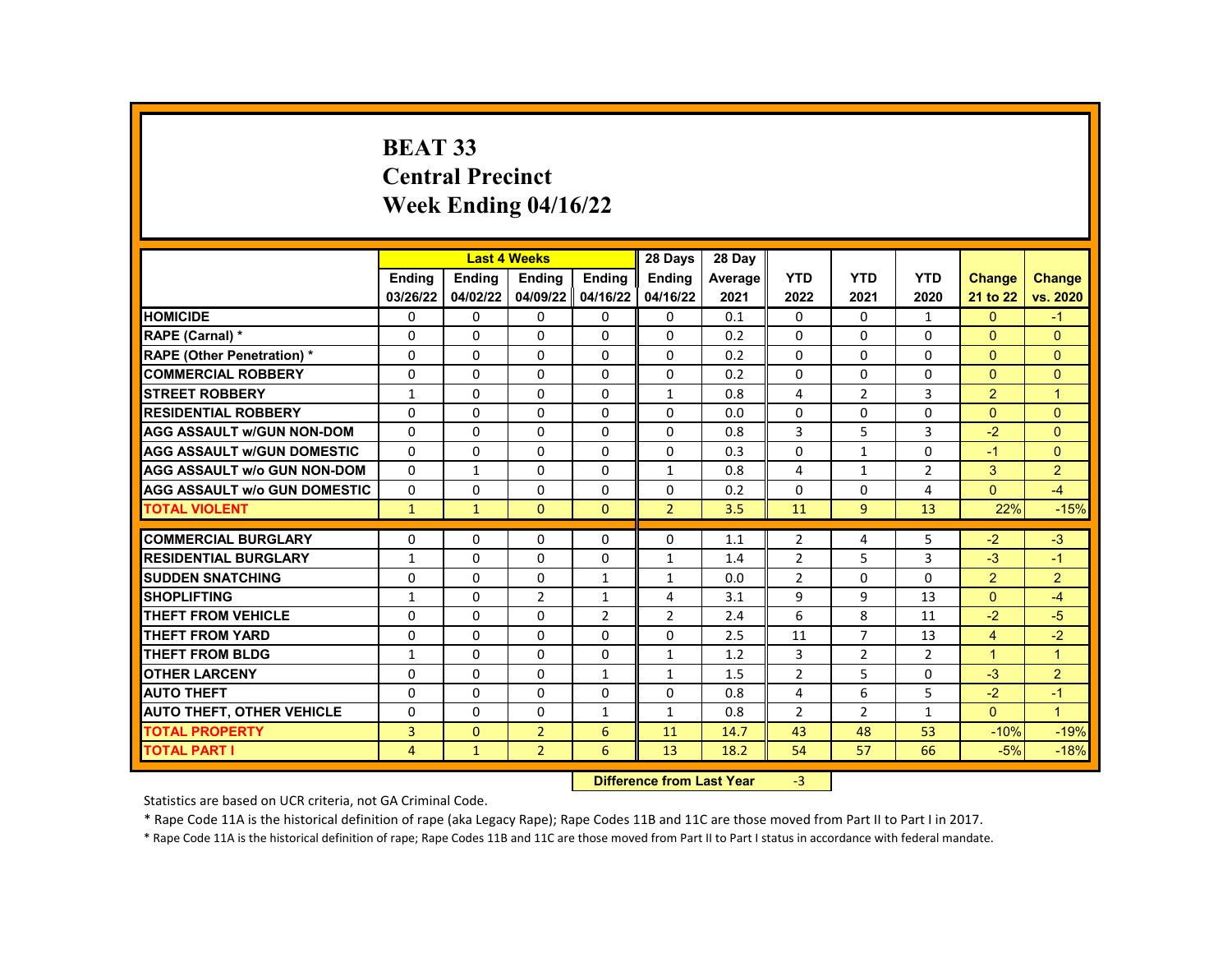# **BEAT 34 Central Precinct Week Ending 04/16/22**

|                                     |                | <b>Last 4 Weeks</b> |                |                | 28 Days                      | 28 Day  |                |                |                |                |                      |
|-------------------------------------|----------------|---------------------|----------------|----------------|------------------------------|---------|----------------|----------------|----------------|----------------|----------------------|
|                                     | Ending         | <b>Ending</b>       | Ending         | Ending         | <b>Ending</b>                | Average | <b>YTD</b>     | <b>YTD</b>     | <b>YTD</b>     | <b>Change</b>  | <b>Change</b>        |
|                                     | 03/26/22       | 04/02/22            | 04/09/22       | 04/16/22       | 04/16/22                     | 2021    | 2022           | 2021           | 2020           | 21 to 22       | vs. 2020             |
| <b>HOMICIDE</b>                     | 1              | 0                   | 0              | $\mathbf{0}$   | $\mathbf{1}$                 | 0.1     | $\overline{2}$ | $\mathbf{1}$   | $\overline{2}$ | $\mathbf{1}$   | $\mathbf{0}$         |
| RAPE (Carnal) *                     | 0              | $\Omega$            | 0              | 0              | $\Omega$                     | 0.2     | 0              | $\overline{2}$ | $\mathbf{1}$   | $-2$           | $-1$                 |
| <b>RAPE (Other Penetration) *</b>   | 1              | $\Omega$            | $\Omega$       | $\Omega$       | $\mathbf{1}$                 | 0.0     | $\overline{2}$ | $\Omega$       | $\mathbf{1}$   | $\overline{2}$ | $\overline{1}$       |
| <b>COMMERCIAL ROBBERY</b>           | 0              | 0                   | 0              | 0              | 0                            | 0.0     | $\Omega$       | $\mathbf{0}$   | $\Omega$       | $\Omega$       | $\mathbf{0}$         |
| <b>STREET ROBBERY</b>               | 0              | $\Omega$            | 0              | $\Omega$       | $\Omega$                     | 0.8     | 6              | $\overline{2}$ | 5              | 4              | $\mathbf{1}$         |
| <b>RESIDENTIAL ROBBERY</b>          | $\Omega$       | $\Omega$            | $\mathbf{1}$   | $\Omega$       | $\mathbf{1}$                 | 0.0     | $\mathfrak{p}$ | $\Omega$       | $\Omega$       | $\overline{2}$ | 2                    |
| <b>AGG ASSAULT w/GUN NON-DOM</b>    | $\mathbf{1}$   | $\mathbf{1}$        | $\overline{2}$ | $\overline{2}$ | 6                            | 1.5     | 10             | $\overline{7}$ | 6              | 3              | $\overline{4}$       |
| <b>AGG ASSAULT w/GUN DOMESTIC</b>   | 0              | 0                   | 0              | $\mathbf{1}$   | $\mathbf{1}$                 | 0.2     | $\overline{2}$ | $\Omega$       | 0              | $\overline{2}$ | $\overline{2}$       |
| <b>AGG ASSAULT w/o GUN NON-DOM</b>  | $\Omega$       | $\Omega$            | $\mathbf{1}$   | $\Omega$       | $\mathbf{1}$                 | 0.7     | 4              | 3              | 6              | $\overline{1}$ | $-2$                 |
| <b>AGG ASSAULT w/o GUN DOMESTIC</b> | 1              | 0                   | $\mathbf{1}$   | 1              | 3                            | 2.3     | 8              | $\overline{7}$ | 8              | $\mathbf{1}$   | $\Omega$             |
| <b>TOTAL VIOLENT</b>                | $\overline{4}$ | $\mathbf{1}$        | 5              | 4              | 14                           | 5.7     | 36             | 22             | 29             | 64%            | 24%                  |
|                                     |                |                     |                |                |                              |         |                |                |                |                |                      |
| <b>COMMERCIAL BURGLARY</b>          | 0              | $\Omega$            | 0              | 0              | $\Omega$                     | 0.4     | 3              | $\overline{2}$ | $\Omega$       | 1              | 3                    |
| <b>RESIDENTIAL BURGLARY</b>         | $\mathbf{1}$   | $\Omega$            | $\overline{2}$ | $\Omega$       | 3                            | 2.5     | 15             | 10             | 12             | 5              | $\overline{3}$       |
| <b>SUDDEN SNATCHING</b>             | 0              | $\Omega$            | $\mathbf{1}$   | 0              | $\mathbf{1}$                 | 0.4     | $\mathbf{1}$   | $\mathbf{1}$   | $\mathbf{1}$   | $\Omega$       | $\Omega$             |
| <b>SHOPLIFTING</b>                  | 0              | $\Omega$            | 0              | 0              | 0                            | 0.4     | 3              | $\overline{2}$ | $\mathbf{1}$   | 1              | $\overline{2}$       |
| <b>THEFT FROM VEHICLE</b>           | 0              | $\mathbf{1}$        | $\Omega$       | 3              | 4                            | 2.1     | 6              | 6              | 8              | $\Omega$       | $-2$                 |
| <b>THEFT FROM YARD</b>              | $\Omega$       | $\Omega$            | $\mathbf{1}$   | $\mathbf{1}$   | $\overline{2}$               | 1.7     | 5              | 5              | 3              | $\Omega$       | 2                    |
| <b>THEFT FROM BLDG</b>              | 0              | 0                   | $\Omega$       | $\overline{2}$ | $\overline{2}$               | 1.7     | 6              | 4              | 6              | $\overline{2}$ | $\Omega$             |
| <b>OTHER LARCENY</b>                | $\mathbf{1}$   | $\Omega$            | $\mathbf{1}$   | $\Omega$       | $\overline{2}$               | 1.5     | 5              | 5              | $\Omega$       | $\Omega$       | 5                    |
| <b>AUTO THEFT</b>                   | 0              | $\mathbf{1}$        | 0              | $\mathbf{1}$   | $\overline{2}$               | 1.5     | 6              | 3              | $\overline{7}$ | 3              | $-1$                 |
| <b>AUTO THEFT, OTHER VEHICLE</b>    | 0              | 0                   | 0              | 0              | 0                            | 0.5     | $\mathbf{1}$   | 0              | 0              | $\mathbf{1}$   | $\blacktriangleleft$ |
| <b>TOTAL PROPERTY</b>               | $\overline{2}$ | $\overline{2}$      | 5              | $\overline{7}$ | 16                           | 12.7    | 51             | 38             | 38             | 34%            | 34%                  |
| <b>TOTAL PART I</b>                 | 6              | $\overline{3}$      | 10             | 11             | 30                           | 18.3    | 87             | 60             | 67             | 45%            | 30%                  |
|                                     |                |                     |                | <b>INSECUL</b> | a a dheanna 1 an a 17 Main 1 |         | $\sim$         |                |                |                |                      |

**Difference from Last Year** 27

Statistics are based on UCR criteria, not GA Criminal Code.

\* Rape Code 11A is the historical definition of rape (aka Legacy Rape); Rape Codes 11B and 11C are those moved from Part II to Part I in 2017.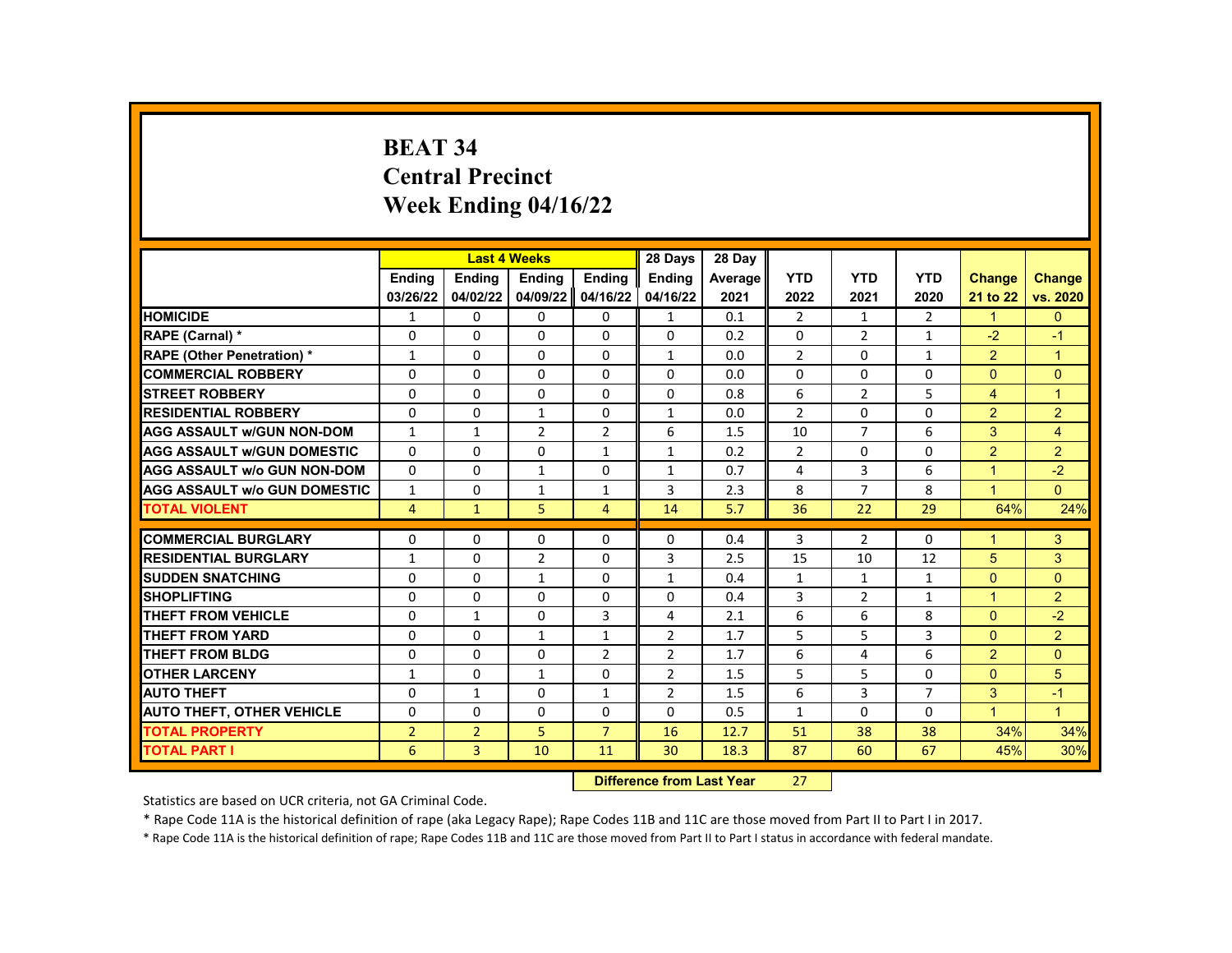# **BEAT 35 Central Precinct Week Ending 04/16/22**

|                                     |              | <b>Last 4 Weeks</b> |                |                | 28 Days                 | 28 Day  |              |                |                |               |                |
|-------------------------------------|--------------|---------------------|----------------|----------------|-------------------------|---------|--------------|----------------|----------------|---------------|----------------|
|                                     | Ending       | <b>Ending</b>       | Ending         | Ending         | <b>Ending</b>           | Average | <b>YTD</b>   | <b>YTD</b>     | <b>YTD</b>     | <b>Change</b> | <b>Change</b>  |
|                                     | 03/26/22     | 04/02/22            | 04/09/22       | 04/16/22       | 04/16/22                | 2021    | 2022         | 2021           | 2020           | 21 to 22      | vs. 2020       |
| <b>HOMICIDE</b>                     | 0            | 0                   | 0              | $\Omega$       | $\mathbf{0}$            | 0.2     | $\mathbf{1}$ | $\mathbf{2}$   | 3              | $-1$          | $-2$           |
| RAPE (Carnal) *                     | 0            | $\Omega$            | 0              | 0              | 0                       | 0.2     | $\mathbf{1}$ | $\Omega$       | $\mathbf{1}$   | $\mathbf{1}$  | $\Omega$       |
| <b>RAPE (Other Penetration) *</b>   | $\Omega$     | $\Omega$            | $\Omega$       | $\Omega$       | $\Omega$                | 0.0     | $\mathbf{1}$ | $\mathbf{0}$   | $\Omega$       | $\mathbf{1}$  | $\mathbf{1}$   |
| <b>COMMERCIAL ROBBERY</b>           | 0            | 0                   | $\mathbf{1}$   | 0              | $\mathbf{1}$            | 0.3     | $\mathbf{1}$ | $\overline{2}$ | 0              | $-1$          | $\mathbf{1}$   |
| <b>STREET ROBBERY</b>               | 0            | $\Omega$            | 0              | $\Omega$       | $\Omega$                | 0.6     | $\Omega$     | $\overline{3}$ | $\mathbf{1}$   | $-3$          | $-1$           |
| <b>RESIDENTIAL ROBBERY</b>          | $\Omega$     | $\Omega$            | $\Omega$       | $\Omega$       | $\Omega$                | 0.1     | 3            | $\Omega$       | $\mathbf{1}$   | 3             | 2              |
| <b>AGG ASSAULT w/GUN NON-DOM</b>    | $\Omega$     | $\Omega$            | 0              | $\mathbf{1}$   | $\mathbf{1}$            | 1.5     | 11           | $\overline{2}$ | 5              | 9             | 6              |
| <b>AGG ASSAULT w/GUN DOMESTIC</b>   | 0            | 0                   | 0              | 0              | 0                       | 0.2     | $\Omega$     | 0              | $\mathbf{1}$   | $\Omega$      | $-1$           |
| <b>AGG ASSAULT w/o GUN NON-DOM</b>  | $\Omega$     | $\mathbf{1}$        | $\Omega$       | $\mathbf{1}$   | $\overline{2}$          | 0.6     | 5            | $\overline{2}$ | $\mathbf{1}$   | 3             | $\overline{4}$ |
| <b>AGG ASSAULT w/o GUN DOMESTIC</b> | $\Omega$     | 0                   | 0              | 0              | $\Omega$                | 1.1     | 4            | 4              | 5              | $\Omega$      | $-1$           |
| <b>TOTAL VIOLENT</b>                | $\Omega$     | $\mathbf{1}$        | $\mathbf{1}$   | $\overline{2}$ | $\overline{4}$          | 4.7     | 27           | 15             | 18             | 80%           | 50%            |
|                                     |              |                     |                |                |                         |         |              |                |                |               |                |
| <b>COMMERCIAL BURGLARY</b>          | 0            | $\Omega$            | 0              | 0              | 0                       | 0.5     | $\mathbf{0}$ | $\overline{2}$ | $\overline{2}$ | $-2$          | $-2$           |
| <b>RESIDENTIAL BURGLARY</b>         | $\mathbf{1}$ | $\Omega$            | $\Omega$       | $\mathbf{1}$   | $\overline{2}$          | 1.7     | 5            | 9              | 13             | $-4$          | $-8$           |
| <b>SUDDEN SNATCHING</b>             | 0            | $\Omega$            | $\Omega$       | 0              | $\Omega$                | 0.1     | 0            | $\Omega$       | $\Omega$       | $\Omega$      | $\Omega$       |
| <b>SHOPLIFTING</b>                  | 0            | $\Omega$            | 0              | 0              | 0                       | 2.7     | 5            | 11             | 11             | $-6$          | $-6$           |
| <b>THEFT FROM VEHICLE</b>           | 0            | 0                   | $\mathbf{1}$   | $\overline{2}$ | 3                       | 4.7     | 9            | 12             | 5              | $-3$          | $\overline{4}$ |
| <b>THEFT FROM YARD</b>              | $\mathbf{1}$ | $\Omega$            | $\Omega$       | $\Omega$       | $\mathbf{1}$            | 1.8     | 6            | 8              | $\mathbf{1}$   | $-2$          | 5              |
| <b>THEFT FROM BLDG</b>              | $\mathbf{1}$ | $\mathbf{1}$        | $\Omega$       | 0              | $\overline{2}$          | 1.1     | 9            | 4              | 4              | 5             | 5              |
| <b>OTHER LARCENY</b>                | $\mathbf{1}$ | $\overline{2}$      | $\Omega$       | $\Omega$       | 3                       | 0.4     | 4            | 3              | $\overline{2}$ | $\mathbf{1}$  | 2              |
| <b>AUTO THEFT</b>                   | 0            | $\Omega$            | 0              | $\Omega$       | $\Omega$                | 2.0     | 4            | $\overline{4}$ | 9              | $\Omega$      | $-5$           |
| <b>AUTO THEFT, OTHER VEHICLE</b>    | 0            | 0                   | $\Omega$       | 0              | 0                       | 0.1     | $\Omega$     | $\mathbf{1}$   | $\Omega$       | $-1$          | $\Omega$       |
| <b>TOTAL PROPERTY</b>               | 4            | 3                   | $\mathbf{1}$   | 3              | 11                      | 14.9    | 42           | 54             | 47             | $-22%$        | $-11%$         |
| <b>TOTAL PART I</b>                 | 4            | $\overline{4}$      | $\overline{2}$ | 5              | 15                      | 19.6    | 69           | 69             | 65             | $0\%$         | 6%             |
|                                     |              |                     |                | <b>INSECUL</b> | a a dheana 1 an Aibhean |         | $\sim$       |                |                |               |                |

**Difference from Last Year** 0

Statistics are based on UCR criteria, not GA Criminal Code.

\* Rape Code 11A is the historical definition of rape (aka Legacy Rape); Rape Codes 11B and 11C are those moved from Part II to Part I in 2017.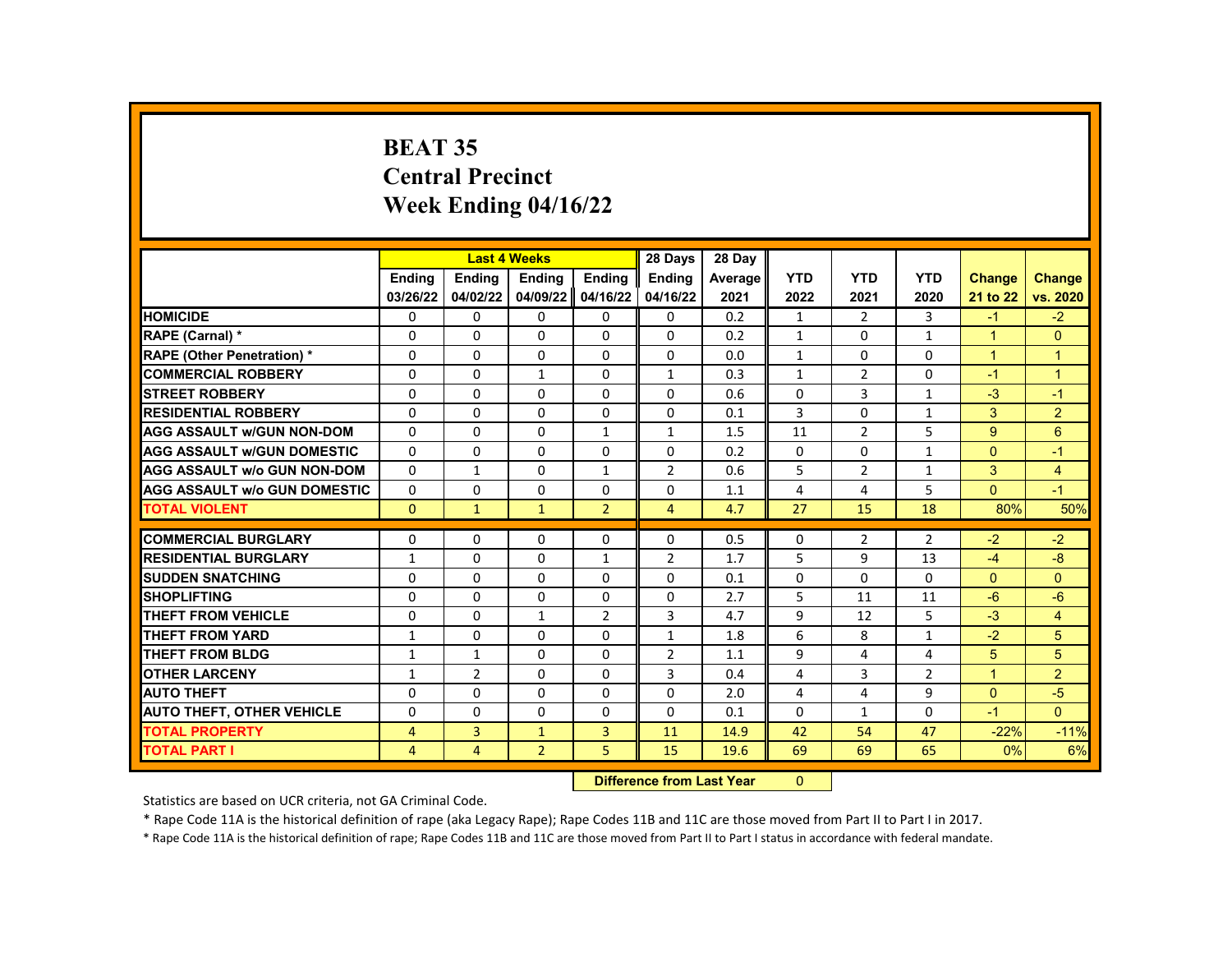#### **BEAT 36 Central Precinct Week Ending 04/16/22**

|                                     |                | <b>Last 4 Weeks</b> |               |                | 28 Days        | 28 Day  |                |                |                |               |                |
|-------------------------------------|----------------|---------------------|---------------|----------------|----------------|---------|----------------|----------------|----------------|---------------|----------------|
|                                     | <b>Endina</b>  | <b>Endina</b>       | <b>Endina</b> | <b>Endina</b>  | <b>Endina</b>  | Average | <b>YTD</b>     | <b>YTD</b>     | <b>YTD</b>     | <b>Change</b> | <b>Change</b>  |
|                                     | 03/26/22       | 04/02/22            | 04/09/22      | 04/16/22       | 04/16/22       | 2021    | 2022           | 2021           | 2020           | 21 to 22      | vs. 2020       |
| <b>HOMICIDE</b>                     | 0              | 0                   | 0             | 0              | 0              | 0.2     | 0              | 0              | $\mathbf{1}$   | $\mathbf{0}$  | $-1$           |
| RAPE (Carnal) *                     | $\Omega$       | $\Omega$            | $\Omega$      | $\Omega$       | 0              | 0.1     | $\mathbf{1}$   | 0              | $\mathbf{1}$   | $\mathbf{1}$  | $\Omega$       |
| <b>RAPE (Other Penetration) *</b>   | $\Omega$       | $\Omega$            | $\Omega$      | $\Omega$       | 0              | 0.1     | $\Omega$       | $\mathbf{1}$   | $\Omega$       | $-1$          | $\Omega$       |
| <b>COMMERCIAL ROBBERY</b>           | $\Omega$       | $\mathbf{0}$        | $\Omega$      | 0              | 0              | 0.2     | $\Omega$       | $\mathbf{1}$   | 0              | $-1$          | $\mathbf{0}$   |
| <b>STREET ROBBERY</b>               | $\mathbf{1}$   | $\Omega$            | $\Omega$      | $\Omega$       | $\mathbf{1}$   | 0.4     | 3              | $\Omega$       | $\Omega$       | 3             | 3              |
| <b>RESIDENTIAL ROBBERY</b>          | $\Omega$       | $\Omega$            | $\Omega$      | $\Omega$       | $\Omega$       | 0.2     | $\mathbf{1}$   | $\overline{2}$ | $\overline{2}$ | $-1$          | $-1$           |
| <b>AGG ASSAULT w/GUN NON-DOM</b>    | $\Omega$       | $\Omega$            | $\Omega$      | $\mathbf{1}$   | $\mathbf{1}$   | 0.9     | $\mathbf{1}$   | 8              | $\Omega$       | $-7$          | $\overline{1}$ |
| <b>AGG ASSAULT W/GUN DOMESTIC</b>   | $\Omega$       | $\Omega$            | $\Omega$      | 0              | $\Omega$       | 0.1     | $\mathbf{1}$   | 0              | $\mathbf{1}$   | $\mathbf{1}$  | $\Omega$       |
| <b>AGG ASSAULT w/o GUN NON-DOM</b>  | $\Omega$       | $\Omega$            | $\mathbf{1}$  | $\Omega$       | 1              | 1.1     | 3              | $\overline{2}$ | $\mathbf{1}$   | $\mathbf{1}$  | $\overline{2}$ |
| <b>AGG ASSAULT w/o GUN DOMESTIC</b> | $\Omega$       | 3                   | $\Omega$      | 0              | 3              | 0.9     | 6              | 4              | 5              | 2             | $\overline{1}$ |
| <b>TOTAL VIOLENT</b>                | $\mathbf{1}$   | 3                   | $\mathbf{1}$  | $\mathbf{1}$   | 6              | 4.0     | 16             | 18             | 11             | $-11%$        | 45%            |
|                                     |                |                     |               |                |                |         |                |                |                |               |                |
| <b>COMMERCIAL BURGLARY</b>          | $\mathbf{1}$   | 0                   | $\Omega$      | 1              | $\overline{2}$ | 1.2     | 5              | 4              | $\Omega$       | $\mathbf{1}$  | 5              |
| <b>RESIDENTIAL BURGLARY</b>         | 0              | 0                   | 0             | 1              | $\mathbf{1}$   | 0.7     | 5              | 3              | 8              | 2             | $-3$           |
| <b>SUDDEN SNATCHING</b>             | $\Omega$       | $\Omega$            | $\Omega$      | $\Omega$       | 0              | 0.2     | $\Omega$       | $\Omega$       | $\mathbf{1}$   | $\Omega$      | $-1$           |
| <b>SHOPLIFTING</b>                  | $\Omega$       | $\Omega$            | $\Omega$      | $\overline{2}$ | $\overline{2}$ | 2.9     | 9              | 16             | 17             | $-7$          | $-8$           |
| <b>THEFT FROM VEHICLE</b>           | 3              | $\mathbf{1}$        | $\Omega$      | $\Omega$       | 4              | 3.5     | 13             | 10             | 11             | 3             | $\overline{2}$ |
| <b>THEFT FROM YARD</b>              | $\mathbf{1}$   | $\mathbf{0}$        | $\Omega$      | $\overline{2}$ | 3              | 1.1     | 6              | 3              | 7              | 3             | $-1$           |
| <b>THEFT FROM BLDG</b>              | $\mathbf{1}$   | $\mathbf{1}$        | $\Omega$      | $\mathbf{1}$   | 3              | 1.3     | 4              | 3              | 4              | $\mathbf{1}$  | $\Omega$       |
| <b>OTHER LARCENY</b>                | $\Omega$       | $\overline{2}$      | $\Omega$      | $\Omega$       | $\overline{2}$ | 0.5     | $\overline{2}$ | $\overline{2}$ | $\overline{2}$ | $\Omega$      | $\Omega$       |
| <b>AUTO THEFT</b>                   | $\overline{2}$ | $\mathbf{1}$        | $\Omega$      | $\Omega$       | 3              | 2.3     | 11             | 3              | 6              | 8             | 5              |
| <b>AUTO THEFT, OTHER VEHICLE</b>    | $\Omega$       | $\Omega$            | $\Omega$      | 0              | $\Omega$       | 0.1     | $\mathbf{1}$   | $\Omega$       | $\mathbf{1}$   | $\mathbf{1}$  | $\Omega$       |
| <b>TOTAL PROPERTY</b>               | 8              | 5                   | $\Omega$      | $\overline{7}$ | 20             | 13.8    | 56             | 44             | 57             | 27%           | $-2%$          |
| <b>TOTAL PART I</b>                 | 9              | 8                   | $\mathbf{1}$  | 8              | 26             | 17.8    | 72             | 62             | 68             | 16%           | 6%             |
|                                     |                |                     |               |                |                |         |                |                |                |               |                |

**Difference from Last Year** 10

Statistics are based on UCR criteria, not GA Criminal Code.

\* Rape Code 11A is the historical definition of rape (aka Legacy Rape); Rape Codes 11B and 11C are those moved from Part II to Part I in 2017.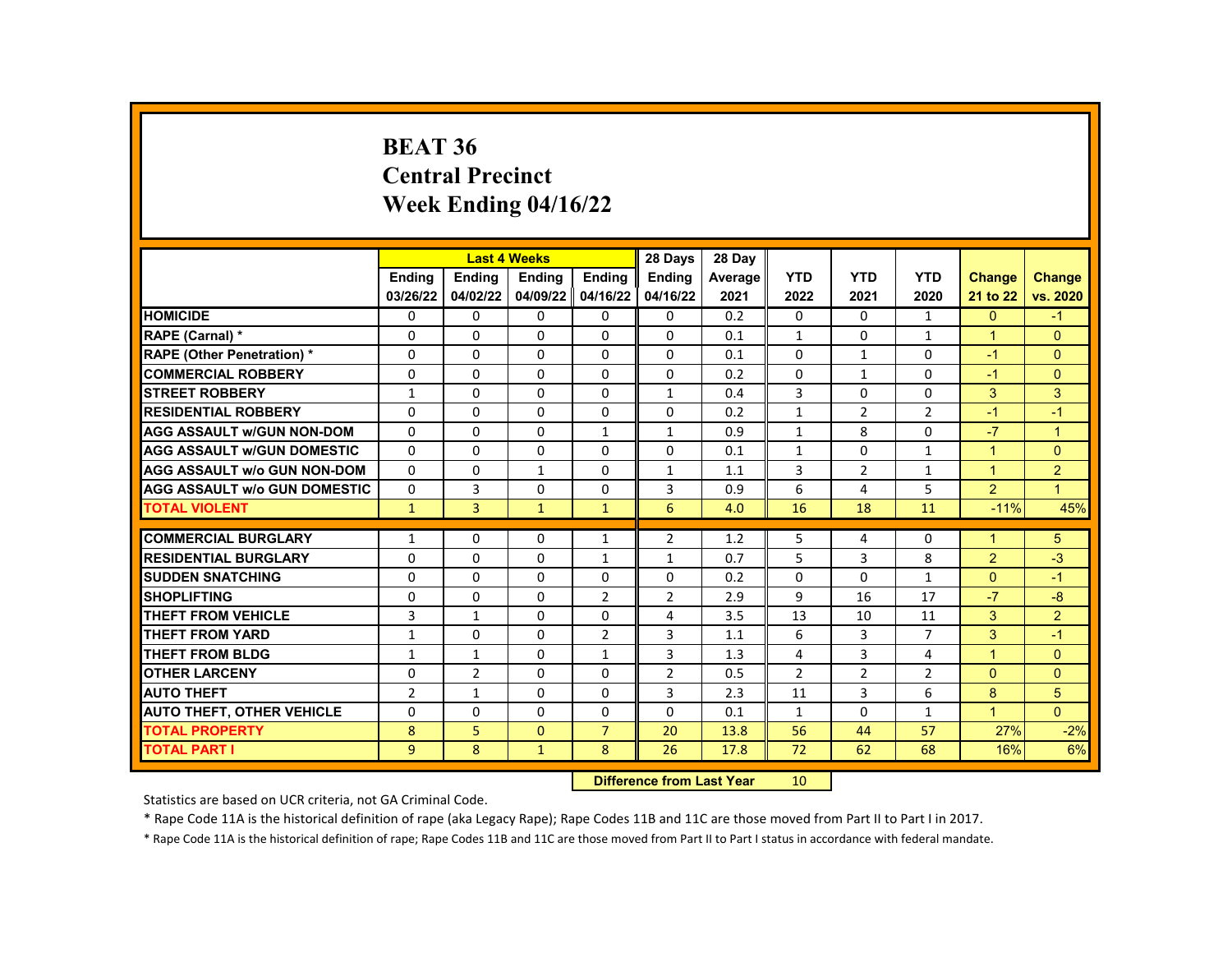# **BEAT 41 South Precinct Week Ending 04/16/22**

|                                     |                           |                | <b>Last 4 Weeks</b> |                | 28 Days        | 28 Dav  |                |                |                |                      |                      |
|-------------------------------------|---------------------------|----------------|---------------------|----------------|----------------|---------|----------------|----------------|----------------|----------------------|----------------------|
|                                     | Ending                    | <b>Ending</b>  | Ending              | Ending         | <b>Ending</b>  | Average | <b>YTD</b>     | <b>YTD</b>     | <b>YTD</b>     | <b>Change</b>        | <b>Change</b>        |
|                                     | 03/26/22                  | 04/02/22       | 04/09/22            | 04/16/22       | 04/16/22       | 2021    | 2022           | 2021           | 2020           | 21 to 22             | vs. 2020             |
| <b>HOMICIDE</b>                     | 0                         | $\mathbf 0$    | $\mathbf 0$         | 0              | 0              | 0.1     | $\Omega$       | $\mathbf{0}$   | 0              | $\mathbf{0}$         | $\mathbf{0}$         |
| RAPE (Carnal) *                     | $\Omega$                  | $\Omega$       | $\Omega$            | $\Omega$       | $\Omega$       | 0.1     | $\Omega$       | $\Omega$       | $\mathbf{1}$   | $\Omega$             | $-1$                 |
| <b>RAPE (Other Penetration) *</b>   | $\Omega$                  | $\Omega$       | $\Omega$            | $\Omega$       | $\Omega$       | 0.2     | $\Omega$       | $\overline{2}$ | $\Omega$       | $-2$                 | $\Omega$             |
| <b>COMMERCIAL ROBBERY</b>           | $\Omega$                  | $\mathbf{0}$   | 0                   | $\Omega$       | $\Omega$       | 0.2     | $\Omega$       | $\mathbf{1}$   | $\Omega$       | $-1$                 | $\mathbf{0}$         |
| <b>STREET ROBBERY</b>               | $\Omega$                  | $\Omega$       | $\Omega$            | $\Omega$       | $\Omega$       | 0.4     | 3              | $\overline{2}$ | 3              | $\blacktriangleleft$ | $\Omega$             |
| <b>RESIDENTIAL ROBBERY</b>          | $\Omega$                  | $\Omega$       | $\Omega$            | $\Omega$       | $\Omega$       | 0.0     | $\Omega$       | $\Omega$       | $\Omega$       | $\Omega$             | $\Omega$             |
| <b>AGG ASSAULT W/GUN NON-DOM</b>    | $\Omega$                  | $\mathbf{1}$   | 0                   | $\Omega$       | $\mathbf{1}$   | 0.5     | $\overline{2}$ | 4              | $\mathbf{1}$   | $-2$                 | $\overline{1}$       |
| <b>AGG ASSAULT W/GUN DOMESTIC</b>   | $\Omega$                  | $\mathbf{1}$   | 0                   | $\Omega$       | 1              | 0.1     | $\mathbf{1}$   | $\Omega$       | $\Omega$       | $\mathbf{1}$         | $\overline{1}$       |
| <b>AGG ASSAULT W/o GUN NON-DOM</b>  | $\Omega$                  | $\Omega$       | $\Omega$            | $\Omega$       | $\Omega$       | 0.5     | $\mathbf{1}$   | $\mathbf{1}$   | $\mathbf{1}$   | $\Omega$             | $\Omega$             |
| <b>AGG ASSAULT W/o GUN DOMESTIC</b> | $\Omega$                  | $\mathbf{0}$   | 0                   | $\Omega$       | 0              | 0.4     | 3              | 0              | $\overline{2}$ | 3                    | 1                    |
| <b>TOTAL VIOLENT</b>                | $\mathbf{0}$              | $\overline{2}$ | $\mathbf{0}$        | $\mathbf{0}$   | $\overline{2}$ | 2.4     | 10             | 10             | 8              | 0%                   | 25%                  |
|                                     |                           |                |                     |                |                |         |                |                |                |                      |                      |
| <b>COMMERCIAL BURGLARY</b>          | $\mathbf{1}$              | 0              | $\mathbf{1}$        | $\Omega$       | $\overline{2}$ | 0.7     | 4              | 9              | $\overline{2}$ | $-5$                 | $\overline{2}$       |
| <b>RESIDENTIAL BURGLARY</b>         | 0                         | $\mathbf{0}$   | $\mathbf{0}$        | $\Omega$       | $\Omega$       | 0.5     | $\overline{2}$ | $\mathbf{1}$   | $\overline{2}$ | $\mathbf{1}$         | $\overline{0}$       |
| <b>SUDDEN SNATCHING</b>             | $\Omega$                  | $\Omega$       | $\Omega$            | $\Omega$       | $\Omega$       | 0.2     | $\Omega$       | $\mathbf{1}$   | $\Omega$       | $-1$                 | $\Omega$             |
| <b>SHOPLIFTING</b>                  | $\Omega$                  | $\mathbf{0}$   | 0                   | $\Omega$       | $\Omega$       | 1.8     | 4              | 8              | $\mathbf{1}$   | $-4$                 | 3                    |
| <b>THEFT FROM VEHICLE</b>           | $\mathbf{1}$              | $\mathbf{1}$   | $\overline{2}$      | 3              | $\overline{7}$ | 2.6     | 17             | 14             | $\overline{7}$ | 3                    | 10                   |
| <b>THEFT FROM YARD</b>              | $\mathbf{1}$              | $\Omega$       | $\mathbf{1}$        | $\Omega$       | $\overline{2}$ | 1.1     | 5              | $\overline{3}$ | $\mathbf{1}$   | $\overline{2}$       | $\overline{4}$       |
| THEFT FROM BLDG                     | $\mathbf{1}$              | $\Omega$       | $\mathbf{1}$        | $\Omega$       | $\overline{2}$ | 1.4     | 6              | 3              | 5              | 3                    | $\blacktriangleleft$ |
| <b>OTHER LARCENY</b>                | $\Omega$                  | $\mathbf{0}$   | $\mathbf{0}$        | $\Omega$       | $\Omega$       | 0.7     | $\mathbf{1}$   | $\mathbf{1}$   | $\mathbf{1}$   | $\Omega$             | $\mathbf{0}$         |
| <b>AUTO THEFT</b>                   | 0                         | $\mathbf{0}$   | $\Omega$            | $\Omega$       | $\Omega$       | 1.0     | 8              | $\overline{3}$ | $\mathbf{1}$   | 5                    | $\overline{7}$       |
| <b>AUTO THEFT, OTHER VEHICLE</b>    | $\Omega$                  | $\mathbf{0}$   | $\Omega$            | $\Omega$       | $\Omega$       | 0.2     | $\Omega$       | $\mathbf{1}$   | 3              | $-1$                 | $-3$                 |
| <b>TOTAL PROPERTY</b>               | 4                         | $\mathbf{1}$   | 5                   | $\overline{3}$ | 13             | 10.2    | 47             | 44             | 23             | 7%                   | 104%                 |
| <b>TOTAL PART I</b>                 | $\overline{4}$            | 3              | 5                   | $\overline{3}$ | 15             | 12.6    | 57             | 54             | 31             | 6%                   | 84%                  |
|                                     | Difference from Loot Voor |                |                     |                |                |         | $\mathcal{D}$  |                |                |                      |                      |

**Difference from Last Year** 

Statistics are based on UCR criteria, not GA Criminal Code.

\* Rape Code 11A is the historical definition of rape (aka Legacy Rape); Rape Codes 11B and 11C are those moved from Part II to Part I in 2017.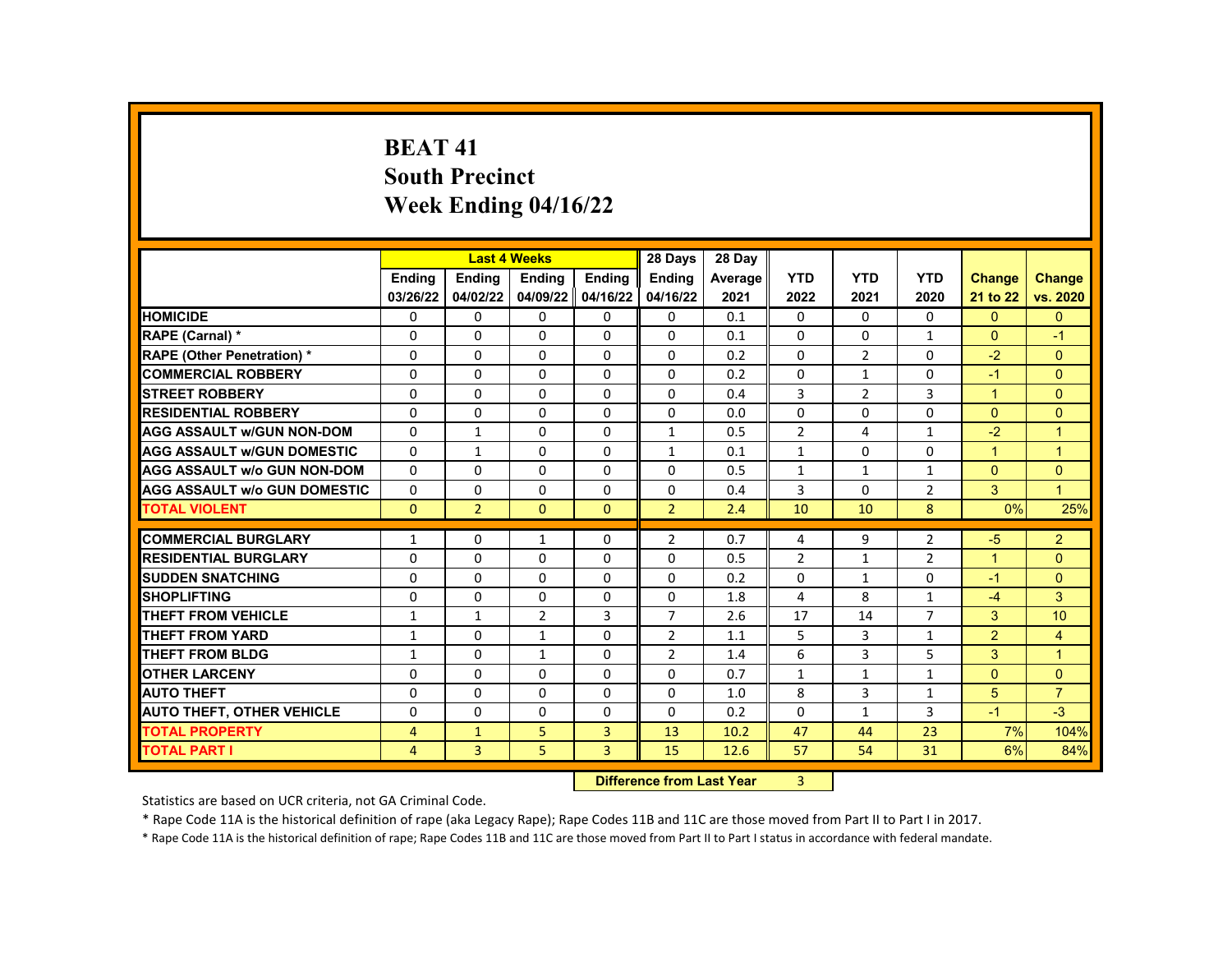# **BEAT 42 South Precinct Week Ending 04/16/22**

|                                     |                |               | <b>Last 4 Weeks</b> |                    | 28 Days        | 28 Day  |                |                |                |               |                |
|-------------------------------------|----------------|---------------|---------------------|--------------------|----------------|---------|----------------|----------------|----------------|---------------|----------------|
|                                     | <b>Endina</b>  | <b>Ending</b> | <b>Ending</b>       | Ending             | Ending         | Average | <b>YTD</b>     | <b>YTD</b>     | <b>YTD</b>     | <b>Change</b> | <b>Change</b>  |
|                                     | 03/26/22       | 04/02/22      | 04/09/22            | 04/16/22           | 04/16/22       | 2021    | 2022           | 2021           | 2020           | 21 to 22      | vs. 2020       |
| <b>HOMICIDE</b>                     | 0              | 0             | 0                   | 0                  | 0              | 0.1     | 0              | 0              | 0              | $\mathbf{0}$  | $\mathbf{0}$   |
| RAPE (Carnal) *                     | $\Omega$       | $\Omega$      | $\Omega$            | $\Omega$           | $\Omega$       | 0.2     | $\mathbf{1}$   | $\Omega$       | $\Omega$       | $\mathbf{1}$  | $\overline{1}$ |
| RAPE (Other Penetration) *          | $\Omega$       | $\Omega$      | $\Omega$            | $\Omega$           | $\Omega$       | 0.0     | $\Omega$       | $\Omega$       | $\mathbf{1}$   | $\Omega$      | $-1$           |
| <b>COMMERCIAL ROBBERY</b>           | $\Omega$       | $\Omega$      | $\Omega$            | 0                  | $\Omega$       | 0.2     | $\Omega$       | $\Omega$       | 4              | $\Omega$      | $-4$           |
| <b>STREET ROBBERY</b>               | 0              | $\mathbf{1}$  | 0                   | 0                  | $\mathbf{1}$   | 0.4     | $\mathbf{1}$   | $\overline{2}$ | $\Omega$       | $-1$          | $\mathbf{1}$   |
| <b>RESIDENTIAL ROBBERY</b>          | $\Omega$       | $\Omega$      | $\Omega$            | $\Omega$           | $\Omega$       | 0.2     | $\Omega$       | $\mathbf{1}$   | $\mathbf{1}$   | $-1$          | $-1$           |
| <b>AGG ASSAULT w/GUN NON-DOM</b>    | 1              | 0             | 0                   | 0                  | 1              | 0.6     | $\overline{2}$ | $\overline{2}$ | 0              | $\mathbf{0}$  | $\overline{2}$ |
| <b>AGG ASSAULT w/GUN DOMESTIC</b>   | $\Omega$       | 0             | $\Omega$            | 0                  | $\Omega$       | 0.0     | $\Omega$       | 0              | $\Omega$       | $\Omega$      | $\mathbf{0}$   |
| <b>AGG ASSAULT w/o GUN NON-DOM</b>  | $\Omega$       | $\Omega$      | $\Omega$            | $\Omega$           | $\Omega$       | 0.5     | $\mathbf{1}$   | 4              | $\Omega$       | $-3$          | $\mathbf{1}$   |
| <b>AGG ASSAULT w/o GUN DOMESTIC</b> | $\mathbf{1}$   | 0             | $\Omega$            | 0                  | 1              | 0.2     | $\overline{2}$ | $\overline{2}$ | $\mathbf{1}$   | $\Omega$      | $\overline{1}$ |
| <b>TOTAL VIOLENT</b>                | $\overline{2}$ | $\mathbf{1}$  | $\Omega$            | $\Omega$           | 3              | 2.3     | $\overline{7}$ | 11             | $\overline{7}$ | $-36%$        | 0%             |
|                                     |                |               |                     |                    |                |         |                |                |                |               |                |
| <b>COMMERCIAL BURGLARY</b>          | 0              | 0             | 0                   | 0                  | 0              | 0.8     | $\overline{2}$ | $\overline{7}$ | 1              | $-5$          | $\mathbf 1$    |
| <b>RESIDENTIAL BURGLARY</b>         | $\Omega$       | $\Omega$      | $\Omega$            | $\Omega$           | $\Omega$       | 0.5     | $\mathbf{1}$   | $\mathbf{1}$   | $\Omega$       | $\Omega$      | $\mathbf{1}$   |
| <b>SUDDEN SNATCHING</b>             | $\mathbf{1}$   | $\Omega$      | $\Omega$            | $\Omega$           | $\mathbf{1}$   | 0.2     | $\overline{2}$ | $\mathbf{1}$   | $\Omega$       | $\mathbf{1}$  | $\overline{2}$ |
| <b>SHOPLIFTING</b>                  | 3              | $\Omega$      | 4                   | 1                  | 8              | 12.4    | 33             | 51             | 59             | $-18$         | $-26$          |
| <b>THEFT FROM VEHICLE</b>           | 3              | $\Omega$      | $\Omega$            | $\mathbf{1}$       | $\overline{4}$ | 3.8     | 13             | 13             | 12             | $\Omega$      | $\mathbf{1}$   |
| <b>THEFT FROM YARD</b>              | $\mathbf{1}$   | $\Omega$      | $\Omega$            | $\Omega$           | $\mathbf{1}$   | 1.7     | 5              | 5              | 4              | $\Omega$      | $\mathbf{1}$   |
| <b>THEFT FROM BLDG</b>              | $\Omega$       | $\Omega$      | $\Omega$            | $\Omega$           | $\Omega$       | 1.0     | $\overline{2}$ | 4              | 12             | $-2$          | $-10$          |
| <b>OTHER LARCENY</b>                | 0              | 0             | $\mathbf{1}$        | 0                  | $\mathbf{1}$   | 0.7     | $\overline{2}$ | 4              | 0              | $-2$          | 2              |
| <b>AUTO THEFT</b>                   | $\Omega$       | $\Omega$      | $\Omega$            | $\Omega$           | $\Omega$       | 1.3     | $\mathbf{1}$   | 5              | 3              | $-4$          | $-2$           |
| <b>AUTO THEFT, OTHER VEHICLE</b>    | 1              | 0             | $\mathbf{1}$        | 0                  | $\overline{2}$ | 0.5     | $\overline{2}$ | $\overline{2}$ | $\mathbf{1}$   | $\Omega$      | $\mathbf{1}$   |
| <b>TOTAL PROPERTY</b>               | 9              | $\mathbf{0}$  | 6                   | $\overline{2}$     | 17             | 22.8    | 63             | 93             | 92             | $-32%$        | $-32%$         |
| <b>TOTAL PART I</b>                 | 11             | $\mathbf{1}$  | 6                   | $\overline{2}$     | 20             | 25.1    | 70             | 104            | 99             | $-33%$        | $-29%$         |
|                                     |                |               |                     | <b>CARLO CARDS</b> |                |         | $\sim$ $\sim$  |                |                |               |                |

**Difference from Last Year** -34

Statistics are based on UCR criteria, not GA Criminal Code.

\* Rape Code 11A is the historical definition of rape (aka Legacy Rape); Rape Codes 11B and 11C are those moved from Part II to Part I in 2017.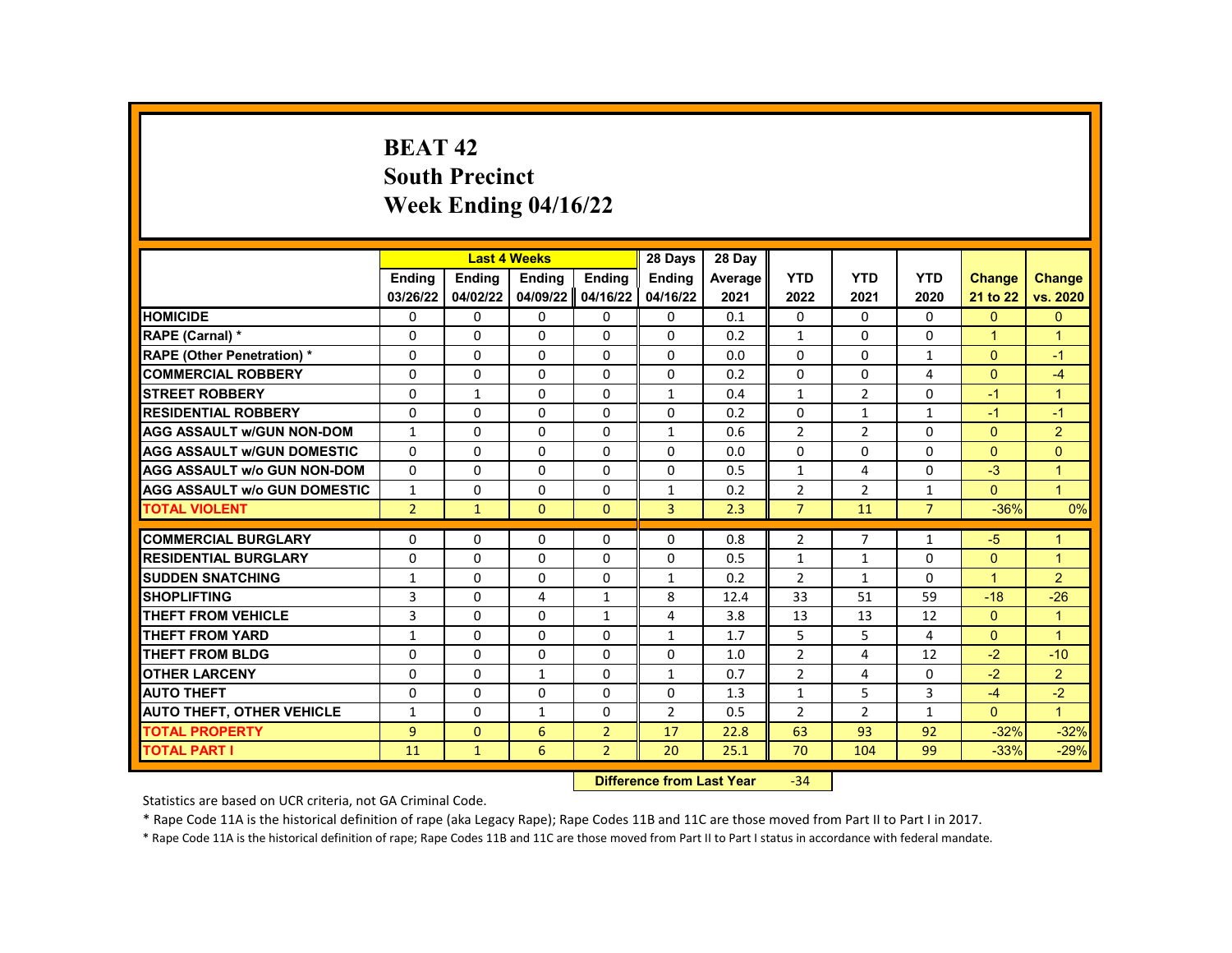# **BEAT 43 South Precinct Week Ending 04/16/22**

|                                     |              | <b>Last 4 Weeks</b> |          |                | 28 Days                   | 28 Day  |                |                |                |                |                      |
|-------------------------------------|--------------|---------------------|----------|----------------|---------------------------|---------|----------------|----------------|----------------|----------------|----------------------|
|                                     | Ending       | <b>Ending</b>       | Ending   | Ending         | <b>Ending</b>             | Average | <b>YTD</b>     | <b>YTD</b>     | <b>YTD</b>     | <b>Change</b>  | <b>Change</b>        |
|                                     | 03/26/22     | 04/02/22            | 04/09/22 | 04/16/22       | 04/16/22                  | 2021    | 2022           | 2021           | 2020           | 21 to 22       | vs. 2020             |
| <b>HOMICIDE</b>                     | 0            | 0                   | 0        | $\Omega$       | $\mathbf{0}$              | 0.2     | $\mathbf{0}$   | $\mathbf{1}$   | 0              | $-1$           | $\mathbf{0}$         |
| RAPE (Carnal) *                     | 0            | $\Omega$            | 0        | 0              | 0                         | 0.2     | $\mathbf{1}$   | $\Omega$       | $\Omega$       | $\mathbf{1}$   | $\mathbf{1}$         |
| <b>RAPE (Other Penetration) *</b>   | 0            | $\Omega$            | $\Omega$ | $\Omega$       | $\Omega$                  | 0.0     | $\mathbf{1}$   | $\mathbf{0}$   | $\Omega$       | $\mathbf{1}$   | $\mathbf{1}$         |
| <b>COMMERCIAL ROBBERY</b>           | 0            | 0                   | 0        | 0              | 0                         | 0.1     | $\mathbf{1}$   | $\mathbf{1}$   | 3              | $\Omega$       | $-2$                 |
| <b>STREET ROBBERY</b>               | 0            | $\Omega$            | 0        | $\Omega$       | $\Omega$                  | 0.3     | $\mathbf{1}$   | $\overline{2}$ | $\Omega$       | $-1$           | $\mathbf{1}$         |
| <b>RESIDENTIAL ROBBERY</b>          | $\Omega$     | $\Omega$            | $\Omega$ | $\Omega$       | $\Omega$                  | 0.4     | $\Omega$       | $\Omega$       | $\Omega$       | $\Omega$       | $\Omega$             |
| <b>AGG ASSAULT W/GUN ON-DOM</b>     | $\Omega$     | $\Omega$            | 0        | 0              | $\Omega$                  | 0.8     | $\mathbf{1}$   | 4              | 5              | $-3$           | $-4$                 |
| <b>AGG ASSAULT w/GUN DOMESTIC</b>   | 0            | 0                   | 0        | 0              | 0                         | 0.0     | $\mathbf{1}$   | 0              | 0              | $\mathbf{1}$   | $\blacktriangleleft$ |
| <b>AGG ASSAULT w/o GUN NON-DOM</b>  | $\Omega$     | $\mathbf{1}$        | $\Omega$ | $\Omega$       | $\mathbf{1}$              | 0.5     | 3              | $\overline{2}$ | $\overline{2}$ | $\mathbf{1}$   | $\overline{1}$       |
| <b>AGG ASSAULT w/o GUN DOMESTIC</b> | 1            | 0                   | 0        | 1              | $\overline{2}$            | 1.2     | 6              | 6              | 9              | $\Omega$       | $-3$                 |
| <b>TOTAL VIOLENT</b>                | $\mathbf{1}$ | $\mathbf{1}$        | $\Omega$ | $\mathbf{1}$   | 3                         | 3.7     | 15             | 16             | 19             | $-6%$          | $-21%$               |
|                                     |              |                     |          |                |                           |         |                |                |                |                |                      |
| <b>COMMERCIAL BURGLARY</b>          | 0            | $\Omega$            | 0        | 0              | 0                         | 0.4     | $\mathbf{0}$   | 3              | 0              | $-3$           | $\mathbf{0}$         |
| <b>RESIDENTIAL BURGLARY</b>         | $\mathbf{1}$ | 0                   | $\Omega$ | $\Omega$       | $\mathbf{1}$              | 0.8     | 3              | 3              | 8              | $\Omega$       | $-5$                 |
| <b>SUDDEN SNATCHING</b>             | 0            | $\Omega$            | $\Omega$ | 0              | $\Omega$                  | 0.3     | $\overline{2}$ | $\Omega$       | $\Omega$       | $\overline{2}$ | 2                    |
| <b>SHOPLIFTING</b>                  | 3            | $\mathbf{1}$        | 0        | $\mathbf{1}$   | 5                         | 3.4     | 18             | 22             | 11             | $-4$           | $\overline{7}$       |
| <b>THEFT FROM VEHICLE</b>           | 0            | 0                   | 4        | 0              | 4                         | 3.2     | 12             | 9              | 14             | 3              | $-2$                 |
| <b>THEFT FROM YARD</b>              | $\mathbf{1}$ | $\mathbf{1}$        | $\Omega$ | $\Omega$       | $\overline{2}$            | 1.8     | 3              | 3              | 3              | $\Omega$       | $\Omega$             |
| <b>THEFT FROM BLDG</b>              | 0            | $\overline{2}$      | $\Omega$ | $\mathbf{1}$   | 3                         | 1.5     | 4              | 9              | 4              | $-5$           | $\Omega$             |
| <b>OTHER LARCENY</b>                | $\Omega$     | $\Omega$            | $\Omega$ | $\Omega$       | $\Omega$                  | 0.6     | $\overline{2}$ | $\mathbf{1}$   | $\mathbf{1}$   | $\mathbf{1}$   | $\mathbf{1}$         |
| <b>AUTO THEFT</b>                   | 0            | $\Omega$            | 0        | $\mathbf{1}$   | $\mathbf{1}$              | 1.1     | 6              | $\overline{4}$ | 3              | $\overline{2}$ | 3                    |
| <b>AUTO THEFT, OTHER VEHICLE</b>    | 0            | 0                   | $\Omega$ | 0              | 0                         | 0.4     | $\mathbf{0}$   | $\mathbf{1}$   | $\Omega$       | $-1$           | $\Omega$             |
| <b>TOTAL PROPERTY</b>               | 5            | 4                   | 4        | 3              | 16                        | 13.5    | 50             | 55             | 44             | $-9%$          | 14%                  |
| <b>TOTAL PART I</b>                 | 6            | 5                   | 4        | $\overline{4}$ | 19                        | 17.2    | 65             | 71             | 63             | $-8%$          | 3%                   |
|                                     |              |                     |          | <b>INSECUL</b> | a a dheanna 1 anns a Mara |         |                |                |                |                |                      |

**Difference from Last Year** -6

Statistics are based on UCR criteria, not GA Criminal Code.

\* Rape Code 11A is the historical definition of rape (aka Legacy Rape); Rape Codes 11B and 11C are those moved from Part II to Part I in 2017.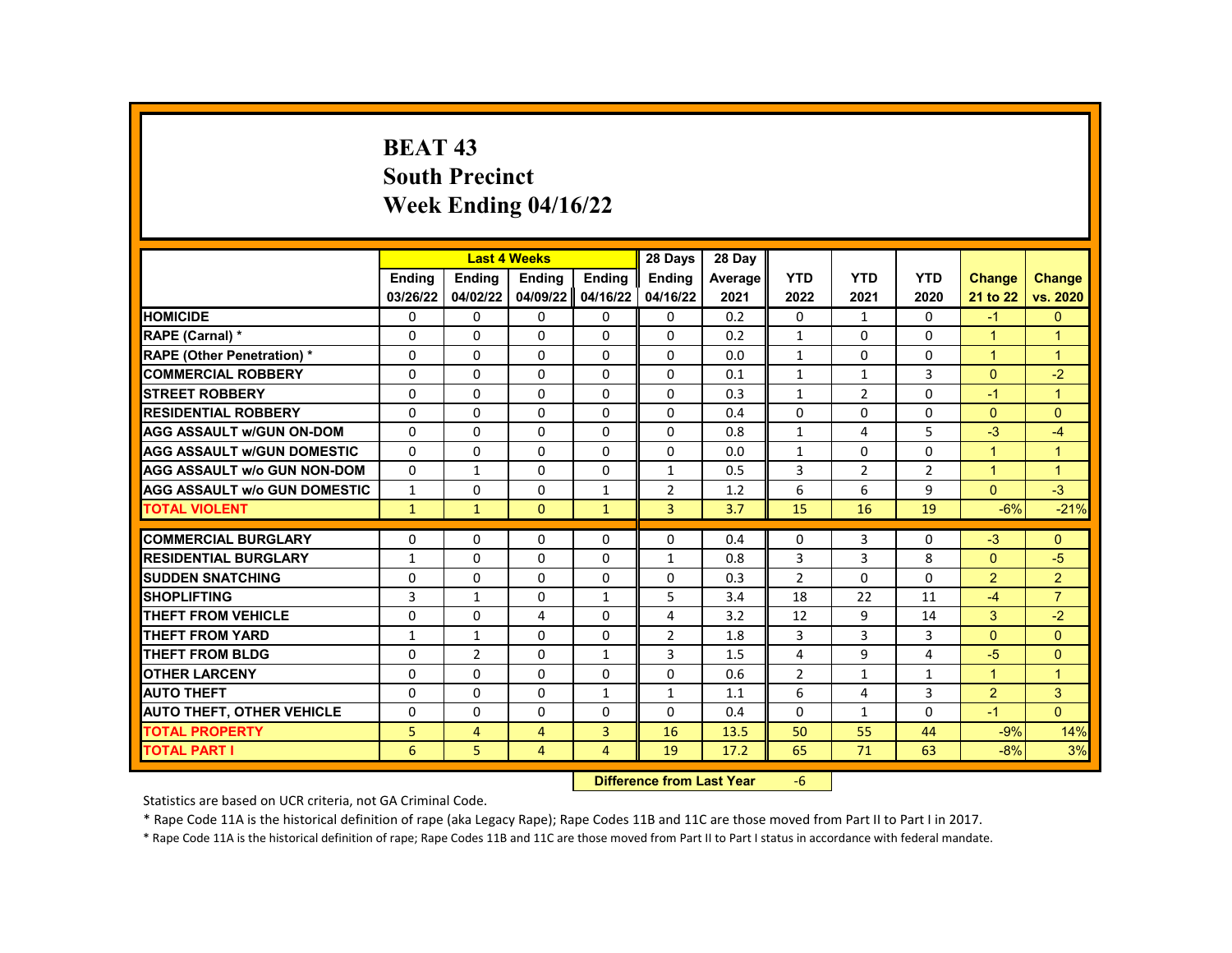# **BEAT 44 South Precinct Week Ending 04/16/22**

|                                     |                |                | <b>Last 4 Weeks</b> |               | 28 Days        | 28 Day  |                |              |                |               |                      |
|-------------------------------------|----------------|----------------|---------------------|---------------|----------------|---------|----------------|--------------|----------------|---------------|----------------------|
|                                     | <b>Endina</b>  | <b>Endina</b>  | <b>Endina</b>       | <b>Endina</b> | <b>Endina</b>  | Average | <b>YTD</b>     | <b>YTD</b>   | <b>YTD</b>     | <b>Change</b> | <b>Change</b>        |
|                                     | 03/26/22       | 04/02/22       | 04/09/22            | 04/16/22      | 04/16/22       | 2021    | 2022           | 2021         | 2020           | 21 to 22      | vs. 2020             |
| <b>HOMICIDE</b>                     | 0              | 0              | $\mathbf{0}$        | 0             | 0              | 0.2     | 0              | $\mathbf{2}$ | 0              | $-2$          | $\mathbf{0}$         |
| RAPE (Carnal) *                     | $\Omega$       | $\Omega$       | $\Omega$            | $\Omega$      | 0              | 0.2     | $\Omega$       | $\Omega$     | $\Omega$       | $\Omega$      | $\Omega$             |
| <b>RAPE (Other Penetration) *</b>   | $\Omega$       | $\Omega$       | $\Omega$            | $\Omega$      | $\Omega$       | 0.0     | $\mathbf{1}$   | $\Omega$     | $\overline{2}$ | $\mathbf{1}$  | $-1$                 |
| <b>COMMERCIAL ROBBERY</b>           | 0              | 0              | 0                   | 0             | 0              | 0.1     | 0              | 0            | 0              | $\Omega$      | $\mathbf{0}$         |
| <b>STREET ROBBERY</b>               | 0              | 0              | 0                   | 0             | 0              | 0.2     | $\mathbf{1}$   | 0            | 3              | $\mathbf{1}$  | $-2$                 |
| <b>RESIDENTIAL ROBBERY</b>          | $\Omega$       | $\Omega$       | $\Omega$            | $\Omega$      | $\Omega$       | 0.4     | $\Omega$       | 4            | $\mathbf{1}$   | $-4$          | $-1$                 |
| <b>AGG ASSAULT w/GUN NON-DOM</b>    | $\Omega$       | 0              | $\Omega$            | 0             | 0              | 0.7     | $\mathbf{1}$   | 5            | 4              | $-4$          | $-3$                 |
| <b>AGG ASSAULT w/GUN DOMESTIC</b>   | $\Omega$       | 0              | 0                   | 0             | 0              | 0.0     | 0              | 0            | $\mathbf{1}$   | $\Omega$      | $-1$                 |
| <b>AGG ASSAULT w/o GUN NON-DOM</b>  | $\Omega$       | $\mathbf{1}$   | $\Omega$            | $\mathbf 0$   | $\mathbf{1}$   | 0.5     | $\overline{2}$ | 1            | 3              | $\mathbf{1}$  | $-1$                 |
| <b>AGG ASSAULT w/o GUN DOMESTIC</b> | $\Omega$       | $\mathbf{1}$   | $\mathbf{1}$        | $\Omega$      | $\overline{2}$ | 1.4     | 4              | 6            | 3              | $-2$          | $\mathbf{1}$         |
| <b>TOTAL VIOLENT</b>                | $\Omega$       | $\overline{2}$ | $\mathbf{1}$        | $\Omega$      | $\overline{3}$ | 3.5     | 9              | 18           | 17             | $-50%$        | $-47%$               |
|                                     |                |                |                     |               |                |         |                |              |                |               |                      |
| <b>COMMERCIAL BURGLARY</b>          | 0              | $\Omega$       | $\Omega$            | 0             | 0              | 0.4     | $\Omega$       | 3            | 2              | $-3$          | $-2$                 |
| <b>RESIDENTIAL BURGLARY</b>         | $\mathbf{1}$   | $\Omega$       | $\mathbf{1}$        | $\Omega$      | $\overline{2}$ | 0.6     | 5              | $\mathbf{1}$ | 10             | 4             | $-5$                 |
| <b>SUDDEN SNATCHING</b>             | $\Omega$       | $\Omega$       | $\Omega$            | $\Omega$      | $\Omega$       | 0.0     | $\Omega$       | $\Omega$     | $\Omega$       | $\Omega$      | $\Omega$             |
| <b>SHOPLIFTING</b>                  | $\Omega$       | $\mathbf{1}$   | $\overline{2}$      | $\Omega$      | 3              | 2.3     | 9              | 6            | 9              | 3             | $\Omega$             |
| <b>THEFT FROM VEHICLE</b>           | $\mathbf{1}$   | $\mathbf{1}$   | $\Omega$            | $\Omega$      | $\overline{2}$ | 3.9     | 11             | 10           | 19             | $\mathbf{1}$  | $-8$                 |
| <b>THEFT FROM YARD</b>              | $\Omega$       | $\Omega$       | $\Omega$            | $\Omega$      | $\Omega$       | 1.6     | $\mathbf{1}$   | 6            | 3              | $-5$          | $-2$                 |
| <b>THEFT FROM BLDG</b>              | $\mathbf{1}$   | $\Omega$       | $\Omega$            | $\Omega$      | $\mathbf{1}$   | 2.3     | 4              | 10           | $\overline{a}$ | $-6$          | $\Omega$             |
| <b>OTHER LARCENY</b>                | $\Omega$       | $\Omega$       | $\Omega$            | $\Omega$      | 0              | 1.6     | $\mathbf{1}$   | 4            | $\overline{2}$ | $-3$          | $-1$                 |
| <b>AUTO THEFT</b>                   | $\Omega$       | $\mathbf{1}$   | $\Omega$            | $\Omega$      | $\mathbf{1}$   | 1.3     | 3              | 5            | $\overline{2}$ | $-2$          | $\mathbf{1}$         |
| <b>AUTO THEFT, OTHER VEHICLE</b>    | $\Omega$       | $\Omega$       | $\Omega$            | $\Omega$      | $\Omega$       | 0.5     | $\overline{2}$ | $\mathbf{1}$ | $\mathbf{1}$   | $\mathbf{1}$  | $\blacktriangleleft$ |
| <b>TOTAL PROPERTY</b>               | 3              | 3              | 3                   | $\Omega$      | 9              | 14.5    | 36             | 46           | 52             | $-22%$        | $-31%$               |
| <b>TOTAL PART I</b>                 | $\overline{3}$ | 5              | $\overline{4}$      | $\mathbf{0}$  | 12             | 18.0    | 45             | 64           | 69             | $-30%$        | $-35%$               |
|                                     |                |                |                     |               |                |         |                |              |                |               |                      |

**Difference from Last Year -19** 

Statistics are based on UCR criteria, not GA Criminal Code.

\* Rape Code 11A is the historical definition of rape (aka Legacy Rape); Rape Codes 11B and 11C are those moved from Part II to Part I in 2017.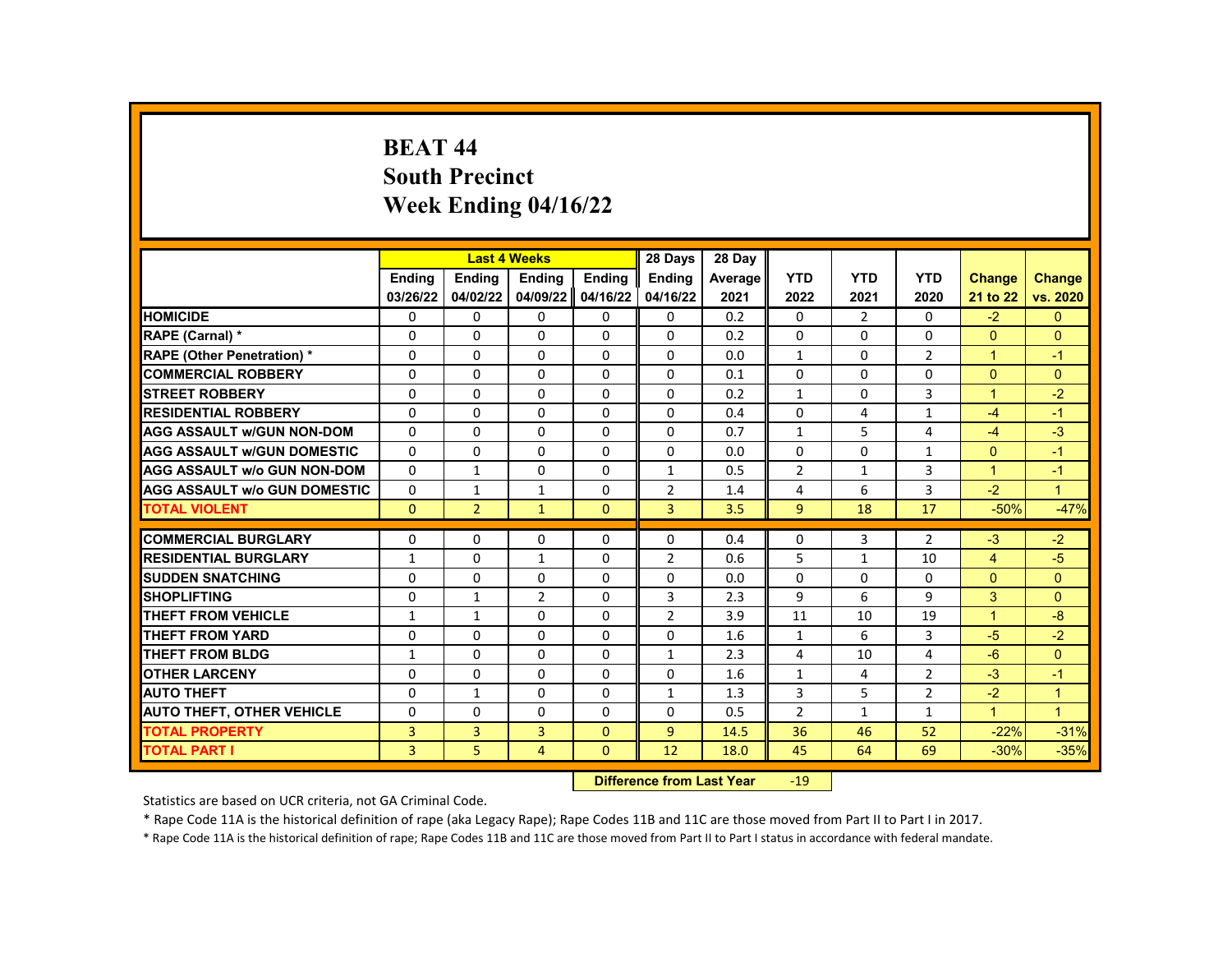# **BEAT 45 South Precinct Week Ending 04/16/22**

|                                     |                |               | <b>Last 4 Weeks</b> |               | 28 Days        | 28 Day  |                |                |                |                |                |
|-------------------------------------|----------------|---------------|---------------------|---------------|----------------|---------|----------------|----------------|----------------|----------------|----------------|
|                                     | <b>Endina</b>  | <b>Endina</b> | <b>Endina</b>       | <b>Endina</b> | <b>Endina</b>  | Average | <b>YTD</b>     | <b>YTD</b>     | <b>YTD</b>     | <b>Change</b>  | <b>Change</b>  |
|                                     | 03/26/22       | 04/02/22      | 04/09/22            | 04/16/22      | 04/16/22       | 2021    | 2022           | 2021           | 2020           | 21 to 22       | vs. 2020       |
| <b>HOMICIDE</b>                     | 0              | 0             | $\mathbf{0}$        | $\mathbf{0}$  | 0              | 0.1     | $\mathbf{0}$   | $\Omega$       | $\mathbf{1}$   | $\mathbf{0}$   | $-1$           |
| RAPE (Carnal) *                     | 0              | $\Omega$      | $\Omega$            | $\Omega$      | $\Omega$       | 0.4     | $\Omega$       | $\mathbf{1}$   | $\overline{2}$ | $-1$           | $-2$           |
| <b>RAPE (Other Penetration) *</b>   | $\Omega$       | $\Omega$      | $\mathbf{1}$        | $\Omega$      | $\mathbf{1}$   | 0.0     | $\mathfrak{p}$ | $\Omega$       | $\mathbf{1}$   | 2              | $\overline{1}$ |
| <b>COMMERCIAL ROBBERY</b>           | 0              | $\mathbf{0}$  | 0                   | $\mathbf{0}$  | 0              | 0.1     | 0              | $\mathbf{0}$   | $\mathbf{1}$   | $\Omega$       | $-1$           |
| <b>STREET ROBBERY</b>               | $\Omega$       | $\Omega$      | $\Omega$            | $\Omega$      | $\Omega$       | 0.4     | $\mathbf{1}$   | $\overline{2}$ | $\mathbf{1}$   | $-1$           | $\Omega$       |
| <b>RESIDENTIAL ROBBERY</b>          | $\Omega$       | $\Omega$      | $\Omega$            | $\Omega$      | $\Omega$       | 0.2     | $\Omega$       | $\Omega$       | $\Omega$       | $\Omega$       | $\Omega$       |
| <b>AGG ASSAULT W/GUN NON-DOM</b>    | $\Omega$       | 0             | 0                   | $\mathbf{0}$  | 0              | 0.2     | $\overline{2}$ | 0              | 1              | 2              | $\mathbf{1}$   |
| <b>AGG ASSAULT W/GUN DOMESTIC</b>   | $\Omega$       | $\Omega$      | $\Omega$            | $\Omega$      | $\Omega$       | 0.2     | $\Omega$       | $\mathbf{1}$   | $\mathbf{1}$   | $-1$           | $-1$           |
| <b>AGG ASSAULT w/o GUN NON-DOM</b>  | $\Omega$       | $\Omega$      | $\Omega$            | $\Omega$      | $\Omega$       | 0.7     | $\mathbf{1}$   | 3              | $\Omega$       | $-2$           | $\mathbf{1}$   |
| <b>AGG ASSAULT W/o GUN DOMESTIC</b> | 0              | 0             | 0                   | 0             | 0              | 1.4     | 3              | 5              | 1              | $-2$           | $\overline{2}$ |
| <b>TOTAL VIOLENT</b>                | $\mathbf{0}$   | $\mathbf{0}$  | $\mathbf{1}$        | $\Omega$      | $\mathbf{1}$   | 3.5     | 9              | 12             | 9              | $-25%$         | 0%             |
| <b>COMMERCIAL BURGLARY</b>          | 0              | 0             | $\Omega$            | 0             | $\Omega$       | 0.1     | $\overline{2}$ | 0              | 1              | $\overline{2}$ | 1              |
| <b>RESIDENTIAL BURGLARY</b>         | $\mathbf{1}$   | $\Omega$      | $\mathbf{1}$        | $\mathbf{0}$  | $\overline{2}$ | 1.2     | $\overline{2}$ | 3              | 3              | $-1$           | $-1$           |
| <b>SUDDEN SNATCHING</b>             | $\Omega$       | $\Omega$      | $\Omega$            | $\Omega$      | $\Omega$       | 0.2     | $\Omega$       | $\Omega$       | $\Omega$       | $\Omega$       | $\Omega$       |
| <b>SHOPLIFTING</b>                  | 0              | 0             | $\Omega$            | 0             | 0              | 5.4     | 13             | 25             | 8              | $-12$          | 5              |
| <b>THEFT FROM VEHICLE</b>           | $\overline{2}$ | $\mathbf{1}$  | 0                   | $\mathbf{1}$  | 4              | 4.1     | 18             | 11             | 23             | $\overline{7}$ | $-5$           |
| <b>THEFT FROM YARD</b>              | $\Omega$       | $\Omega$      | $\Omega$            | $\Omega$      | $\Omega$       | 0.8     | 3              | $\mathbf{1}$   | 3              | 2              | $\Omega$       |
| <b>THEFT FROM BLDG</b>              | $\Omega$       | $\Omega$      | $\Omega$            | $\Omega$      | $\Omega$       | 1.5     | $\mathbf{1}$   | 6              | 6              | $-5$           | $-5$           |
| <b>OTHER LARCENY</b>                | 0              | 0             | $\Omega$            | 0             | 0              | 1.8     | 8              | 3              | 3              | 5              | 5              |
| <b>AUTO THEFT</b>                   | $\Omega$       | 0             | $\Omega$            | $\Omega$      | $\Omega$       | 1.0     | $\overline{2}$ | 4              | 3              | $-2$           | $-1$           |
| <b>AUTO THEFT, OTHER VEHICLE</b>    | $\Omega$       | $\Omega$      | $\Omega$            | $\Omega$      | $\Omega$       | 0.2     | $\mathbf{1}$   | $\mathbf{1}$   | $\Omega$       | $\Omega$       | $\overline{1}$ |
| <b>TOTAL PROPERTY</b>               | 3              | $\mathbf{1}$  | $\mathbf{1}$        | $\mathbf{1}$  | 6              | 16.2    | 50             | 54             | 50             | $-7%$          | 0%             |
| <b>TOTAL PART I</b>                 | 3              | $\mathbf{1}$  | $\overline{2}$      | $\mathbf{1}$  | $\overline{7}$ | 19.6    | 59             | 66             | 59             | $-11%$         | 0%             |
|                                     |                |               |                     |               |                |         |                |                |                |                |                |

**Difference from Last Year** 

Statistics are based on UCR criteria, not GA Criminal Code.

\* Rape Code 11A is the historical definition of rape (aka Legacy Rape); Rape Codes 11B and 11C are those moved from Part II to Part I in 2017.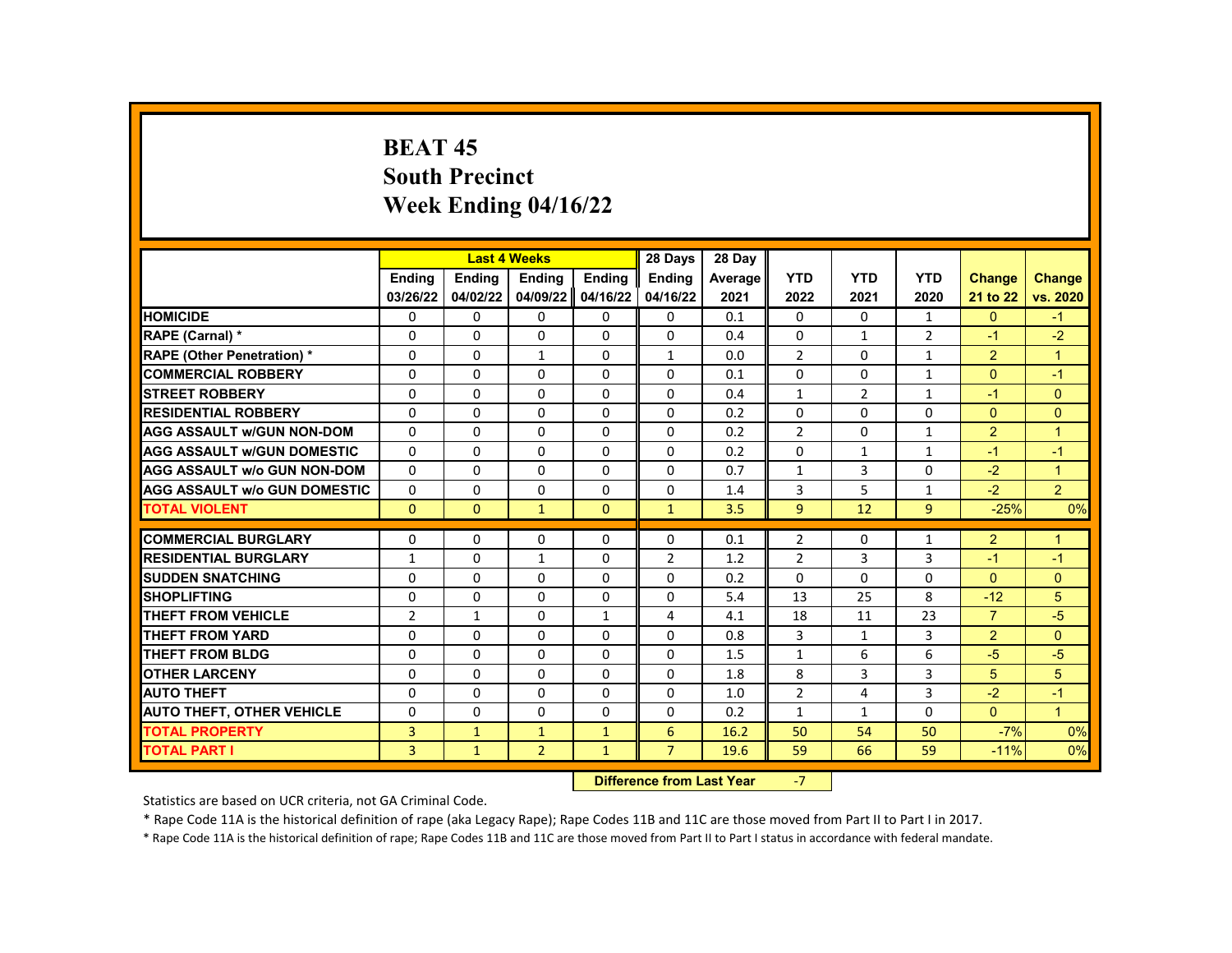# **BEAT 46 South Precinct Week Ending 04/16/22**

|                                     |                |                | <b>Last 4 Weeks</b> |                | 28 Days                          | 28 Day  |                |                |                |                |                |
|-------------------------------------|----------------|----------------|---------------------|----------------|----------------------------------|---------|----------------|----------------|----------------|----------------|----------------|
|                                     | <b>Endina</b>  | <b>Ending</b>  | <b>Ending</b>       | <b>Endina</b>  | <b>Endina</b>                    | Average | <b>YTD</b>     | <b>YTD</b>     | <b>YTD</b>     | <b>Change</b>  | Change         |
|                                     | 03/26/22       | 04/02/22       | 04/09/22            | 04/16/22       | 04/16/22                         | 2021    | 2022           | 2021           | 2020           | 21 to 22       | vs. 2020       |
| <b>HOMICIDE</b>                     | 0              | 0              | 0                   | 0              | 0                                | 0.2     | 0              | 0              | 0              | $\mathbf{0}$   | $\mathbf{0}$   |
| RAPE (Carnal) *                     | $\Omega$       | $\Omega$       | $\Omega$            | $\mathbf{1}$   | $\mathbf{1}$                     | 0.2     | 3              | $\mathbf{1}$   | $\overline{2}$ | $\overline{2}$ | $\mathbf{1}$   |
| <b>RAPE (Other Penetration) *</b>   | $\Omega$       | $\Omega$       | $\Omega$            | $\Omega$       | $\Omega$                         | 0.1     | $\mathbf{1}$   | $\mathbf{1}$   | $\Omega$       | $\Omega$       | $\mathbf{1}$   |
| <b>COMMERCIAL ROBBERY</b>           | 0              | 0              | 0                   | 0              | 0                                | 0.2     | $\Omega$       | 0              | $\mathbf{1}$   | $\Omega$       | $-1$           |
| <b>STREET ROBBERY</b>               | $\Omega$       | $\Omega$       | $\Omega$            | $\Omega$       | $\Omega$                         | 0.3     | $\mathbf{1}$   | $\mathbf{1}$   | 3              | $\Omega$       | $-2$           |
| <b>RESIDENTIAL ROBBERY</b>          | $\Omega$       | $\Omega$       | $\Omega$            | $\Omega$       | $\Omega$                         | 0.2     | $\Omega$       | $\mathbf{1}$   | $\Omega$       | $-1$           | $\Omega$       |
| <b>AGG ASSAULT w/GUN NON-DOM</b>    | $\Omega$       | $\Omega$       | $\Omega$            | $\Omega$       | $\Omega$                         | 0.6     | $\overline{2}$ | $\overline{2}$ | 3              | $\Omega$       | $-1$           |
| <b>AGG ASSAULT w/GUN DOMESTIC</b>   | $\Omega$       | $\Omega$       | $\Omega$            | $\Omega$       | $\Omega$                         | 0.2     | 0              | $\mathbf{1}$   | $\mathbf{1}$   | $-1$           | $-1$           |
| <b>AGG ASSAULT w/o GUN NON-DOM</b>  | $\Omega$       | 0              | $\Omega$            | $\Omega$       | $\Omega$                         | 0.5     | $\mathbf{1}$   | 4              | $\overline{2}$ | $-3$           | $-1$           |
| <b>AGG ASSAULT w/o GUN DOMESTIC</b> | $\Omega$       | 0              | $\mathbf{1}$        | $\Omega$       | 1                                | 1.5     | $\overline{2}$ | $\overline{7}$ | $\Omega$       | $-5$           | $\overline{2}$ |
| <b>TOTAL VIOLENT</b>                | $\Omega$       | $\Omega$       | $\mathbf{1}$        | $\mathbf{1}$   | $\overline{2}$                   | 3.7     | 10             | 18             | 12             | $-44%$         | $-17%$         |
| <b>COMMERCIAL BURGLARY</b>          | $\Omega$       | 0              | $\mathbf{1}$        | 0              | $\mathbf{1}$                     | 0.7     | 3              | 3              | 2              | $\Omega$       | $\mathbf{1}$   |
|                                     |                |                |                     |                |                                  |         |                |                |                |                |                |
| <b>RESIDENTIAL BURGLARY</b>         | 0              | 1              | $\mathbf{1}$        | 0              | $\overline{2}$                   | 0.5     | 5              | $\mathbf{1}$   | 4              | 4              | $\mathbf{1}$   |
| <b>SUDDEN SNATCHING</b>             | $\Omega$       | $\Omega$       | $\Omega$            | $\Omega$       | $\Omega$                         | 0.1     | $\overline{2}$ | $\Omega$       | $\mathbf{1}$   | $\overline{2}$ | $\overline{1}$ |
| <b>SHOPLIFTING</b>                  | 3              | $\Omega$       | $\overline{2}$      | 3              | 8                                | 11.5    | 45             | 33             | 24             | 12             | 21             |
| <b>THEFT FROM VEHICLE</b>           | $\overline{2}$ | 1              | $\mathbf{1}$        | $\overline{2}$ | 6                                | 4.2     | 22             | 16             | 13             | 6              | 9              |
| <b>THEFT FROM YARD</b>              | 0              | 0              | 0                   | 0              | 0                                | 1.3     | 3              | $\overline{2}$ | 3              | $\mathbf{1}$   | $\mathbf{0}$   |
| <b>THEFT FROM BLDG</b>              | $\Omega$       | $\Omega$       | $\mathbf{1}$        | $\Omega$       | $\mathbf{1}$                     | 1.1     | 4              | 3              | $\overline{7}$ | $\mathbf{1}$   | $-3$           |
| <b>OTHER LARCENY</b>                | 0              | $\Omega$       | $\mathbf{1}$        | $\mathbf{1}$   | $\overline{2}$                   | 1.1     | 6              | 3              | $\mathbf{1}$   | 3              | 5              |
| <b>AUTO THEFT</b>                   | $\Omega$       | $\Omega$       | $\Omega$            | $\mathbf{1}$   | $\mathbf{1}$                     | 1.7     | 10             | 3              | $\overline{2}$ | $\overline{7}$ | 8              |
| <b>AUTO THEFT, OTHER VEHICLE</b>    | $\Omega$       | $\Omega$       | $\Omega$            | $\Omega$       | $\Omega$                         | 0.6     | $\Omega$       | 3              | $\Omega$       | $-3$           | $\Omega$       |
| <b>TOTAL PROPERTY</b>               | 5              | $\overline{2}$ | $\overline{7}$      | $\overline{7}$ | 21                               | 22.7    | 100            | 67             | 57             | 49%            | 75%            |
| <b>TOTAL PART I</b>                 | 5              | $\overline{2}$ | 8                   | 8              | 23                               | 26.4    | 110            | 85             | 69             | 29%            | 59%            |
|                                     |                |                |                     |                | <b>Difference from Last Year</b> |         | 25             |                |                |                |                |

Statistics are based on UCR criteria, not GA Criminal Code.

\* Rape Code 11A is the historical definition of rape (aka Legacy Rape); Rape Codes 11B and 11C are those moved from Part II to Part I in 2017.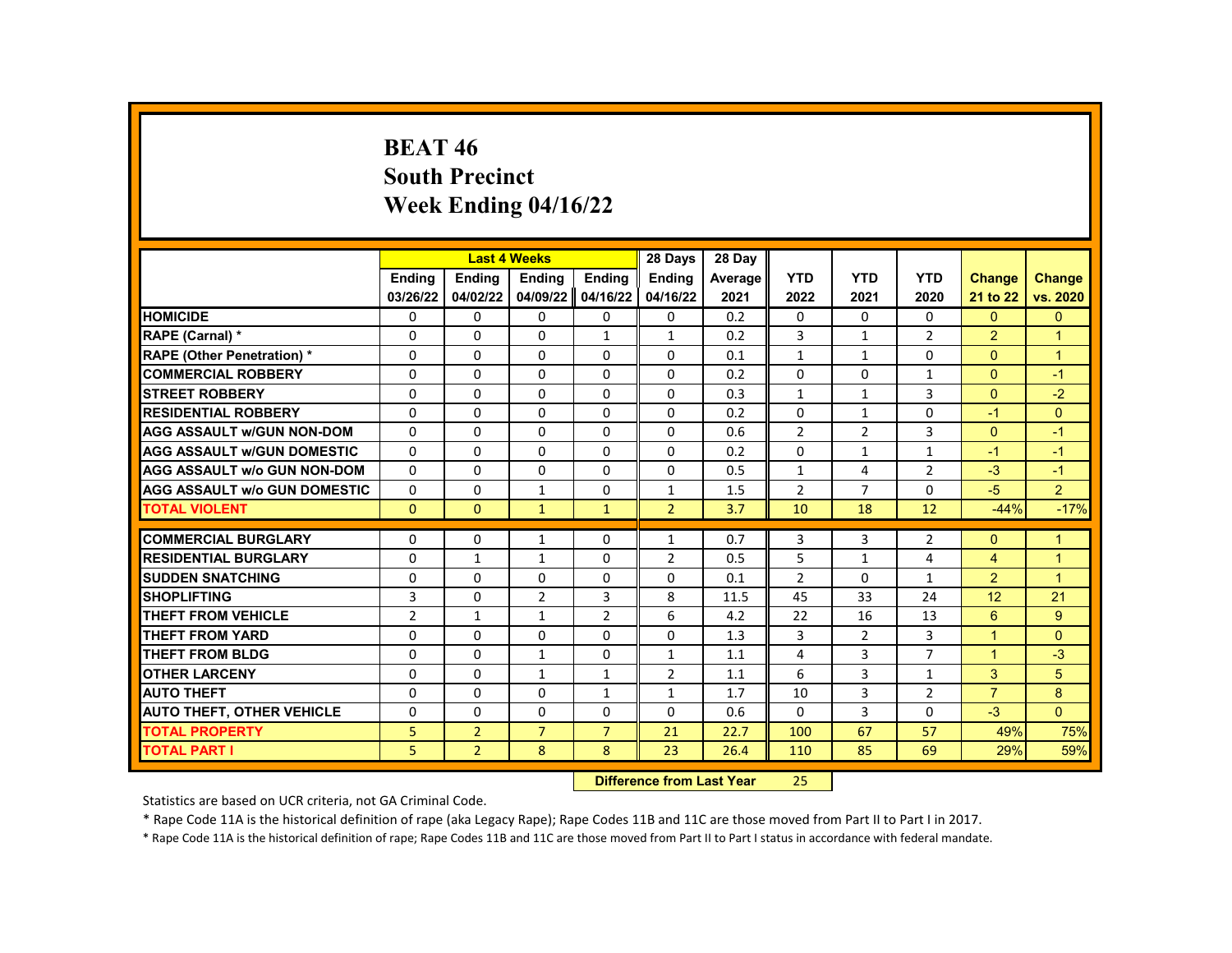# **BEAT 47 South Precinct Week Ending 04/16/22**

|                                     |               | <b>Last 4 Weeks</b> |               |               | 28 Days        | 28 Day  |                |                |                |                      |                |
|-------------------------------------|---------------|---------------------|---------------|---------------|----------------|---------|----------------|----------------|----------------|----------------------|----------------|
|                                     | <b>Endina</b> | <b>Ending</b>       | <b>Ending</b> | <b>Ending</b> | <b>Ending</b>  | Average | <b>YTD</b>     | <b>YTD</b>     | <b>YTD</b>     | <b>Change</b>        | <b>Change</b>  |
|                                     | 03/26/22      | 04/02/22            | 04/09/22      | 04/16/22      | 04/16/22       | 2021    | 2022           | 2021           | 2020           | 21 to 22             | vs. 2020       |
| <b>HOMICIDE</b>                     | 0             | 0                   | 0             | 0             | 0              | 0.0     | $\mathbf{0}$   | $\mathbf{0}$   | $\mathbf{1}$   | $\mathbf{0}$         | $-1$           |
| RAPE (Carnal) *                     | 0             | $\Omega$            | $\Omega$      | $\Omega$      | $\Omega$       | 0.0     | $\mathbf{1}$   | $\Omega$       | $\Omega$       | $\mathbf{1}$         | $\mathbf{1}$   |
| <b>RAPE (Other Penetration) *</b>   | $\Omega$      | $\Omega$            | $\Omega$      | $\Omega$      | $\Omega$       | 0.0     | $\Omega$       | $\Omega$       | $\Omega$       | $\Omega$             | $\Omega$       |
| <b>COMMERCIAL ROBBERY</b>           | $\Omega$      | 0                   | $\Omega$      | 0             | $\Omega$       | 0.0     | $\Omega$       | 0              | $\Omega$       | $\Omega$             | $\Omega$       |
| <b>STREET ROBBERY</b>               | $\Omega$      | $\Omega$            | $\Omega$      | $\Omega$      | $\Omega$       | 0.0     | $\Omega$       | $\Omega$       | $\Omega$       | $\Omega$             | $\Omega$       |
| <b>RESIDENTIAL ROBBERY</b>          | $\Omega$      | $\Omega$            | $\Omega$      | $\Omega$      | $\Omega$       | 0.0     | $\Omega$       | $\Omega$       | $\mathbf{1}$   | $\Omega$             | $-1$           |
| <b>AGG ASSAULT W/GUN NON-GUN</b>    | $\Omega$      | $\Omega$            | $\Omega$      | $\Omega$      | $\Omega$       | 0.0     | $\Omega$       | 0              | $\Omega$       | $\Omega$             | $\Omega$       |
| <b>AGG ASSAULT W/GUN DOMESTIC</b>   | $\Omega$      | $\Omega$            | 0             | $\Omega$      | $\Omega$       | 0.2     | $\Omega$       | $\Omega$       | $\Omega$       | $\Omega$             | $\Omega$       |
| <b>AGG ASSAULT w/o GUN NON-DOM</b>  | $\Omega$      | $\Omega$            | 0             | $\Omega$      | $\Omega$       | 0.0     | $\mathbf{1}$   | $\Omega$       | $\Omega$       | $\overline{1}$       | $\mathbf{1}$   |
| <b>AGG ASSAULT W/o GUN DOMESTIC</b> | 0             | 0                   | $\mathbf{1}$  | 0             | $\mathbf{1}$   | 0.4     | $\overline{2}$ | $\overline{2}$ | 0              | $\Omega$             | $\overline{2}$ |
| <b>TOTAL VIOLENT</b>                | $\mathbf{0}$  | $\mathbf{0}$        | $\mathbf{1}$  | $\Omega$      | $\mathbf{1}$   | 0.5     | $\overline{4}$ | $\overline{2}$ | $\overline{2}$ | 100%                 | 100%           |
| <b>COMMERCIAL BURGLARY</b>          | 0             | 0                   | 0             | 0             | 0              | 0.0     | 0              | 0              | 0              | $\mathbf{0}$         | $\mathbf{0}$   |
| <b>RESIDENTIAL BURGLARY</b>         | $\Omega$      | $\Omega$            | $\Omega$      | $\Omega$      | $\Omega$       | 0.5     | $\overline{7}$ | $\overline{2}$ | $\mathbf{1}$   | 5                    | 6              |
| <b>SUDDEN SNATCHING</b>             | $\Omega$      | $\Omega$            | $\Omega$      | $\Omega$      | $\Omega$       | 0.0     | $\Omega$       | $\Omega$       | $\Omega$       | $\Omega$             | $\Omega$       |
| <b>SHOPLIFTING</b>                  | 0             | 0                   | 0             | 0             | 0              | 0.2     | $\mathbf{1}$   | 0              | 0              | $\blacktriangleleft$ | $\mathbf{1}$   |
| <b>THEFT FROM VEHICLE</b>           | 0             | $\mathbf{1}$        | $\Omega$      | $\Omega$      | $\mathbf{1}$   | 1.1     | 4              | 4              | 5              | $\Omega$             | $-1$           |
| <b>THEFT FROM YARD</b>              | $\Omega$      | $\Omega$            | $\Omega$      | $\Omega$      | $\Omega$       | 0.5     | $\overline{2}$ | $\overline{2}$ | $\overline{2}$ | $\Omega$             | $\Omega$       |
| <b>THEFT FROM BLDG</b>              | $\mathbf{1}$  | $\Omega$            | 0             | $\Omega$      | $\mathbf{1}$   | 0.6     | 3              | 4              | $\mathbf{1}$   | $-1$                 | $\overline{2}$ |
| <b>OTHER LARCENY</b>                | 0             | 0                   | $\Omega$      | 0             | 0              | 0.5     | 3              | $\mathbf{1}$   | 0              | $\overline{2}$       | 3              |
| <b>AUTO THEFT</b>                   | 0             | $\Omega$            | $\Omega$      | $\Omega$      | $\Omega$       | 0.3     | $\overline{2}$ | $\Omega$       | $\mathbf{1}$   | 2                    | $\mathbf{1}$   |
| <b>AUTO THEFT, OTHER VEHICLE</b>    | $\Omega$      | $\Omega$            | $\Omega$      | $\Omega$      | $\Omega$       | 0.0     | $\Omega$       | $\Omega$       | $\Omega$       | $\Omega$             | $\Omega$       |
| <b>TOTAL PROPERTY</b>               | $\mathbf{1}$  | $\mathbf{1}$        | $\mathbf{0}$  | $\mathbf{0}$  | $\overline{2}$ | 3.8     | 22             | 13             | 10             | 69%                  | 120%           |
| <b>TOTAL PART I</b>                 | $\mathbf{1}$  | $\mathbf{1}$        | $\mathbf{1}$  | $\mathbf{0}$  | $\overline{3}$ | 4.3     | 26             | 15             | 12             | 73%                  | 117%           |
|                                     |               |                     |               |               |                |         |                |                |                |                      |                |

**Difference from Last Year** 11

Statistics are based on UCR criteria, not GA Criminal Code.

\* Rape Code 11A is the historical definition of rape (aka Legacy Rape); Rape Codes 11B and 11C are those moved from Part II to Part I in 2017.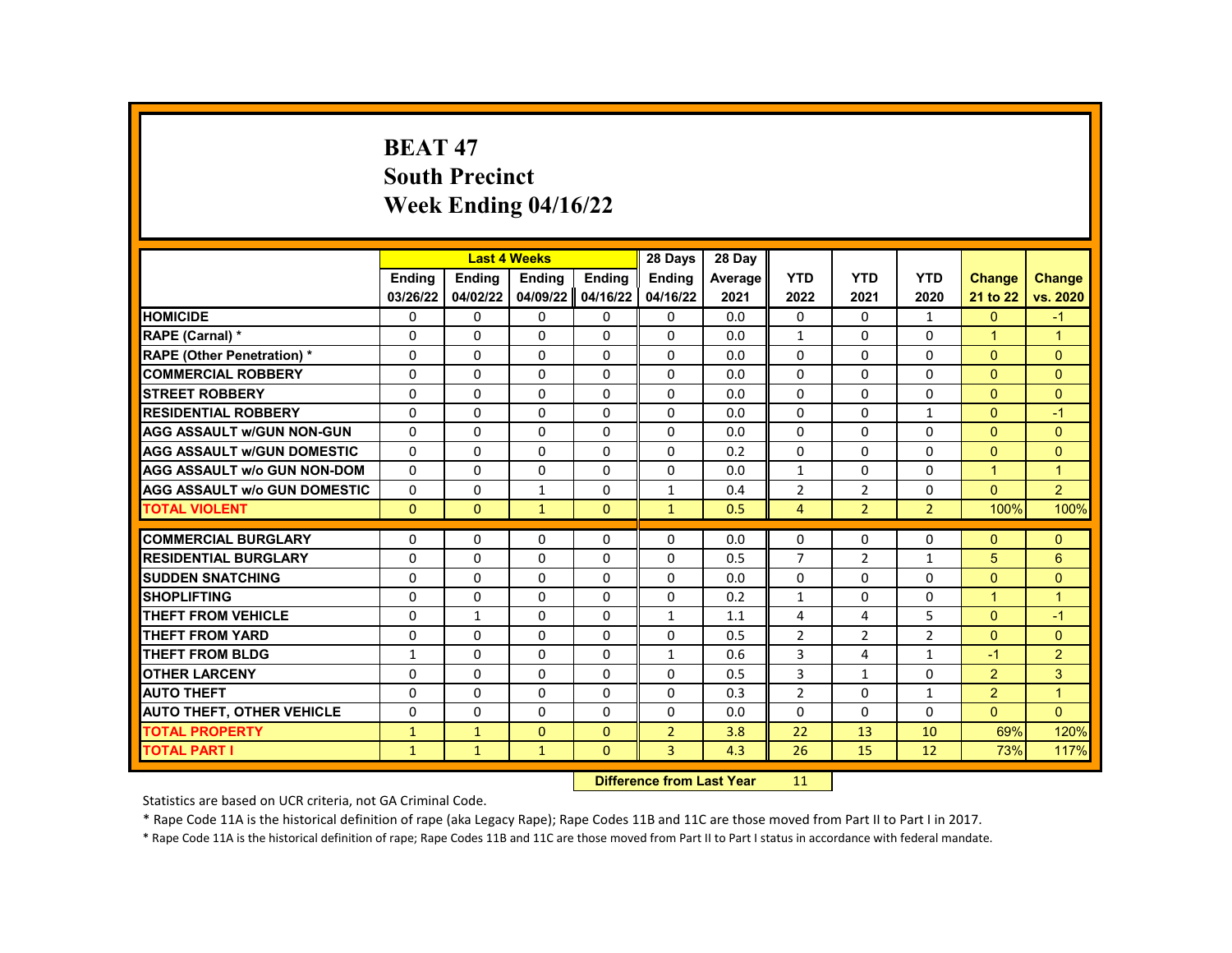#### **BEAT 51 East Precinct Week Ending 04/16/22**

|                                     |                |               | <b>Last 4 Weeks</b> |                | 28 Days        | 28 Day  |                |                |                |                |                |
|-------------------------------------|----------------|---------------|---------------------|----------------|----------------|---------|----------------|----------------|----------------|----------------|----------------|
|                                     | <b>Endina</b>  | <b>Endina</b> | <b>Endina</b>       | <b>Endina</b>  | <b>Endina</b>  | Average | <b>YTD</b>     | <b>YTD</b>     | <b>YTD</b>     | <b>Change</b>  | <b>Change</b>  |
|                                     | 03/26/22       | 04/02/22      | 04/09/22            | 04/16/22       | 04/16/22       | 2021    | 2022           | 2021           | 2020           | 21 to 22       | vs. 2020       |
| <b>HOMICIDE</b>                     | 0              | 0             | $\Omega$            | 0              | 0              | 0.4     | 0              | 0              | $\Omega$       | $\mathbf{0}$   | $\Omega$       |
| RAPE (Carnal) *                     | $\Omega$       | $\Omega$      | $\Omega$            | $\Omega$       | $\Omega$       | 0.4     | $\Omega$       | $\Omega$       | $\Omega$       | $\Omega$       | $\Omega$       |
| <b>RAPE (Other Penetration) *</b>   | $\Omega$       | $\Omega$      | $\Omega$            | $\Omega$       | $\Omega$       | 0.2     | $\Omega$       | $\mathbf{1}$   | $\Omega$       | $-1$           | $\Omega$       |
| <b>COMMERCIAL ROBBERY</b>           | 0              | 0             | 0                   | 0              | 0              | 0.1     | $\Omega$       | 0              | 0              | $\Omega$       | $\Omega$       |
| <b>STREET ROBBERY</b>               | 0              | $\Omega$      | $\Omega$            | $\Omega$       | 0              | 0.7     | $\mathbf{1}$   | $\overline{2}$ | $\mathbf{1}$   | $-1$           | $\Omega$       |
| <b>RESIDENTIAL ROBBERY</b>          | $\Omega$       | $\Omega$      | $\Omega$            | $\Omega$       | $\Omega$       | 0.5     | $\Omega$       | $\mathcal{P}$  | $\Omega$       | $-2$           | $\Omega$       |
| <b>AGG ASSAULT w/GUN NON-DOM</b>    | $\overline{2}$ | $\Omega$      | $\Omega$            | $\Omega$       | $\overline{2}$ | 1.1     | $\overline{7}$ | 3              | $\overline{7}$ | $\overline{4}$ | $\Omega$       |
| <b>AGG ASSAULT w/GUN DOMESTIC</b>   | $\Omega$       | $\Omega$      | $\Omega$            | $\Omega$       | 0              | 0.2     | 0              | $\mathbf{1}$   | $\mathbf 0$    | $-1$           | $\Omega$       |
| <b>AGG ASSAULT w/o GUN NON-DOM</b>  | $\overline{2}$ | $\Omega$      | $\Omega$            | $\Omega$       | $\overline{2}$ | 1.2     | 4              | 5              | 4              | $-1$           | $\Omega$       |
| <b>AGG ASSAULT w/o GUN DOMESTIC</b> | $\mathbf{1}$   | $\Omega$      | $\mathbf{1}$        | $\Omega$       | $\overline{2}$ | 0.8     | 8              | 3              | 4              | 5              | 4              |
| <b>TOTAL VIOLENT</b>                | 5 <sup>1</sup> | $\mathbf{0}$  | $\mathbf{1}$        | $\mathbf{0}$   | 6              | 5.5     | 20             | 17             | 16             | 18%            | 25%            |
|                                     |                |               |                     |                |                |         |                |                |                |                |                |
| <b>COMMERCIAL BURGLARY</b>          | 0              | 0             | 0                   | 0              | 0              | 0.2     | 0              | 1              | 2              | $-1$           | $-2$           |
| <b>RESIDENTIAL BURGLARY</b>         | $\Omega$       | 0             | $\overline{2}$      | 0              | $\overline{2}$ | 2.1     | $\overline{7}$ | 9              | 8              | $-2$           | $-1$           |
| <b>SUDDEN SNATCHING</b>             | $\Omega$       | $\Omega$      | $\Omega$            | $\Omega$       | 0              | 0.1     | $\Omega$       | $\Omega$       | $\Omega$       | $\Omega$       | $\Omega$       |
| <b>SHOPLIFTING</b>                  | $\Omega$       | $\Omega$      | $\overline{2}$      | $\mathbf{1}$   | 3              | 1.4     | 9              | 5              | 9              | 4              | $\Omega$       |
| <b>THEFT FROM VEHICLE</b>           | 3              | $\Omega$      | $\overline{2}$      | $\overline{2}$ | $\overline{7}$ | 3.8     | 20             | 10             | 12             | 10             | 8              |
| <b>THEFT FROM YARD</b>              | $\mathbf{1}$   | $\Omega$      | $\Omega$            | $\mathbf{1}$   | $\overline{2}$ | 1.2     | 4              | $\overline{2}$ | $\overline{7}$ | $\overline{2}$ | $-3$           |
| <b>THEFT FROM BLDG</b>              | $\Omega$       | $\mathbf{1}$  | $\Omega$            | $\Omega$       | $\mathbf{1}$   | 1.6     | 3              | 6              | 10             | $-3$           | $-7$           |
| <b>OTHER LARCENY</b>                | $\Omega$       | $\Omega$      | $\Omega$            | $\mathbf{1}$   | $\mathbf{1}$   | 0.8     | 4              | 3              | 3              | $\mathbf{1}$   | $\overline{1}$ |
| <b>AUTO THEFT</b>                   | $\mathbf{1}$   | $\Omega$      | $\Omega$            | $\Omega$       | $\mathbf{1}$   | 1.5     | $\overline{7}$ | 3              | 6              | $\overline{4}$ | $\overline{1}$ |
| <b>AUTO THEFT, OTHER VEHICLE</b>    | $\Omega$       | 0             | 0                   | $\mathbf{1}$   | $\mathbf{1}$   | 0.3     | 3              | $\mathbf{1}$   | $\Omega$       | $\overline{2}$ | 3              |
| <b>TOTAL PROPERTY</b>               | 5              | $\mathbf{1}$  | 6                   | 6              | 18             | 12.8    | 57             | 40             | 57             | 43%            | 0%             |
| <b>TOTAL PART I</b>                 | 10             | $\mathbf{1}$  | $\overline{7}$      | 6              | 24             | 18.3    | 77             | 57             | 73             | 35%            | 5%             |
|                                     |                |               |                     | <b>Section</b> |                |         |                |                |                |                |                |

**Difference from Last Year** 20

Statistics are based on UCR criteria, not GA Criminal Code.

\* Rape Code 11A is the historical definition of rape (aka Legacy Rape); Rape Codes 11B and 11C are those moved from Part II to Part I in 2017.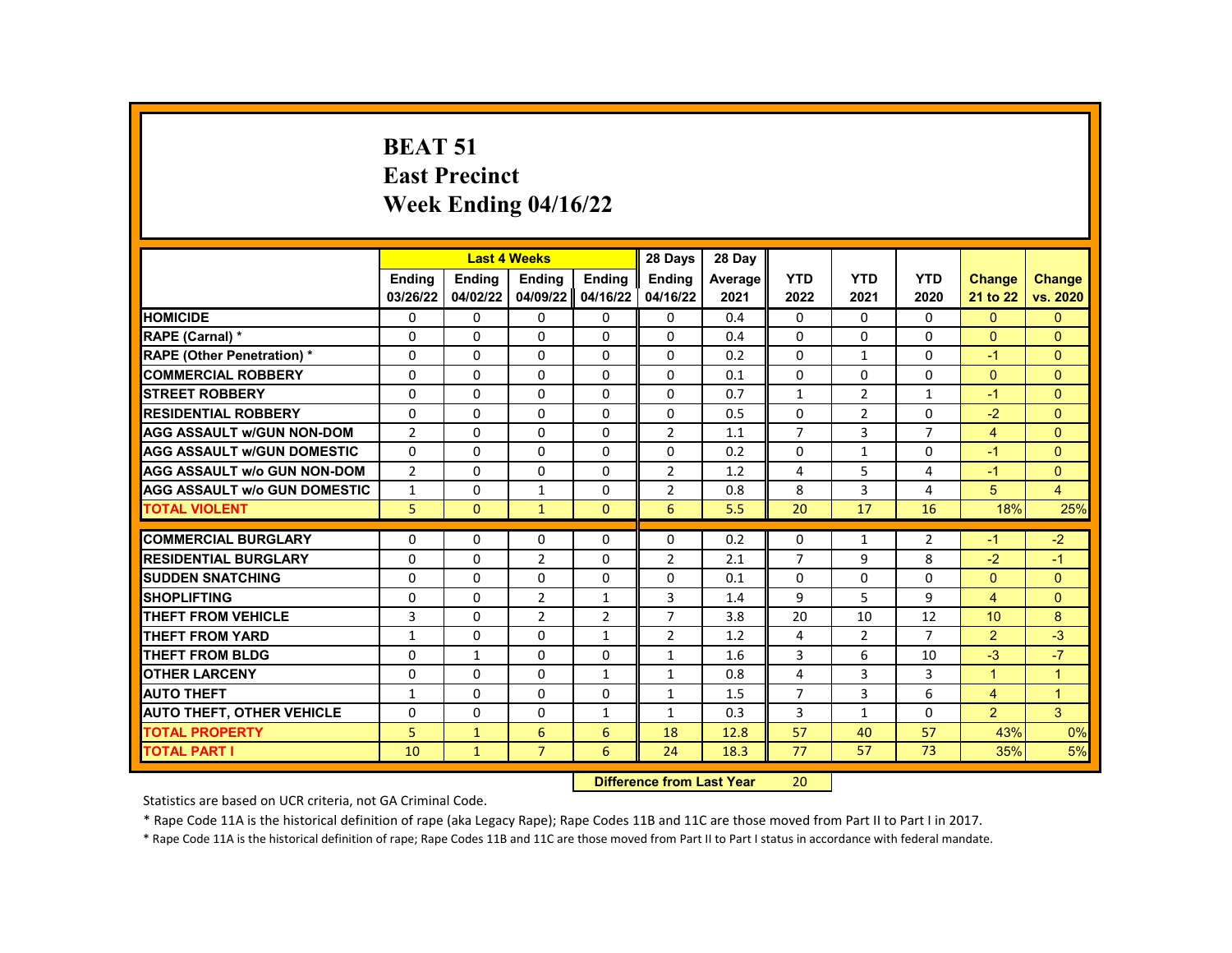# **BEAT 52 East Precinct Week Ending 04/16/22**

|                                     |                | <b>Last 4 Weeks</b> |                |                | 28 Days                   | 28 Day  |                |                |                |                |                |
|-------------------------------------|----------------|---------------------|----------------|----------------|---------------------------|---------|----------------|----------------|----------------|----------------|----------------|
|                                     | <b>Endina</b>  | <b>Ending</b>       | Ending         | Ending         | Ending                    | Average | <b>YTD</b>     | <b>YTD</b>     | <b>YTD</b>     | <b>Change</b>  | <b>Change</b>  |
|                                     | 03/26/22       | 04/02/22            | 04/09/22       | 04/16/22       | 04/16/22                  | 2021    | 2022           | 2021           | 2020           | 21 to 22       | vs. 2020       |
| <b>HOMICIDE</b>                     | 0              | 0                   | 0              | 0              | 0                         | 0.0     | $\mathbf{1}$   | $\Omega$       | 0              | $\mathbf{1}$   | 1              |
| RAPE (Carnal) *                     | 0              | 0                   | 0              | 0              | $\Omega$                  | 0.1     | $\mathbf{1}$   | $\Omega$       | $\Omega$       | $\mathbf{1}$   | $\mathbf{1}$   |
| <b>RAPE (Other Penetration) *</b>   | 0              | $\Omega$            | $\Omega$       | $\Omega$       | $\Omega$                  | 0.1     | $\Omega$       | $\Omega$       | $\Omega$       | $\Omega$       | $\Omega$       |
| <b>COMMERCIAL ROBBERY</b>           | 0              | $\Omega$            | $\Omega$       | $\Omega$       | $\Omega$                  | 0.0     | $\Omega$       | $\Omega$       | $\Omega$       | $\Omega$       | $\Omega$       |
| <b>STREET ROBBERY</b>               | 0              | $\Omega$            | 0              | $\mathbf{1}$   | $\mathbf{1}$              | 0.5     | $\overline{2}$ | $\overline{2}$ | $\mathbf{1}$   | $\Omega$       | $\overline{1}$ |
| <b>RESIDENTIAL ROBBERY</b>          | $\Omega$       | $\Omega$            | $\Omega$       | $\Omega$       | $\Omega$                  | 0.2     | $\Omega$       | $\Omega$       | $\Omega$       | $\Omega$       | $\Omega$       |
| <b>AGG ASSAULT w/GUN NON-DOM</b>    | 0              | $\Omega$            | 0              | 0              | 0                         | 0.8     | 9              | 4              | $\mathbf{1}$   | 5              | 8              |
| <b>AGG ASSAULT w/GUN DOMESTIC</b>   | 0              | 0                   | 0              | 0              | 0                         | 0.2     | 0              | $\mathbf{1}$   | $\mathbf{1}$   | $-1$           | $-1$           |
| <b>AGG ASSAULT w/o GUN NON-DOM</b>  | $\overline{3}$ | $\mathbf{1}$        | $\Omega$       | $\Omega$       | 4                         | 0.4     | 5              | $\Omega$       | 5              | 5              | $\Omega$       |
| <b>AGG ASSAULT w/o GUN DOMESTIC</b> | $\Omega$       | $\mathbf{1}$        | $\mathbf{1}$   | $\Omega$       | $\overline{2}$            | 0.9     | 6              | 4              | 8              | $\overline{2}$ | $-2$           |
| <b>TOTAL VIOLENT</b>                | 3              | $\overline{2}$      | $\mathbf{1}$   | $\mathbf{1}$   | $\overline{7}$            | 3.1     | 24             | 11             | 16             | 118%           | 50%            |
|                                     |                |                     |                |                |                           |         |                |                |                |                |                |
| <b>COMMERCIAL BURGLARY</b>          | 0              | 0                   | 0              | 0              | 0                         | 0.1     | $\overline{2}$ | 1              | $\overline{2}$ | 1              | $\Omega$       |
| <b>RESIDENTIAL BURGLARY</b>         | 1              | 0                   | $\Omega$       | 0              | $\mathbf{1}$              | 2.5     | 6              | 10             | 8              | $-4$           | $-2$           |
| <b>SUDDEN SNATCHING</b>             | 0              | 0                   | $\Omega$       | 0              | $\Omega$                  | 0.2     | $\mathbf{1}$   | $\Omega$       | $\overline{2}$ | $\mathbf{1}$   | $-1$           |
| <b>SHOPLIFTING</b>                  | 0              | $\Omega$            | 0              | $\mathbf{1}$   | $\mathbf{1}$              | 0.5     | $\mathbf{1}$   | $\mathbf{1}$   | 5              | $\Omega$       | $-4$           |
| <b>THEFT FROM VEHICLE</b>           | $\mathbf{1}$   | $\mathbf{1}$        | 5              | $\mathbf{1}$   | 8                         | 2.8     | 17             | 6              | 24             | 11             | $-7$           |
| <b>THEFT FROM YARD</b>              | 0              | $\mathbf{1}$        | $\Omega$       | $\overline{2}$ | $\overline{3}$            | 1.6     | 5              | $\overline{2}$ | 10             | 3              | $-5$           |
| <b>THEFT FROM BLDG</b>              | 0              | $\mathbf{1}$        | $\mathbf{1}$   | $\mathbf{1}$   | $\overline{3}$            | 1.2     | 5              | 5              | 11             | $\Omega$       | $-6$           |
| <b>OTHER LARCENY</b>                | $\Omega$       | $\Omega$            | $\Omega$       | $\Omega$       | $\Omega$                  | 1.6     | 4              | 6              | 4              | $-2$           | $\Omega$       |
| <b>AUTO THEFT</b>                   | 0              | 0                   | $\Omega$       | 0              | $\Omega$                  | 1.0     | 6              | $\mathbf{1}$   | 3              | 5              | 3              |
| <b>AUTO THEFT, OTHER VEHICLE</b>    | 0              | $\mathbf{0}$        | 0              | 0              | $\Omega$                  | 0.2     | $\Omega$       | $\mathbf{0}$   | $\mathbf{1}$   | $\Omega$       | $-1$           |
| <b>TOTAL PROPERTY</b>               | $\overline{2}$ | 3                   | 6              | 5              | 16                        | 11.6    | 47             | 32             | 70             | 47%            | $-33%$         |
| <b>TOTAL PART I</b>                 | 5              | 5                   | $\overline{7}$ | 6              | 23                        | 14.7    | 71             | 43             | 86             | 65%            | $-17%$         |
|                                     |                |                     |                |                | Difference from Loot Voor |         | 20             |                |                |                |                |

**Difference from Last Year** 28

Statistics are based on UCR criteria, not GA Criminal Code.

\* Rape Code 11A is the historical definition of rape (aka Legacy Rape); Rape Codes 11B and 11C are those moved from Part II to Part I in 2017.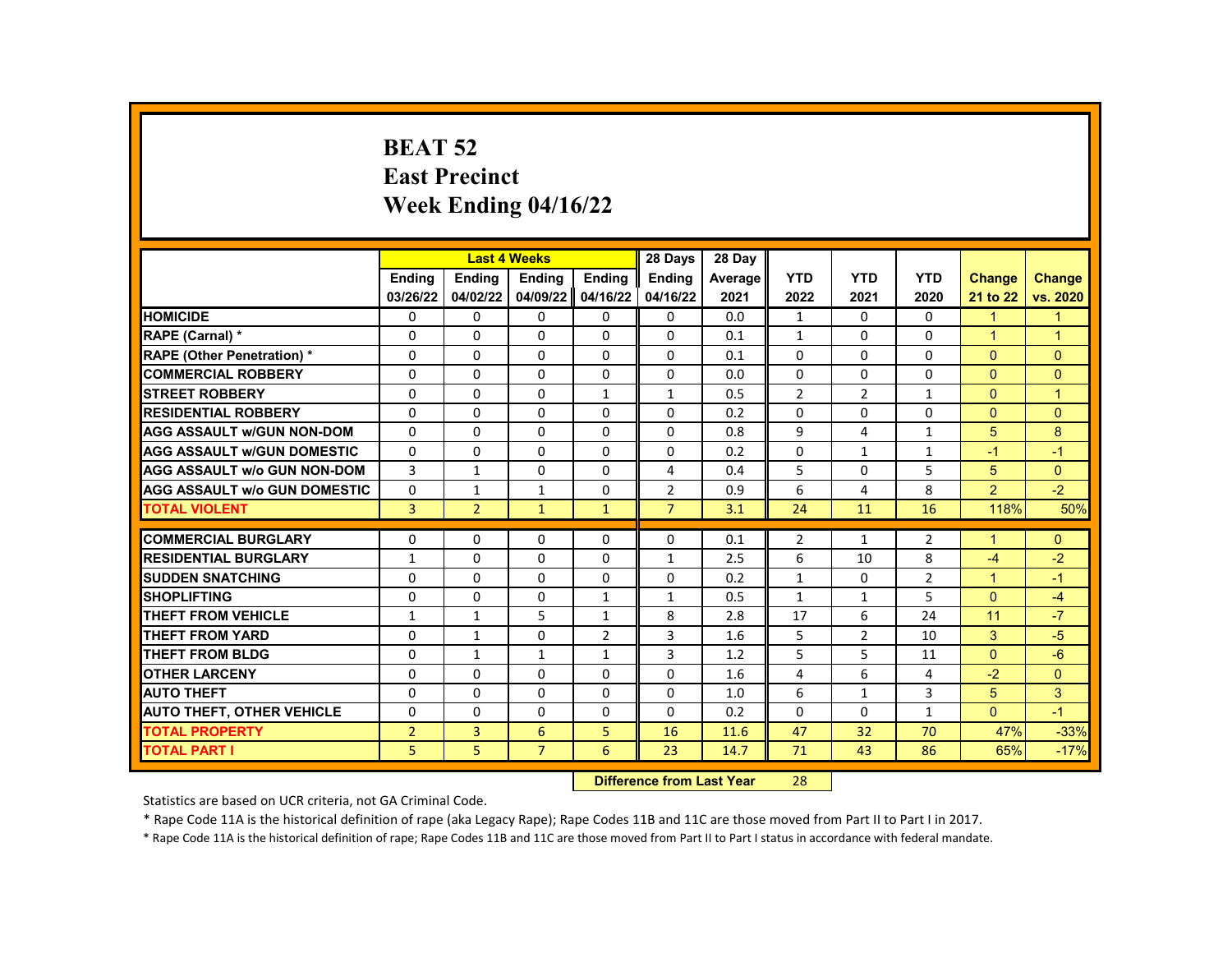# **BEAT 53 East Precinct Week Ending 04/16/22**

|                                     |                |                | <b>Last 4 Weeks</b> |                | 28 Days                   | 28 Day  |                |                |                |                      |                |
|-------------------------------------|----------------|----------------|---------------------|----------------|---------------------------|---------|----------------|----------------|----------------|----------------------|----------------|
|                                     | <b>Endina</b>  | <b>Endina</b>  | <b>Endina</b>       | <b>Endina</b>  | <b>Endina</b>             | Average | <b>YTD</b>     | <b>YTD</b>     | <b>YTD</b>     | <b>Change</b>        | <b>Change</b>  |
|                                     | 03/26/22       | 04/02/22       | 04/09/22            | 04/16/22       | 04/16/22                  | 2021    | 2022           | 2021           | 2020           | 21 to 22             | vs. 2020       |
| <b>HOMICIDE</b>                     | 0              | $\Omega$       | 0                   | $\Omega$       | $\mathbf{0}$              | 0.2     | $\mathbf{1}$   | $\mathbf{1}$   | $\Omega$       | $\mathbf{0}$         | $\mathbf{1}$   |
| RAPE (Carnal) *                     | 1              | $\Omega$       | $\Omega$            | $\Omega$       | $\mathbf{1}$              | 0.2     | 3              | $\overline{2}$ | $\Omega$       | 1                    | 3              |
| <b>RAPE (Other Penetration) *</b>   | $\Omega$       | $\Omega$       | $\Omega$            | $\Omega$       | $\Omega$                  | 0.0     | $\Omega$       | $\Omega$       | $\mathbf{1}$   | $\Omega$             | $-1$           |
| <b>COMMERCIAL ROBBERY</b>           | 0              | $\Omega$       | $\Omega$            | $\Omega$       | $\Omega$                  | 0.0     | $\Omega$       | $\Omega$       | $\Omega$       | $\mathbf{0}$         | $\mathbf{0}$   |
| <b>STREET ROBBERY</b>               | $\Omega$       | $\Omega$       | $\Omega$            | $\Omega$       | $\Omega$                  | 0.4     | $\Omega$       | 2              | $\mathbf{1}$   | $-2$                 | $-1$           |
| <b>RESIDENTIAL ROBBERY</b>          | $\Omega$       | $\Omega$       | $\Omega$            | $\Omega$       | $\Omega$                  | 0.0     | $\Omega$       | $\Omega$       | $\mathbf{1}$   | $\Omega$             | $-1$           |
| <b>AGG ASSAULT w/GUN NON-DOM</b>    | $\mathbf{1}$   | $\Omega$       | $\Omega$            | 1              | $\overline{2}$            | 1.0     | 4              | 3              | 3              | $\blacktriangleleft$ | $\overline{1}$ |
| <b>AGG ASSAULT W/GUN DOMESTIC</b>   | $\mathbf{1}$   | $\mathbf{1}$   | $\mathbf{1}$        | $\Omega$       | 3                         | 0.2     | 3              | $\mathbf{1}$   | $\overline{2}$ | 2                    | $\overline{1}$ |
| <b>AGG ASSAULT W/o GUN NON-DOM</b>  | $\Omega$       | $\Omega$       | $\Omega$            | $\mathbf{1}$   | $\mathbf{1}$              | 0.7     | $\overline{3}$ | 5              | 5              | $-2$                 | $-2$           |
| <b>AGG ASSAULT W/o GUN DOMESTIC</b> | $\Omega$       | $\mathbf{1}$   | $\Omega$            | $\Omega$       | $\mathbf{1}$              | 1.4     | 5              | 8              | $\mathbf{1}$   | $-3$                 | $\overline{4}$ |
| <b>TOTAL VIOLENT</b>                | $\overline{3}$ | $\overline{2}$ | $\mathbf{1}$        | $\overline{2}$ | 8                         | 4.0     | 19             | 22             | 14             | $-14%$               | 36%            |
| <b>COMMERCIAL BURGLARY</b>          |                |                |                     |                |                           |         |                |                |                |                      |                |
|                                     | 0              | 0              | $\Omega$            | $\Omega$       | $\Omega$                  | 0.1     | $\mathbf{0}$   | 0              | 2              | $\Omega$             | $-2$           |
| <b>RESIDENTIAL BURGLARY</b>         | $\Omega$       | $\overline{2}$ | $\Omega$            | $\mathbf{0}$   | $\overline{2}$            | 2.9     | 8              | 4              | 8              | $\overline{4}$       | $\mathbf{0}$   |
| <b>SUDDEN SNATCHING</b>             | $\Omega$       | $\Omega$       | $\Omega$            | $\Omega$       | $\Omega$                  | 0.0     | $\Omega$       | $\Omega$       | $\Omega$       | $\Omega$             | $\Omega$       |
| <b>SHOPLIFTING</b>                  | 0              | $\Omega$       | $\Omega$            | $\Omega$       | $\Omega$                  | 0.2     | $\Omega$       | $\Omega$       | $\mathbf{1}$   | $\Omega$             | $-1$           |
| <b>THEFT FROM VEHICLE</b>           | $\mathbf{1}$   | $\Omega$       | $\overline{2}$      | 3              | 6                         | 3.8     | 15             | 10             | 14             | 5                    | $\mathbf{1}$   |
| THEFT FROM YARD                     | $\Omega$       | $\Omega$       | $\Omega$            | $\mathbf{0}$   | $\Omega$                  | 1.0     | $\overline{2}$ | $\overline{3}$ | 5              | $-1$                 | $-3$           |
| THEFT FROM BLDG                     | $\mathbf{1}$   | $\Omega$       | $\Omega$            | $\mathbf{1}$   | $\overline{2}$            | 1.6     | 8              | 5              | 8              | 3                    | $\Omega$       |
| <b>OTHER LARCENY</b>                | $\Omega$       | $\Omega$       | $\Omega$            | $\Omega$       | $\Omega$                  | 0.2     | $\mathbf{1}$   | $\mathbf{1}$   | 3              | $\Omega$             | $-2$           |
| <b>AUTO THEFT</b>                   | $\mathbf{1}$   | $\Omega$       | $\Omega$            | $\overline{2}$ | 3                         | 1.5     | 13             | 4              | 4              | 9                    | 9              |
| <b>AUTO THEFT, OTHER VEHICLE</b>    | 0              | 0              | 0                   | $\Omega$       | $\Omega$                  | 0.6     | $\Omega$       | 2              | 0              | $-2$                 | $\Omega$       |
| <b>TOTAL PROPERTY</b>               | 3              | $\overline{2}$ | $\overline{2}$      | 6              | 13                        | 11.9    | 47             | 29             | 45             | 62%                  | 4%             |
| <b>TOTAL PART I</b>                 | 6              | 4              | $\overline{3}$      | 8              | 21                        | 15.9    | 66             | 51             | 59             | 29%                  | 12%            |
|                                     |                |                |                     |                | Difference from Last Vear |         | 1 E .          |                |                |                      |                |

**Difference from Last Year** 15

Statistics are based on UCR criteria, not GA Criminal Code.

\* Rape Code 11A is the historical definition of rape (aka Legacy Rape); Rape Codes 11B and 11C are those moved from Part II to Part I in 2017.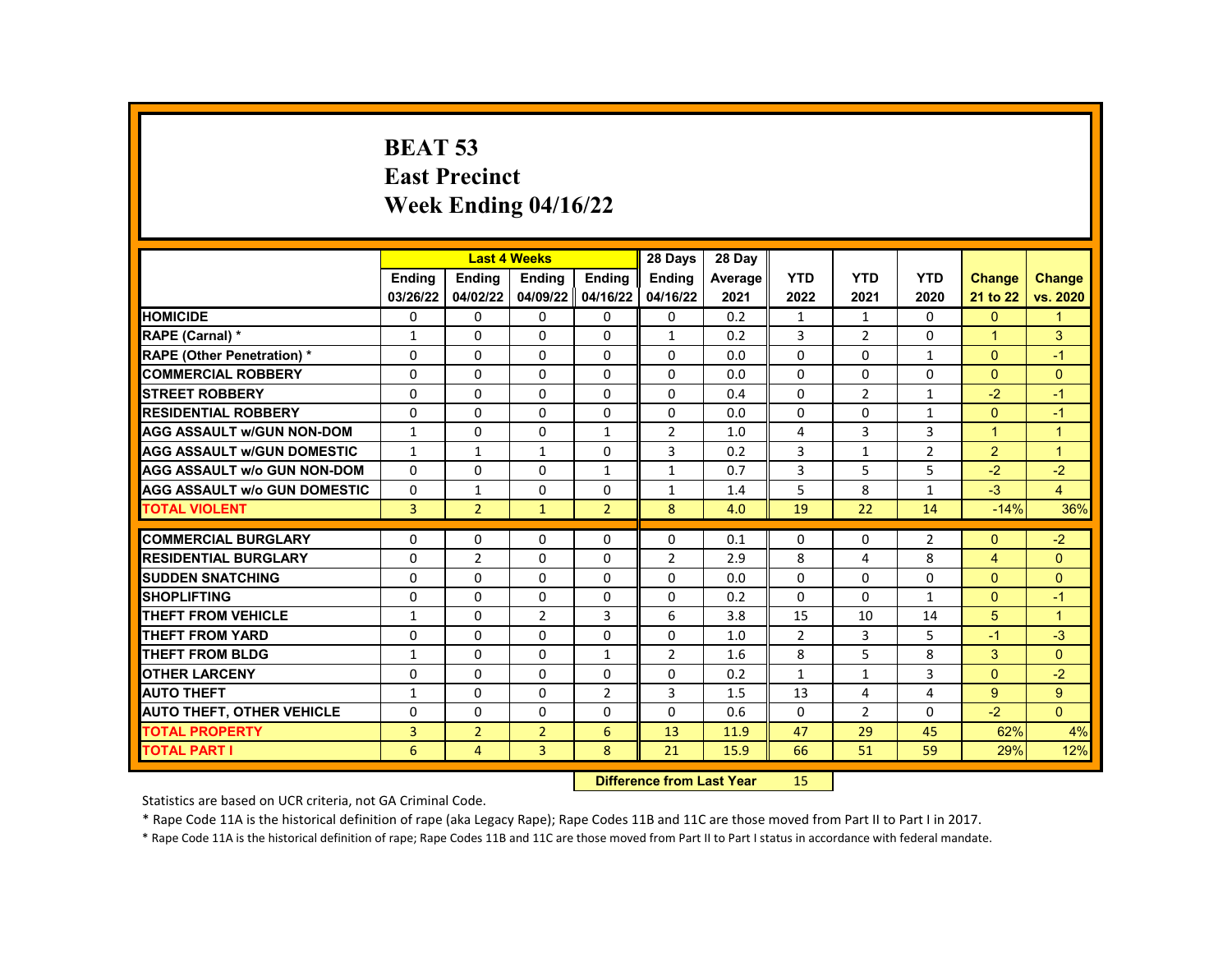# **BEAT 54 East Precinct Week Ending 04/16/22**

|                                     |                | <b>Last 4 Weeks</b> |                |                | 28 Days                  | 28 Day  |                |                |                |                |                      |
|-------------------------------------|----------------|---------------------|----------------|----------------|--------------------------|---------|----------------|----------------|----------------|----------------|----------------------|
|                                     | <b>Ending</b>  | <b>Ending</b>       | <b>Ending</b>  | <b>Ending</b>  | Ending                   | Average | <b>YTD</b>     | <b>YTD</b>     | <b>YTD</b>     | <b>Change</b>  | <b>Change</b>        |
|                                     | 03/26/22       | 04/02/22            | 04/09/22       | 04/16/22       | 04/16/22                 | 2021    | 2022           | 2021           | 2020           | 21 to 22       | vs. 2020             |
| <b>HOMICIDE</b>                     | 0              | 0                   | $\mathbf{0}$   | $\mathbf{0}$   | 0                        | 0.0     | $\mathbf{0}$   | $\mathbf{0}$   | 0              | $\Omega$       | $\Omega$             |
| RAPE (Carnal) *                     | $\Omega$       | $\overline{2}$      | 0              | 0              | $\overline{2}$           | 0.2     | 3              | $\mathbf{1}$   | $\Omega$       | 2              | 3                    |
| <b>RAPE (Other Penetration) *</b>   | $\Omega$       | $\Omega$            | $\Omega$       | $\Omega$       | $\Omega$                 | 0.0     | $\Omega$       | $\Omega$       | $\Omega$       | $\Omega$       | $\Omega$             |
| <b>COMMERCIAL ROBBERY</b>           | $\Omega$       | 0                   | 0              | 0              | 0                        | 0.3     | 3              | $\overline{2}$ | 3              | $\mathbf{1}$   | $\overline{0}$       |
| <b>STREET ROBBERY</b>               | $\Omega$       | 3                   | 0              | $\Omega$       | 3                        | 0.5     | $\overline{4}$ | $\mathbf{1}$   | $\mathbf{1}$   | 3              | 3                    |
| <b>RESIDENTIAL ROBBERY</b>          | $\Omega$       | $\Omega$            | $\Omega$       | $\Omega$       | $\Omega$                 | 0.2     | $\Omega$       | $\mathbf{1}$   | $\Omega$       | $-1$           | $\overline{0}$       |
| <b>AGG ASSAULT w/GUN NON-DOM</b>    | $\Omega$       | $\mathbf{1}$        | $\mathbf{1}$   | $\Omega$       | $\overline{2}$           | 1.1     | 6              | 12             | $\overline{2}$ | $-6$           | $\overline{4}$       |
| <b>AGG ASSAULT w/GUN DOMESTIC</b>   | $\Omega$       | $\Omega$            | 0              | $\Omega$       | $\Omega$                 | 0.0     | $\Omega$       | $\Omega$       | $\mathbf{1}$   | $\Omega$       | $-1$                 |
| <b>AGG ASSAULT w/o GUN NON-DOM</b>  | $\Omega$       | $\Omega$            | $\Omega$       | $\Omega$       | $\Omega$                 | 0.5     | $\overline{2}$ | 5              | $\mathbf{1}$   | $-3$           | $\mathbf{1}$         |
| <b>AGG ASSAULT w/o GUN DOMESTIC</b> | $\mathbf{1}$   | 0                   | 0              | 0              | $\mathbf{1}$             | 1.1     | 1              | 5              | 3              | $-4$           | $-2$                 |
| <b>TOTAL VIOLENT</b>                | $\mathbf{1}$   | 6                   | $\mathbf{1}$   | $\Omega$       | 8                        | 3.8     | 19             | 27             | 11             | $-30%$         | 73%                  |
| <b>COMMERCIAL BURGLARY</b>          | $\mathbf{1}$   | 0                   | 0              | $\Omega$       | $\mathbf{1}$             | 0.2     | 3              | $\Omega$       | 0              | 3              | 3                    |
| <b>RESIDENTIAL BURGLARY</b>         |                |                     |                |                | 3                        | 1.3     | 12             | 5              | 9              | $\overline{7}$ | 3                    |
| <b>SUDDEN SNATCHING</b>             | 0              | 0                   | $\mathbf{1}$   | $\overline{2}$ |                          |         |                |                |                |                |                      |
|                                     | $\Omega$       | $\Omega$            | $\Omega$       | $\Omega$       | $\Omega$                 | 0.3     | $\Omega$       | $\Omega$       | $\Omega$       | $\Omega$       | $\overline{0}$       |
| <b>SHOPLIFTING</b>                  | $\Omega$       | 1                   | $\overline{2}$ | 1              | 4                        | 4.2     | 12             | 11             | 17             | $\mathbf{1}$   | $-5$                 |
| <b>THEFT FROM VEHICLE</b>           | 0              | 3                   | $\mathbf{1}$   | 4              | 8                        | 2.2     | 21             | 4              | 17             | 17             | 4                    |
| <b>THEFT FROM YARD</b>              | $\Omega$       | $\mathbf{1}$        | $\mathbf{1}$   | $\Omega$       | $\overline{2}$           | 1.8     | $\overline{4}$ | 6              | 5              | $-2$           | $-1$                 |
| <b>THEFT FROM BLDG</b>              | $\Omega$       | $\Omega$            | 0              | $\Omega$       | $\Omega$                 | 1.4     | 5              | 4              | 9              | $\mathbf{1}$   | $-4$                 |
| <b>OTHER LARCENY</b>                | $\Omega$       | $\Omega$            | $\Omega$       | $\mathbf{1}$   | $\mathbf{1}$             | 1.0     | 5              | 3              | $\overline{2}$ | 2              | 3                    |
| <b>AUTO THEFT</b>                   | $\Omega$       | $\mathbf{1}$        | 0              | $\Omega$       | $\mathbf{1}$             | 1.7     | $\mathbf{1}$   | 3              | 3              | $-2$           | $-2$                 |
| <b>AUTO THEFT, OTHER VEHICLE</b>    | $\Omega$       | $\Omega$            | 0              | $\Omega$       | $\Omega$                 | 0.8     | $\overline{2}$ | $\overline{2}$ | $\mathbf{1}$   | $\Omega$       | $\blacktriangleleft$ |
| <b>TOTAL PROPERTY</b>               | $\mathbf{1}$   | 6                   | 5              | 8              | 20                       | 14.9    | 65             | 38             | 63             | 71%            | 3%                   |
| <b>TOTAL PART I</b>                 | $\overline{2}$ | 12                  | 6              | 8              | 28                       | 18.7    | 84             | 65             | 74             | 29%            | 14%                  |
|                                     |                |                     |                | <b>INSECUL</b> | a a dheanna 1 anns Manan |         | $\sqrt{2}$     |                |                |                |                      |

**Difference from Last Year** 19

Statistics are based on UCR criteria, not GA Criminal Code.

\* Rape Code 11A is the historical definition of rape (aka Legacy Rape); Rape Codes 11B and 11C are those moved from Part II to Part I in 2017.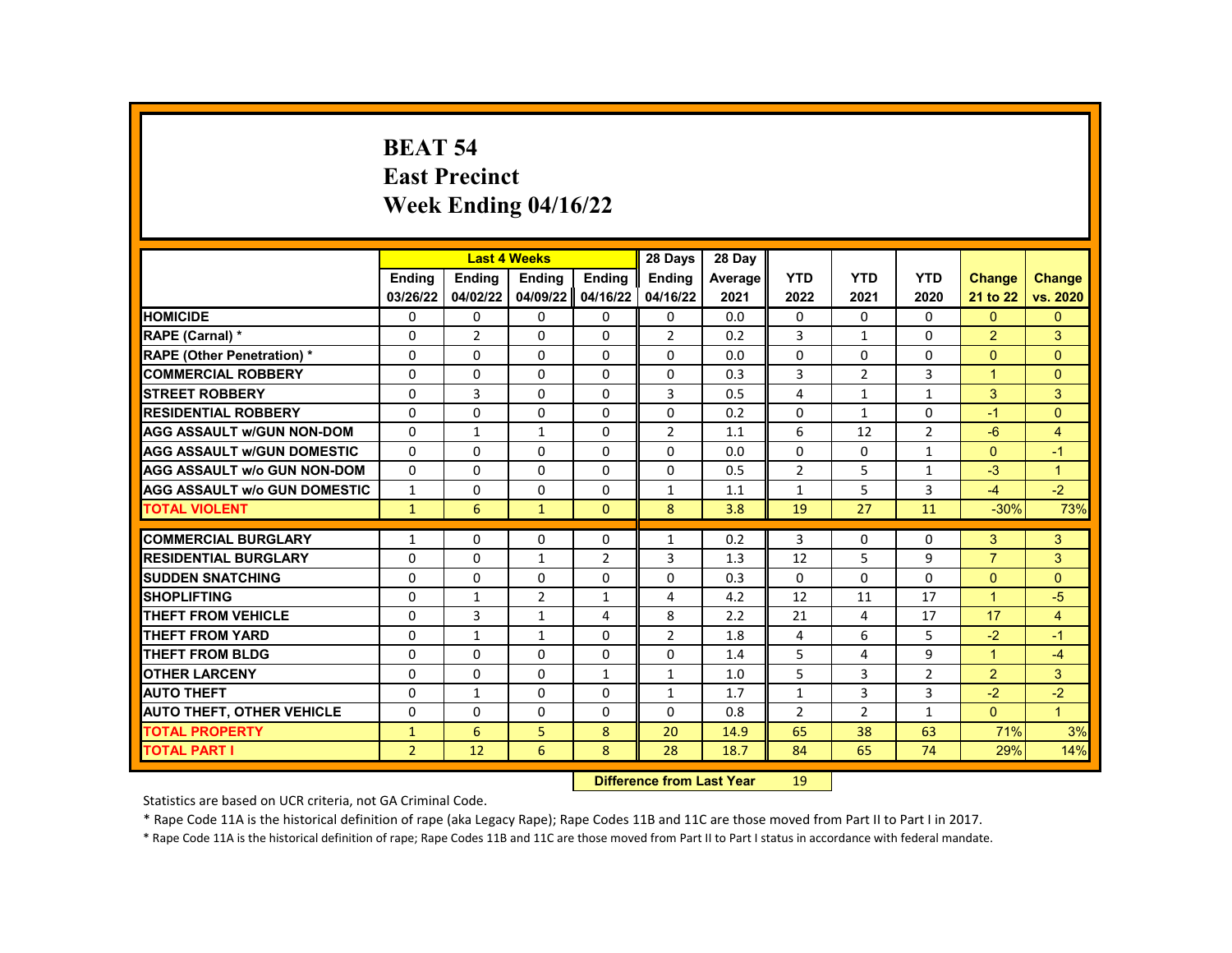# **BEAT 55 East Precinct Week Ending 04/16/22**

|                                     |                | <b>Last 4 Weeks</b> |              |                | 28 Days            | 28 Day  |                |                |                |                      |                      |
|-------------------------------------|----------------|---------------------|--------------|----------------|--------------------|---------|----------------|----------------|----------------|----------------------|----------------------|
|                                     | Ending         | Ending              | Ending       | Ending         | <b>Ending</b>      | Average | <b>YTD</b>     | <b>YTD</b>     | <b>YTD</b>     | <b>Change</b>        | <b>Change</b>        |
|                                     | 03/26/22       | 04/02/22            | 04/09/22     | 04/16/22       | 04/16/22           | 2021    | 2022           | 2021           | 2020           | 21 to 22             | vs. 2020             |
| <b>HOMICIDE</b>                     | 0              | $\mathbf{1}$        | 0            | 0              | $\mathbf{1}$       | 0.1     | $\overline{2}$ | 0              | 0              | $\overline{2}$       | $\overline{2}$       |
| RAPE (Carnal) *                     | $\Omega$       | $\Omega$            | $\Omega$     | $\Omega$       | $\Omega$           | 0.0     | $\mathbf{1}$   | $\Omega$       | $\Omega$       | $\blacktriangleleft$ | $\overline{1}$       |
| <b>RAPE (Other Penetration) *</b>   | $\Omega$       | $\Omega$            | $\Omega$     | $\Omega$       | $\Omega$           | 0.0     | $\Omega$       | $\Omega$       | $\mathbf{1}$   | $\Omega$             | $-1$                 |
| <b>COMMERCIAL ROBBERY</b>           | $\Omega$       | $\Omega$            | $\Omega$     | 0              | 0                  | 0.3     | $\overline{2}$ | 0              | $\Omega$       | $\overline{2}$       | $\overline{2}$       |
| <b>STREET ROBBERY</b>               | $\Omega$       | $\mathbf{1}$        | $\Omega$     | $\Omega$       | $\mathbf{1}$       | 0.0     | $\overline{2}$ | $\Omega$       | $\overline{2}$ | $\overline{2}$       | $\Omega$             |
| <b>RESIDENTIAL ROBBERY</b>          | $\Omega$       | $\Omega$            | $\Omega$     | $\Omega$       | $\Omega$           | 0.2     | $\Omega$       | $\Omega$       | $\Omega$       | $\Omega$             | $\Omega$             |
| <b>AGG ASSAULT w/GUN NON- DOM</b>   | $\mathbf{1}$   | $\Omega$            | $\Omega$     | $\overline{2}$ | 3                  | 0.4     | 6              | $\mathbf{1}$   | 0              | 5                    | 6                    |
| <b>AGG ASSAULT W/GUN DOMESTIC</b>   | $\Omega$       | $\Omega$            | 0            | $\Omega$       | $\Omega$           | 0.0     | $\Omega$       | $\Omega$       | $\Omega$       | $\Omega$             | $\Omega$             |
| <b>AGG ASSAULT w/o GUN NON-DOM</b>  | $\Omega$       | $\Omega$            | $\Omega$     | $\Omega$       | $\Omega$           | 0.3     | 0              | $\overline{2}$ | $\Omega$       | $-2$                 | $\mathbf{0}$         |
| <b>AGG ASSAULT W/o GUN DOMESTIC</b> | $\Omega$       | 0                   | $\Omega$     | 0              | 0                  | 0.5     | $\overline{2}$ | 1              | $\overline{2}$ | $\mathbf{1}$         | $\Omega$             |
| <b>TOTAL VIOLENT</b>                | $\mathbf{1}$   | $\overline{2}$      | $\Omega$     | $\overline{2}$ | 5                  | 1.8     | 15             | $\overline{4}$ | 5              | 275%                 | 200%                 |
|                                     |                |                     |              |                |                    |         |                |                |                |                      |                      |
| <b>COMMERCIAL BURGLARY</b>          | $\mathbf{1}$   | 1                   | 0            | 0              | $\overline{2}$     | 0.5     | 4              | $\overline{2}$ | $\mathbf{1}$   | $\overline{2}$       | 3                    |
| <b>RESIDENTIAL BURGLARY</b>         | $\Omega$       | $\Omega$            | $\mathbf{1}$ | $\mathbf{1}$   | $\overline{2}$     | 1.2     | 8              | 6              | 6              | $\overline{2}$       | $\overline{2}$       |
| <b>SUDDEN SNATCHING</b>             | $\Omega$       | $\Omega$            | $\Omega$     | $\Omega$       | $\Omega$           | 0.1     | $\mathbf{1}$   | $\Omega$       | $\Omega$       | $\blacktriangleleft$ | $\blacktriangleleft$ |
| <b>SHOPLIFTING</b>                  | $\mathbf{1}$   | $\mathbf{1}$        | 10           | 4              | 16                 | 18.3    | 52             | 67             | 65             | $-15$                | $-13$                |
| <b>THEFT FROM VEHICLE</b>           | $\mathbf{1}$   | $\mathbf{1}$        | 3            | $\mathbf{1}$   | 6                  | 5.1     | 17             | 9              | 12             | 8                    | 5 <sup>5</sup>       |
| <b>THEFT FROM YARD</b>              | $\overline{2}$ | $\mathbf{1}$        | $\Omega$     | $\Omega$       | 3                  | 1.2     | 8              | 3              | 3              | 5                    | 5                    |
| <b>THEFT FROM BLDG</b>              | $\Omega$       | 0                   | 0            | 0              | 0                  | 0.7     | $\overline{3}$ | 4              | 6              | -1                   | $-3$                 |
| <b>OTHER LARCENY</b>                | $\Omega$       | $\Omega$            | $\Omega$     | $\Omega$       | $\Omega$           | 0.5     | 0              | $\mathbf{1}$   | 3              | $-1$                 | $-3$                 |
| <b>AUTO THEFT</b>                   | $\Omega$       | $\mathbf{1}$        | $\Omega$     | $\mathbf{1}$   | $\overline{2}$     | 1.4     | 4              | 6              | 3              | $-2$                 | $\blacktriangleleft$ |
| <b>AUTO THEFT, OTHER VEHICLE</b>    | 0              | $\mathbf{1}$        | 0            | $\mathbf{1}$   | $\overline{2}$     | 0.8     | 6              | 5              | 0              | $\blacktriangleleft$ | $6^{\circ}$          |
| <b>TOTAL PROPERTY</b>               | 5              | 6                   | 14           | 8              | 33                 | 29.7    | 103            | 103            | 99             | 0%                   | 4%                   |
| <b>TOTAL PART I</b>                 | 6              | 8                   | 14           | 10             | 38                 | 31.5    | 118            | 107            | 104            | 10%                  | 13%                  |
|                                     |                |                     |              | <b>INSECUL</b> | an Bangai Lond Man |         |                |                |                |                      |                      |

**Difference from Last Year** 11

Statistics are based on UCR criteria, not GA Criminal Code.

\* Rape Code 11A is the historical definition of rape (aka Legacy Rape); Rape Codes 11B and 11C are those moved from Part II to Part I in 2017.